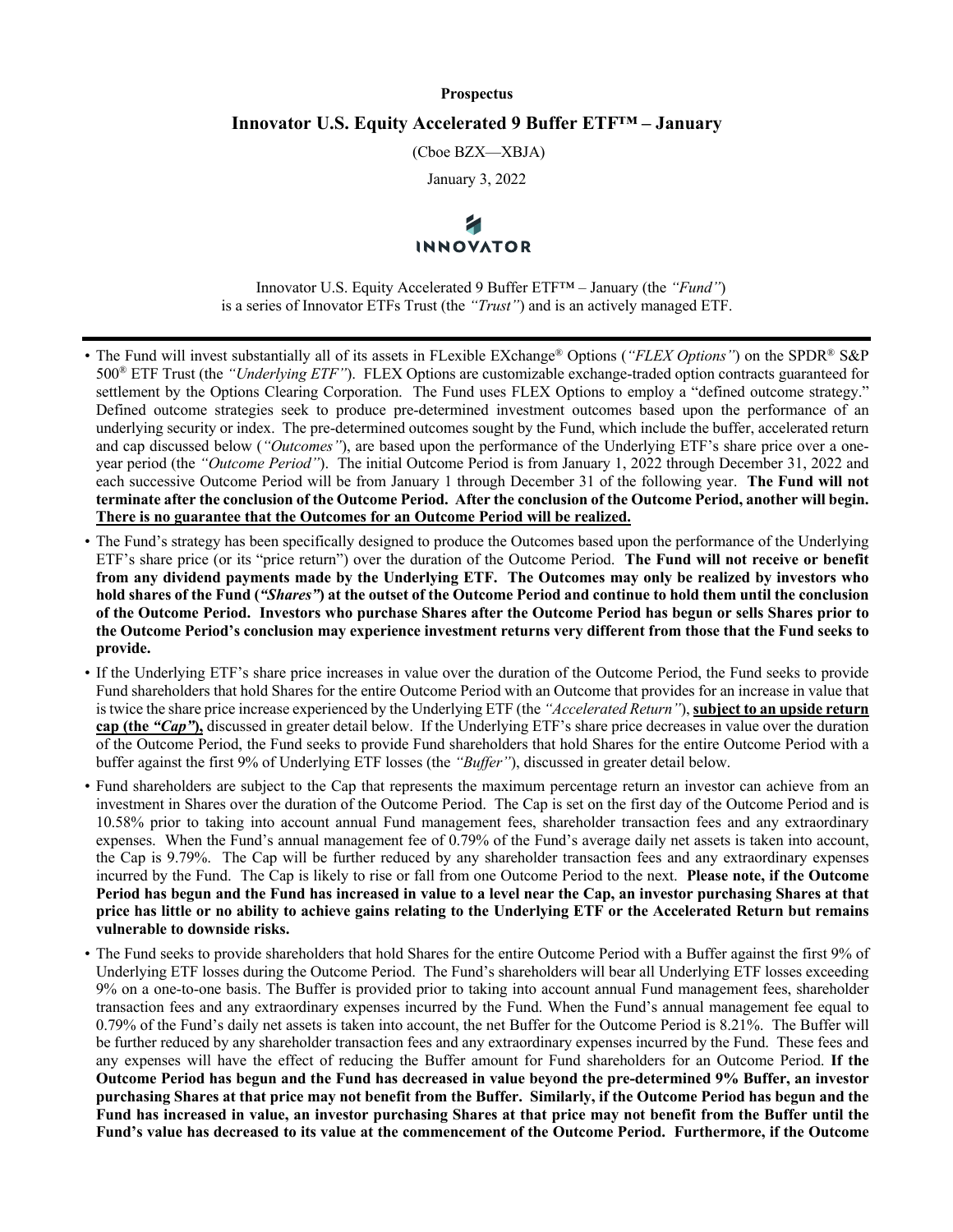**Period has begun and the Fund has experienced an Accelerated Return, an investor purchasing Shares at that price may be subject to losses that exceed any losses of the Underlying ETF for the remainder of the Outcome Period. An investment in Shares is only appropriate for shareholders willing to bear those losses.**

• The Fund's website, **www.innovatoretfs.com/xbja**, provides important Fund information (including, among other items, Outcome Period start and end dates and information relating to the Buffer, Accelerated Return and Cap), as well information relating to the potential outcomes of an investment in the Fund on a daily basis. **If you are contemplating purchasing Shares, please visit the website. The Fund's strategy is designed to produce the Outcomes upon the expiration of its FLEX Options investments on the last day of the Outcome Period. It should not be expected that the Outcomes, including the net effect of the Fund's annual management fee on the Buffer and Cap, will be provided at any point prior to the last day of the Outcome Period. Investors considering purchasing Shares after the Outcome Period has begun or selling Shares prior to the end of the Outcome Period should visit the website to fully understand potential investment outcomes.**

**Although the Fund seeks to achieve its investment objective, there is no guarantee that it will do so. The returns that the Fund seeks to provide do not include the costs associated with purchasing Shares and certain expenses incurred by the Fund. The Fund has characteristics unlike many other traditional investment products and may not be suitable for all investors.**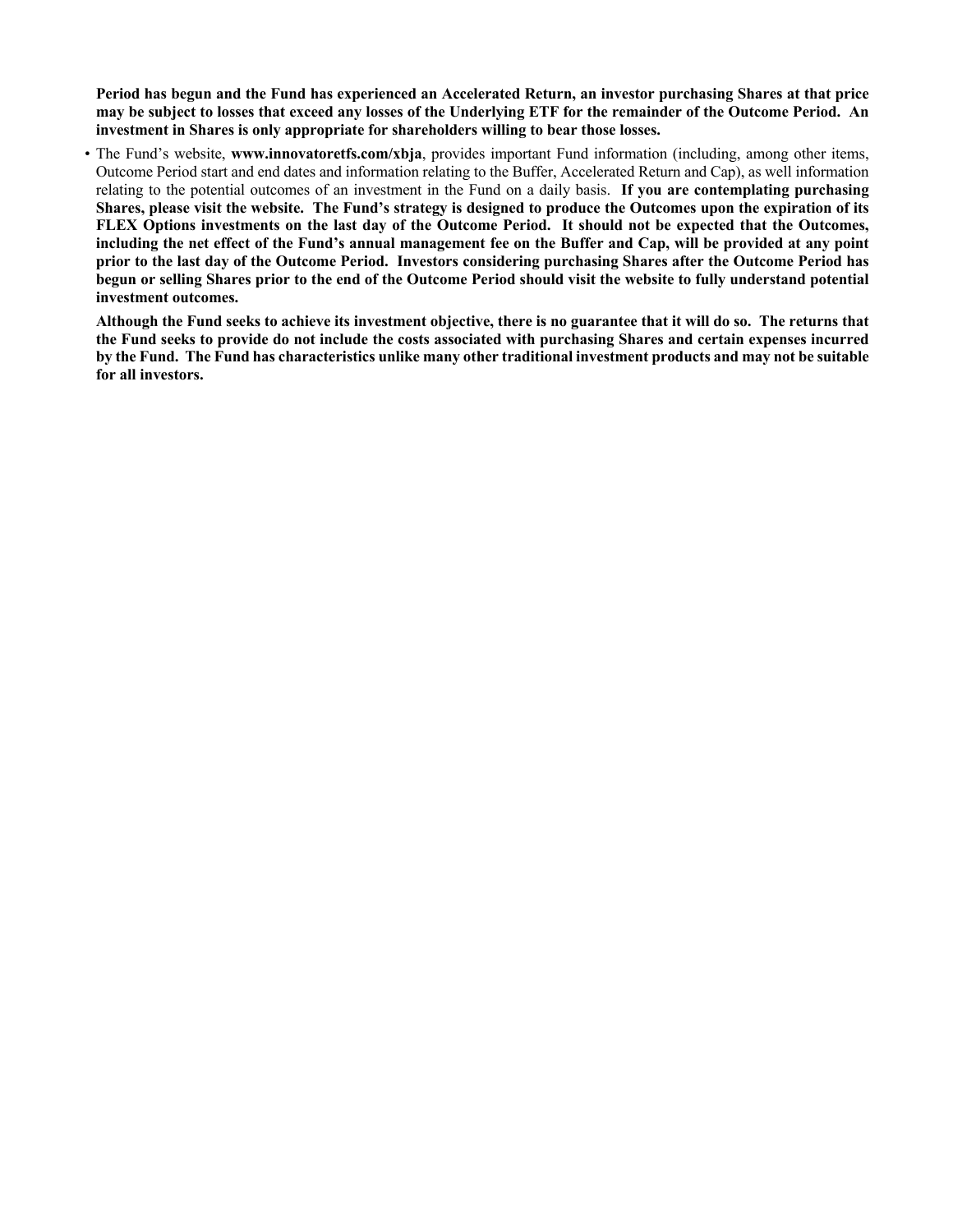#### **TABLE OF CONTENTS**

| $\textbf{Additional Risks of Investig in the Fund \textit{\textbf{}}}. \textbf{21}$ |  |
|-------------------------------------------------------------------------------------|--|
|                                                                                     |  |
|                                                                                     |  |
|                                                                                     |  |
|                                                                                     |  |
|                                                                                     |  |
|                                                                                     |  |
|                                                                                     |  |
|                                                                                     |  |
|                                                                                     |  |
|                                                                                     |  |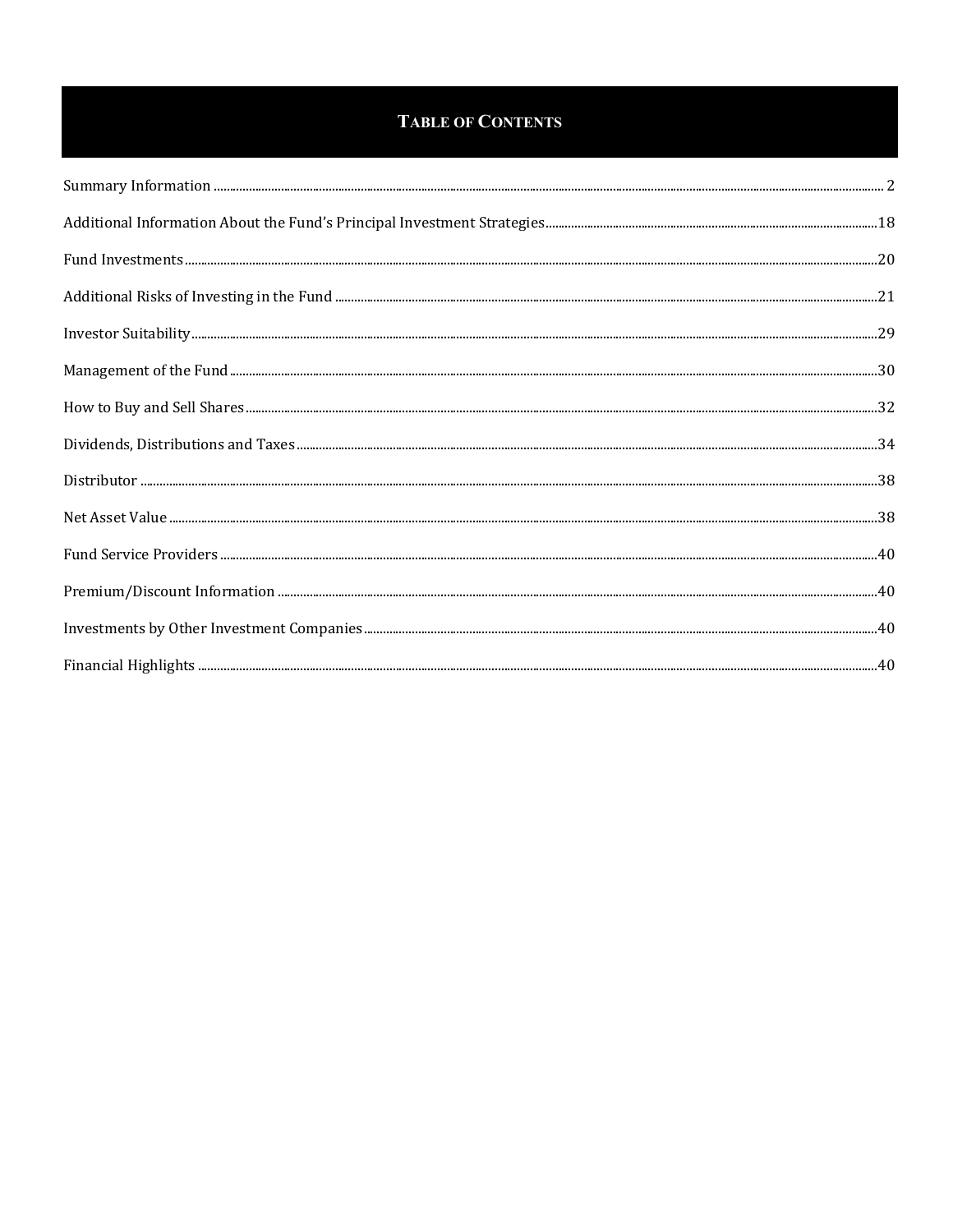#### **INNOVATOR U.S. EQUITY ACCELERATED 9 BUFFER ETF™ – JANUARY**

#### **INVESTMENT OBJECTIVE**

The Fund seeks to provide investors with returns that are twice those of the SPDR S&P 500 ETF Trust, up to the upside cap of 10.58% (prior to taking into account management fees and other fees) and 9.79% (after taking into account management fees) while providing a buffer against the first 9% (prior to taking into account management fees and other fees) and 8.21% (after taking into account management fees) of SPDR S&P 500 ETF Trust losses, over the period from January 1, 2022 through December 31, 2022.

#### **FEES AND EXPENSES OF THE FUND**

This table describes the fees and expenses that you may pay if you buy, hold, and sell shares of the Fund (*"Shares"*). You may pay other fees, such as brokerage commissions and other fees to financial intermediaries, which are not reflected in the table and example below.

#### **Annual Fund Operating Expenses (expenses that you pay each year as a percentage of the value of your investment)**

| Management Fees                                                                           | $0.79\%$ |  |  |  |
|-------------------------------------------------------------------------------------------|----------|--|--|--|
| Distribution and Service (12b-1) Fees                                                     |          |  |  |  |
| Other Expenses $(1)$                                                                      | $0.00\%$ |  |  |  |
| Total Annual Fund Operating Expenses                                                      | 0.79%    |  |  |  |
| (1)<br>$\sim$ $\sim$<br>$(0.01 \text{ F})$<br>$\mathbf{1}$ $\mathbf{1}$<br>$\cdot$ 1<br>. |          |  |  |  |

(1) "Other Expenses" are estimates based on the expenses the Fund expects to incur for the current fiscal year.

#### **EXAMPLE**

This example is intended to help you compare the cost of investing in the Fund with the cost of investing in other funds.

This example assumes that you invest \$10,000 in the Fund for the time periods indicated and then sell all of your Shares at the end of those periods. The example also assumes that your investment has a 5% return each year and that the Fund's operating expenses remain at current levels. This example does not include the brokerage commissions that investors may pay to buy and sell Shares.

| Although your actual costs may be  | 1 Year | 3 Years |
|------------------------------------|--------|---------|
| higher or lower, your costs, based |        |         |
| on these assumptions, would be:    | \$80   | \$251   |

#### *Portfolio Turnover*

The Fund pays transaction costs, such as commissions, when it purchases and sells securities (or "turns over" its portfolio). A higher portfolio turnover will cause the Fund to incur additional transaction costs and may result in higher taxes when Shares are held in a taxable account. These costs, which are not reflected in Total Annual Fund Operating Expenses or in the example, may affect the Fund's performance. Because the Fund has not yet commenced investment operations, no portfolio turnover information is available at this time.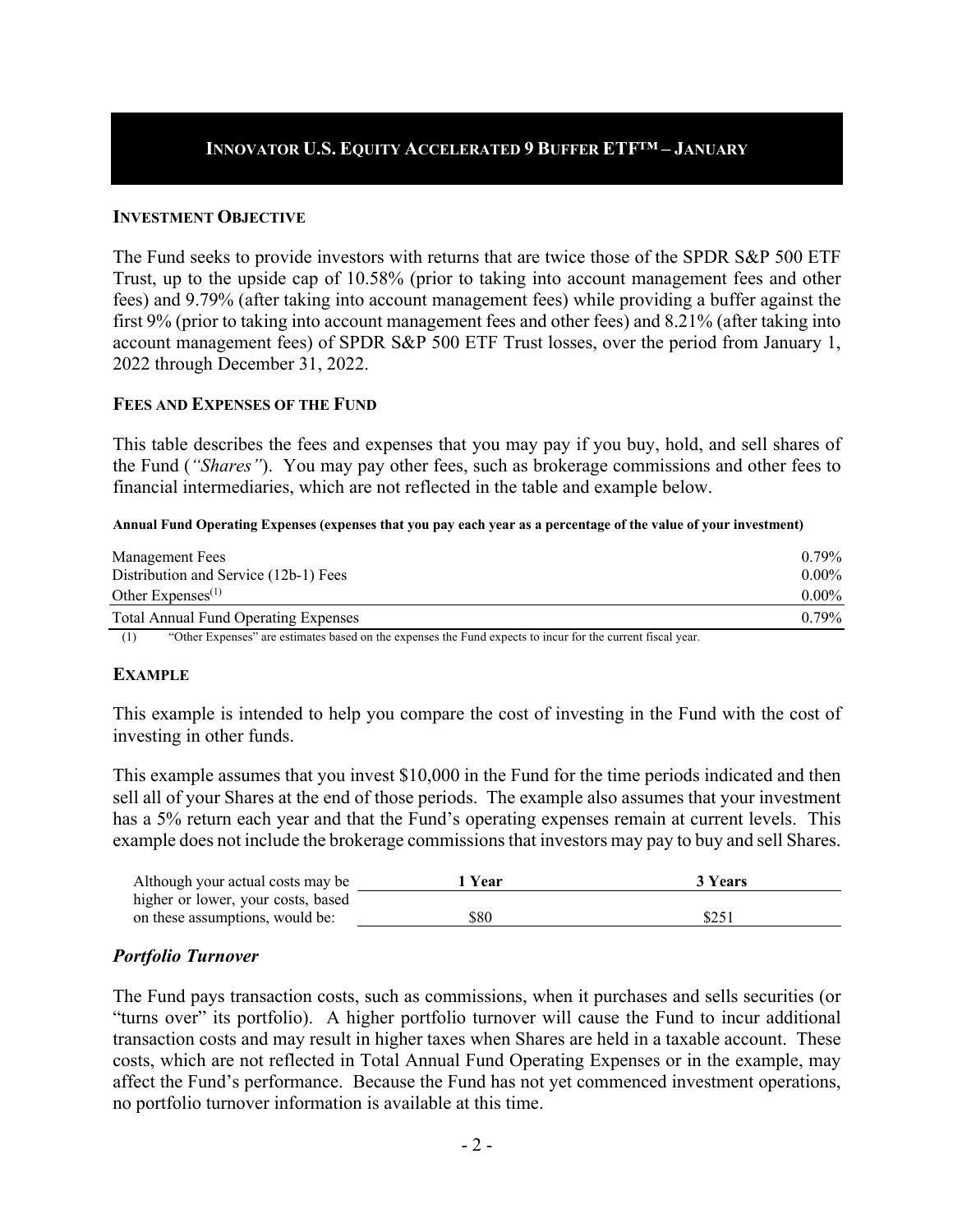#### **PRINCIPAL INVESTMENT STRATEGIES**

*General Strategy Description.* The Fund will invest at least 80% of its net assets in a portfolio of FLexible EXchange® Options (*"FLEX Options"*) that reference the SPDR® S&P 500® ETF Trust (the *"Underlying ETF"*), an exchange-traded fund registered under the Investment Company Act of 1940 (the *"1940 Act"*). The Underlying ETF seeks to track the investment results of the S&P 500 Index, a large-cap, market-weighted, U.S. equities index that tracks the performance of 500 leading companies in leading industries. To the extent the Underlying ETF concentrates (*i.e.*, holds 25% or more of its total assets) in the securities of a particular industry or group of industries, the Fund will concentrate its investments to approximately the same extent. Through its use of FLEX Options on the Underlying ETF, the Fund expects to have significant exposure to information technology companies.

Additional information about the Underlying ETF is set forth in the section entitled "Additional Information Regarding the Fund's Principal Investment Strategies." Due to the unique mechanics of the Fund's strategy, the return an investor can expect to receive from an investment in the Fund has characteristics that are distinct from many other investment vehicles. It is important that an investor understand these characteristics before making an investment in the Fund.

In general, an option contract is an agreement between a buyer and seller that gives the purchaser of the option the right to buy or sell a particular asset at a specified future date at an agreed upon price. FLEX Options are exchange-traded options contracts with uniquely customizable terms. Although guaranteed for settlement by the Options Clearing Corporation (the *"OCC"*), FLEX Options are still subject to counterparty risk with the OCC and may be less liquid than more traditional exchange-traded options. Each of the FLEX Options purchased and sold throughout the Outcome Period are expected to have the same or similar terms (*i.e.*, strike price and expiration) as the corresponding FLEX Options purchased and sold on the first day of the Outcome Period. The reference asset for all of the Fund's FLEX Options is the Underlying ETF.

The pre-determined outcomes sought by the Fund, which include the buffer, accelerated return and cap discussed below (the "*Outcomes"*), are based upon the performance of the Underlying ETF's share price over a one-year period (the *"Outcome Period"*). The initial Outcome Period is from January 1, 2022 through December 31, 2022 and each successive Outcome Period will be from January 1 through December 31 of the following year. Upon the conclusion of the Outcome Period, the Fund will receive the cash value of all the FLEX Options it held for the prior Outcome Period. It will then invest in a new series of FLEX Options with an expiration date in one year, and a new Outcome Period will begin. **The Outcomes may only be realized by investors who continuously hold Shares from the commencement of the Outcome Period until its conclusion. Investors who purchase Shares after the Outcome Period has begun, or sell Shares prior to the Outcome Period's conclusion, may experience investment returns very different from those that the Fund seeks to provide.**

*The Outcomes***.** The Fund's strategy has been specifically designed to produce the Outcomes based upon the performance of the Underlying ETF's share price (or its "price return") over the duration of the Outcome Period. **The Fund will not receive or benefit from any dividend payments made by the Underlying ETF. The Fund is not an appropriate investment for incomeseeking investors.** If the Underlying ETF's share price increases over the duration of the Outcome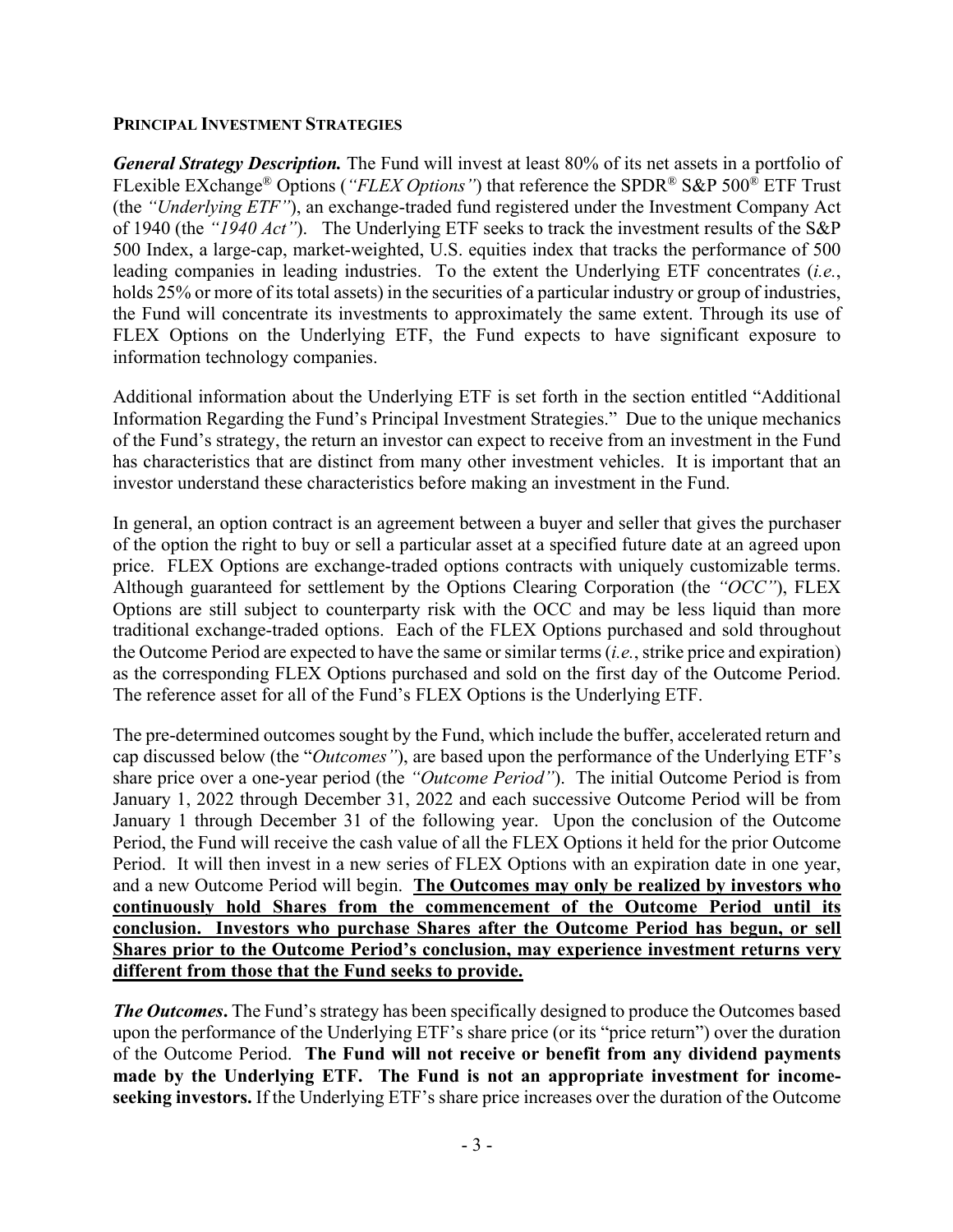Period, the Fund seeks to provide investors who hold Shares for the entire Outcome Period with an increase in value that is twice the share price increase experienced by the Underlying ETF (the *"Accelerated Return"*), subject to an upside return cap discussed in greater detail below (the *"Cap"*). If the Underlying ETF's share price decreases in value over the duration of the Outcome Period, the Fund seeks to provide Fund shareholders that hold Sharesfor the entire Outcome Period with an Outcome that provides for a buffer against the first 9% of Underlying ETF losses (the *"Buffer"*) prior to taking into account annual Fund management fees, shareholder transaction fees and any extraordinary expenses. The Fund's shareholders will bear all Underlying ETF losses of greater than 9% on a one-to-one basis. **There is no guarantee that the Fund will successfully provide the Outcomes.**

**The Fund seeks returns over an Outcome Period that generate twice the increased performance of the Underlying ETF, up to the Cap (as discussed in greater detail below), while limiting downside losses. The hypothetical graphical illustration provided below is designed to illustrate the Outcomes based upon the hypothetical performances of the Underlying ETF for investors who hold Shares for the entirety of the Outcome Period. There is no guarantee that the Fund will be successful in its attempt to provide the Outcomes for an Outcome Period.** The returns that the Fund seeks to provide do not include the costs associated with purchasing Shares and certain expenses incurred by the Fund.



The following table contains **hypothetical** examples designed to illustrate the Outcomes the Fund seeks to provide over an Outcome Period, based upon the performance of the Underlying ETF from -100% to 100%. **The table is provided for illustrative purposes and does not provide**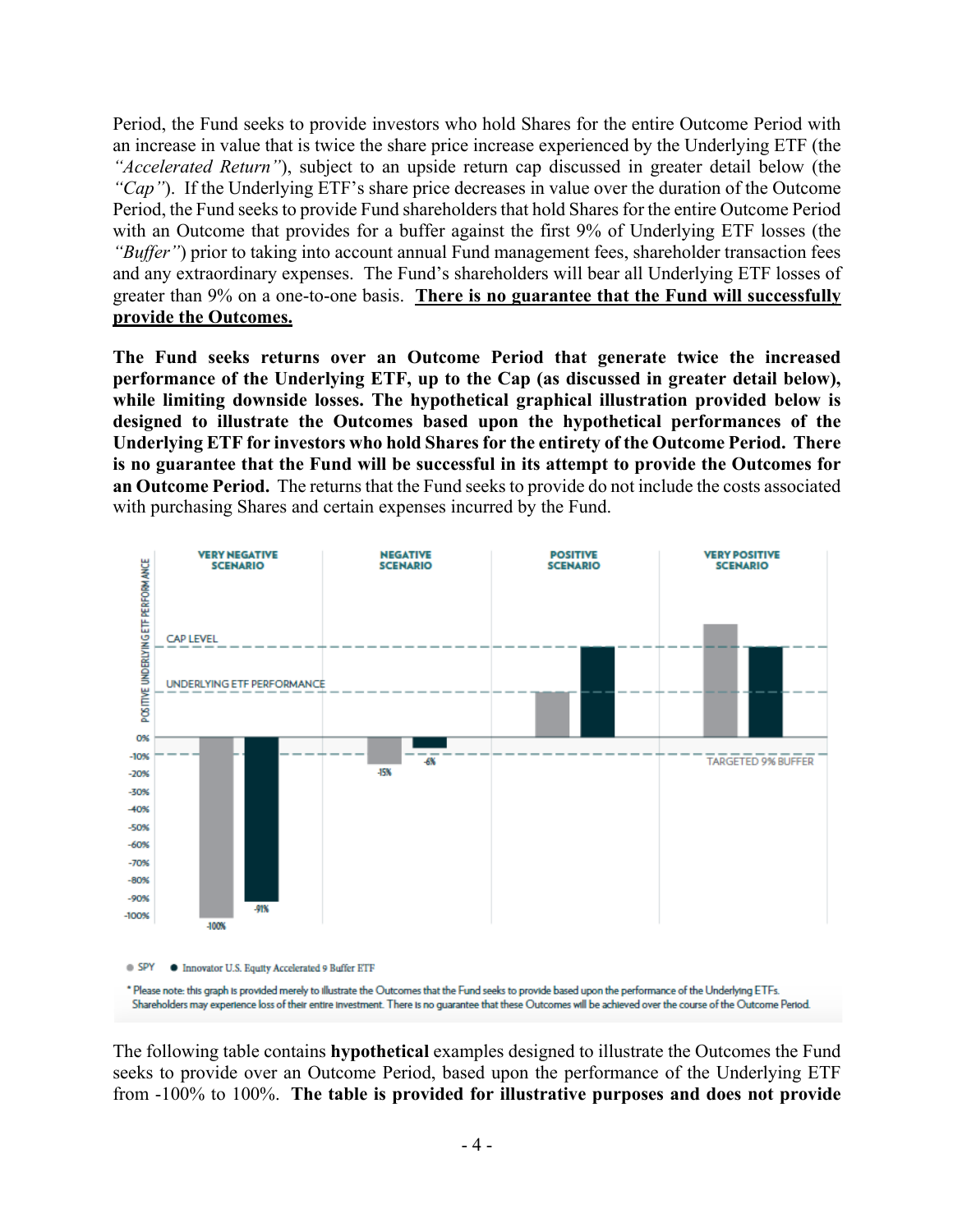**every possible performance scenario for Shares over the course of an Outcome Period. There is no guarantee that the Fund will be successful in its attempt to provide the Outcomes for an Outcome Period.** The table is not intended to predict or project the performance of the Underlying ETF, FLEX Options or the Fund. Fund shareholders should not take this information as an assurance of the expected performance of the Underlying ETF or return on the Fund's Shares. The actual overall performance of the Fund during an Outcome Period will vary with fluctuations in the value of the FLEX Options during the Outcome Period, among other factors. Please refer to the Fund's website, www.innovatoretfs.com/xbja, which provides updated information relating to this table on a daily basis throughout the Outcome Period.

| Underlying<br>ETF<br>Performance | (100)% | $(50)\%$ | $(20)\%$ | $(10)\%$ | $(5)\%$ | $0\%$ | 5%  | 10%         | 15%        | 20%         | 50%         | 100%        |
|----------------------------------|--------|----------|----------|----------|---------|-------|-----|-------------|------------|-------------|-------------|-------------|
| Fund<br>Performance              | (91)%  | (41)%    | (11)%    | (1)%     | $0\%$   | $0\%$ | 10% | $10.58\%$ * | $10.58\%*$ | $10.58\%$ * | $10.58\%$ * | $10.58\%$ * |

\* The Cap is set on the first day of the Outcome Period and is 10.58% prior to taking into account any fees or expenses charged to shareholders. When the Fund's annual Fund management fee of 0.79% of the Fund's average daily net assets is taken into account, the Cap is 9.79%. The Fund's annual management fee of 0.79% of the Fund's average daily net assets, any shareholder transaction fees and any extraordinary expenses incurred by the Fund will have the effect of reducing the Buffer and Cap amounts for Fund shareholders.

*The Outcome Period.* The Outcomes sought by the Fund are based upon the Fund's NAV at the outset of the Outcome Period. The Outcome Period begins on the day the FLEX Options are entered into and ends on the day they expire. Each FLEX Option's value is ultimately derived from the performance of the Underlying ETF's share price during that time. Because the terms of the FLEX Options don't change, the Buffer, Accelerated Return and Cap relate to the Fund's NAV on the first day of the Outcome Period. **A shareholder that purchases Shares after the commencement of the Outcome Period will likely have purchased Shares at a different NAV than the NAV on the first day of the Outcome Period (the NAV upon which the Outcomes are based) and may experience investment outcomes very different from those sought by the Fund. A shareholder that sells Shares prior to the end of the Outcome Period may also experience investment outcomes very different from those sought by the Fund. To achieve the Outcomes sought by the Fund for the Outcome Period, an investor must be holding Shares at the time that the Fund enters into the FLEX Options and on the day those FLEX Options expire. There is no guarantee that the Fund will be successful in its attempt to provide the Outcomes.**

The Fund's assets will be principally composed of FLEX Options, the value of which is derived from the performance of the underlying reference asset, the Underlying ETF's share price. The Fund's investment sub-adviser, Milliman Financial Risk Management LLC (*"Milliman"* or the *"Sub-Adviser"*), generally anticipates that the Fund's NAV will move in the same direction as the Underlying ETF's share price. For example, during an Outcome Period, the Fund's NAV is expected to increase if the Underlying ETF's share price increases and decrease if the Underlying ETF's share price decreases. However, it is unlikely that the Fund's share price will increase or decrease at the same rate as the Underlying ETF's share price and, for any given period during the Outcome Period, it is unlikely that the Fund's share price will increase at the same rate as the Accelerated Return for the Outcome Period (*i.e.*, an increase in value that is two times the share price change experienced by the Underlying ETF for an Outcome Period). In addition, if the Outcome Period has begun and the Fund has experienced any Accelerated Return, an investor purchasing Shares at that price may be subject to losses that exceed any losses of the Underlying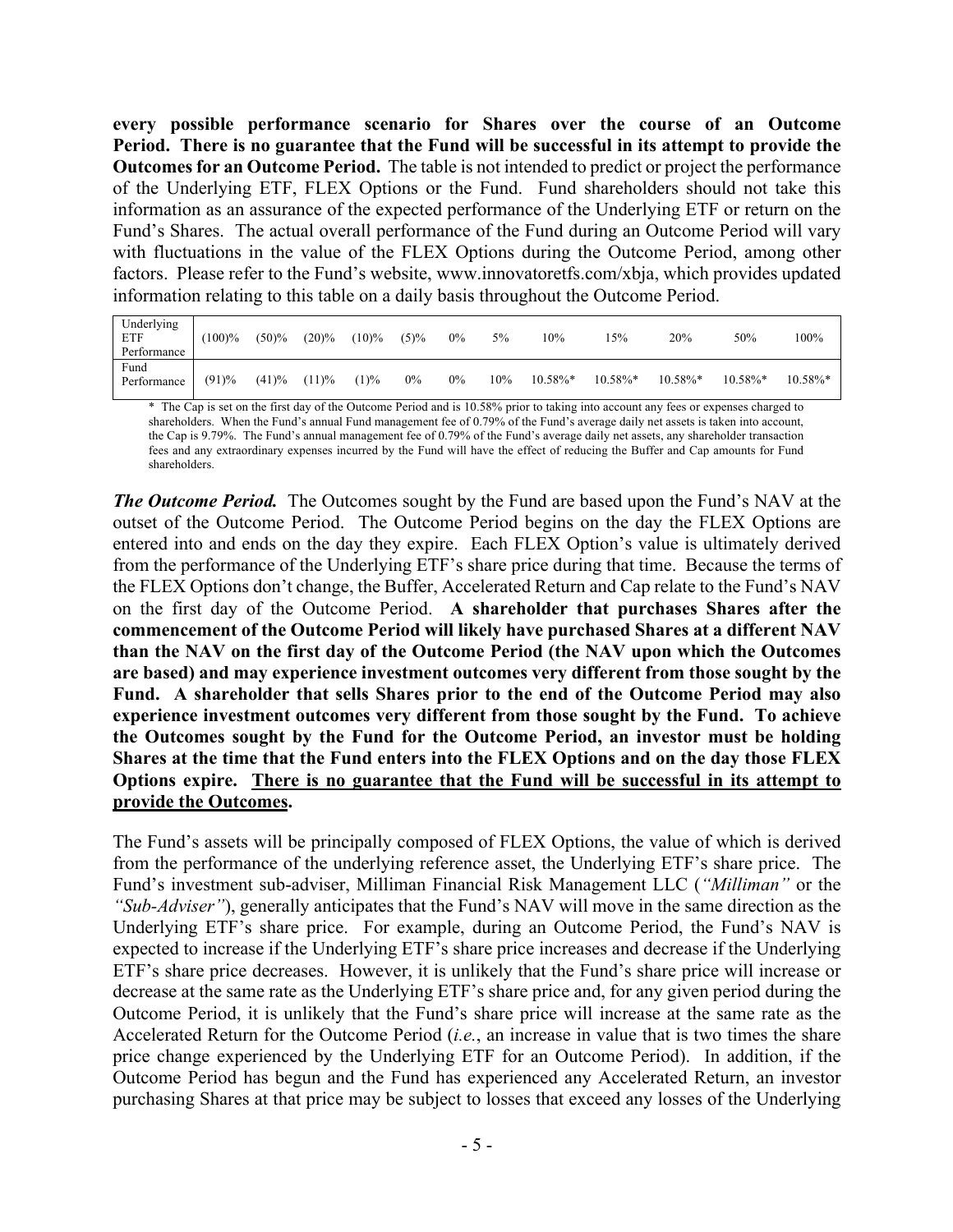ETF for the remainder of the Outcome Period and may have diminished or no ability to experience further Accelerated Return. The Fund does not seek to provide investment outcomes on a daily or other short-term basis, but instead seeks to provide investment outcomes for the entire Outcome Period of one year. Prior to their expiration, the value of the Fund's FLEX Options is not derived solely from the performance of the reference asset (the Underlying ETF), but a number of other factors as well, notably the number of days remaining until the options expire and the Accelerated Return available to the applicable Cap. These variables also affect the impact of the Buffer on the Fund's NAV, which may not be in full effect prior to the end of the Outcome Period. As the number of days until the FLEX Options expire decreases, the value of the FLEX Options (and thus the Fund's NAV) will more directly correlate with the returns experienced by the Underlying ETF and Outcomes the Fund seeks to provide for the Outcome Period. **The Fund's strategy is designed to produce the Outcomes upon the expiration of the FLEX Options on the last day of the Outcome Period. It should not be expected that the Outcomes will be provided at any point prior to that time, and there is no guarantee that the Outcomes will be achieved on the last day of the Outcome Period.**

*Potential Upside Accelerated Return Subject to a Cap***.** If the Underlying ETF's share price increases in value over the duration of the Outcome Period, the Fund's strategy has been designed such that the Fund will experience an increase in value that is twice the increase experienced by the Underlying ETF, up to the Cap. The extent to which the Fund will participate in gains experienced by the Underlying ETF and the Accelerated Return is subject to the Cap that represents the maximum percentage return an investor can achieve from an investment in Shares over the duration of the Outcome Period. Therefore, even though the Fund's returns, and any potential for the Accelerated Return, are based upon the performance of the Underlying ETF's share price, if the Underlying ETF's share price, or Accelerated Return, experiences returns for the Outcome Period in excess of the Cap, the Fund will not participate in excess returns. **The Cap should be considered before investing in the Fund. The Fund's returns, including any Accelerated Return, will not exceed the Cap**. **There is no guarantee that the Fund will successfully provide the Accelerated Return. If an investor is considering purchasing Shares during the Outcome Period, and the Fund has already increased in value to a level near to the Cap, an investor purchasing Shares at that price has limited to no gains and no Accelerated Return available for the remainder of the Outcome Period but remains vulnerable to significant downside risks. The Cap may rise or fall from one Outcome Period to the next**.

The Cap will be determined on the first day of the Outcome Period based upon prevailing market conditions. Since the Cap is based upon prevailing market conditions at the beginning of an Outcome Period, the Cap will therefore rise or fall from one Outcome Period to the next. For the current Outcome Period, the Cap is set forth below, prior to taking into account annual Fund management fees, shareholder transaction fees and any extraordinary expense.

• The Cap is 10.58%.

When the Fund's annual Fund management fee of 0.79% of the Fund's average daily net assets is taken into account, the Cap is revised downwards accordingly as set forth below and will be further reduced by any shareholder transaction fees and any extraordinary expenses incurred by the Fund.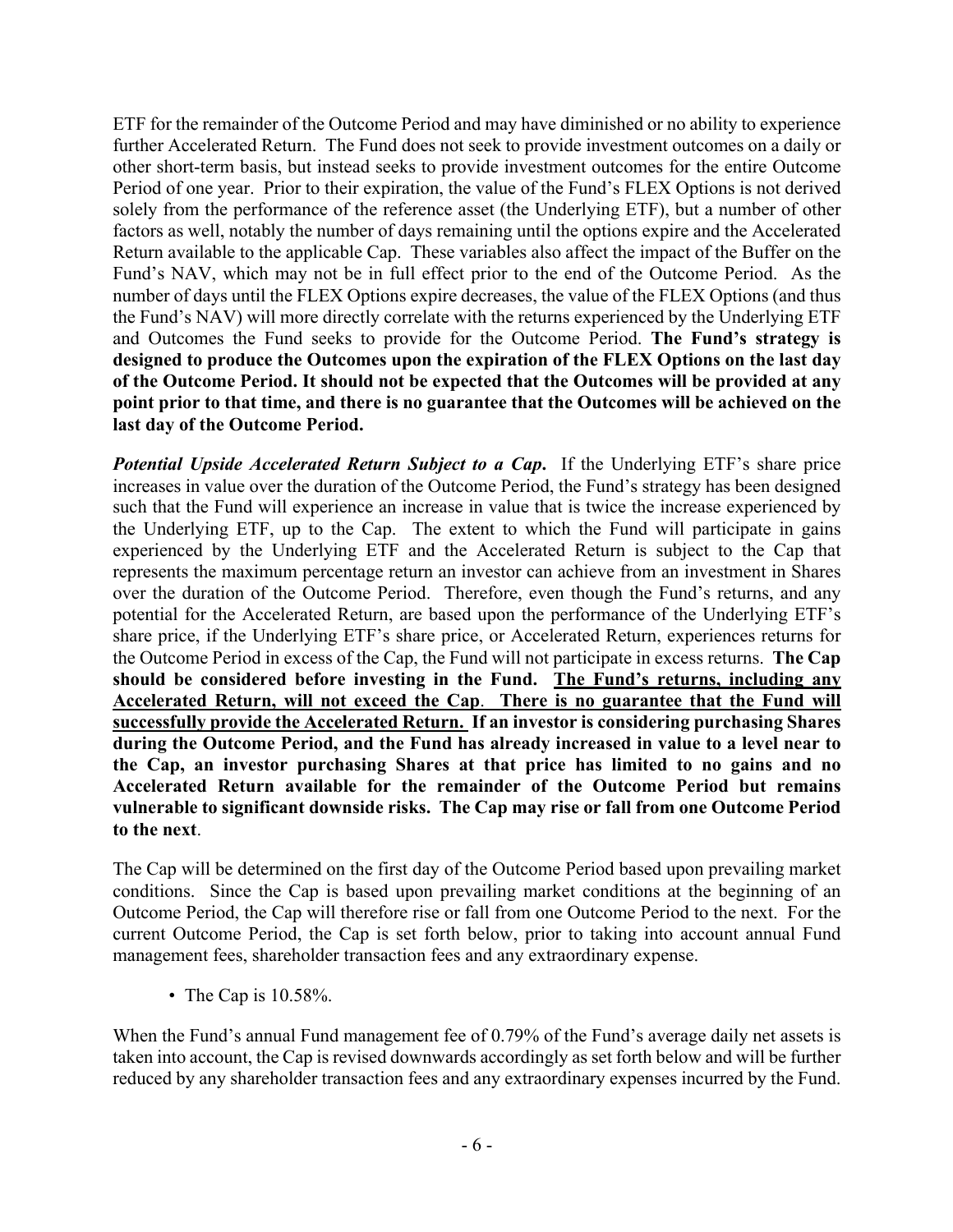• The Cap is 9.79%.

For the purpose of this prospectus, "extraordinary expenses" are non-recurring expenses that may incurred by the Fund outside of the ordinary course of its business, including, without limitation, costs incurred in connection with any claim, litigation, arbitration, mediation, government investigation or similar proceedings, indemnification expenses and expenses in connection with holding and/or soliciting proxies for a meeting of Fund shareholders.

*Buffer.* If the Underlying ETF's share price decreases in value over the duration of the Outcome Period, the Fund's strategy has been designed such that the Fund will experience a decrease in value that approximately matches the decrease experienced by the Underlying ETF, subject to the 9% Buffer. **The Buffer is only operative against the first 9% of losses experienced by the Underlying ETF.** This means that if the Underlying ETF's share price decreases in value by up to 9% over the duration of the Outcome Period, the Fund seeks not to participate in any of those losses. **However, if the Underlying ETF experiences losses in excess of 9% over the duration of the Outcome Period, the Fund's shareholders will bear all losses exceeding 9% on a oneto-one basis.** A shareholder that purchases Shares at the beginning of the Outcome Period may lose their entire investment. While the Fund seeks to limit losses to 91% for shareholders who hold Shares for the entire Outcome Period, there is no guarantee it will successfully do so. Depending upon market conditions at the time of purchase, a shareholder that purchases Shares after the Outcome Period has begun may also lose their entire investment. Furthermore, if the Outcome Period has begun and the Fund has experienced any Accelerated Return, an investor purchasing Shares at that price may be subject to losses that exceed any losses of the Underlying ETF until the remainder of the Outcome Period. An investment in the Fund is only appropriate for shareholders willing to bear those losses. If an investor is considering purchasing Shares during the Outcome Period, and the Fund has already decreased in value by an amount equal to or greater than 9%, an investor purchasing Shares at that price will have increased gains available prior to reaching the Cap but may not benefit from the Buffer that the Fund seeks to offer for the remainder of the Outcome Period. Conversely, if an investor is considering purchasing Shares during the Outcome Period, and the Fund has already increased in value, then a shareholder may experience losses prior to gaining the protection offered by the Buffer. **There is no guarantee that the Fund will be successful in its attempt to provide buffered returns.** 

The Buffer is provided prior to taking into account annual Fund management fees, shareholder transaction fees and any extraordinary expenses incurred by the Fund. These fees and any expenses will have the effect of reducing the Buffer amount for Fund shareholders for an Outcome Period. When the Fund's annual management fee equal to 0.79% of the Fund's daily net assets is taken into account, the net Buffer for an Outcome Period is 8.21%.

*Use of FLEX Options.* The Outcomes described above may be achieved by purchasing and selling call and put FLEX Options to create layers within the Fund's portfolio. To achieve these returns, the Fund may purchase a combination of call options (giving the Fund the right to receive the cash value of the Underlying ETF's share price) and put options (giving the Fund the right to deliver the cash value of the Underlying ETF's share price), while simultaneously selling call options (giving the Fund the obligation to deliver the cash value of the Underlying ETF's share price) and put options (giving the Fund the obligation to receive the cash value of the Underlying ETF's share price). Each of these FLEX Options has a specifically selected strike price.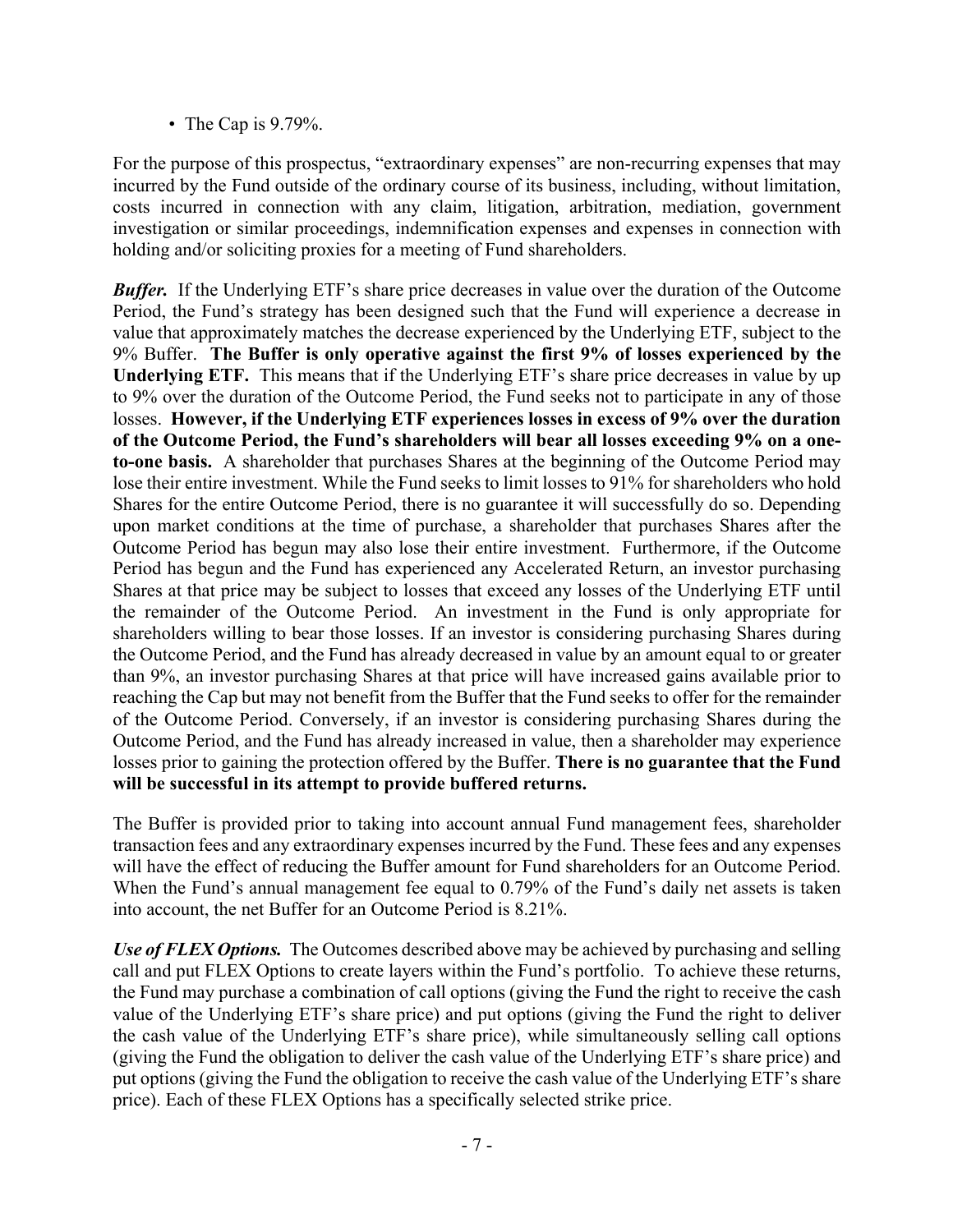The Sub-Adviser has constructed a portfolio principally composed of FLEX Options that reference the Underlying ETF that are each set to expire on the last day of the Outcome Period. The customizable nature of FLEX Options allows the Sub-Adviser to select the share price at which the Underlying ETF will be exercised at the expiration of each FLEX Option. This is commonly known as the "strike price." At the commencement of the Outcome Period, the Sub-Adviser specifically selects the strike price for each FLEX Option such that when the FLEX Options are exercised on the final day of the Outcome Period, the Outcomes may be obtained, depending on the performance of the Underlying ETF's share price over the duration of the Outcome Period.

A detailed explanation regarding the terms of the FLEX Options and the mechanics of the Fund's strategy can be found in "Additional Information About the Fund's Principal Investment Strategies."

*Fund Rebalance.* The Fund is a continuous investment vehicle. It does not terminate and distribute its assets at the conclusion of each Outcome Period. On the termination date of an Outcome Period, the Sub-Adviser will invest in a new set of FLEX Options and another Outcome Period will commence.

Approximately one week prior to the end of each Outcome Period, the Fund will file a prospectus supplement, which will alert existing shareholders that an Outcome Period is approaching its conclusion and disclose the anticipated ranges for the Cap for the next Outcome Period. Following the close of business on the last day of the Outcome Period, the Fund will file a prospectus supplement that discloses the Fund's final Cap (both gross and net of the unitary management fee) for the next Outcome Period. This information will be available on the Fund's website, **www.innovatoretfs.com/xbja**, which also provides information relating to the Outcomes, including the Fund's position relative to the Cap, of an investment in the Fund on a daily basis.

The Fund is classified as "non-diversified" under the Investment Company Act of 1940, as amended (the *"1940 Act"*).

#### **PRINCIPAL RISKS**

You could lose money by investing in the Fund. An investment in the Fund is not a deposit of a bank and is not insured or guaranteed by the Federal Deposit Insurance Corporation or any other governmental agency. There can be no assurance that the Fund's investment objectives will be achieved.

**Buffered Loss Risk.** There can be no guarantee that the Fund will be successful in its strategy to provide buffer protection against Underlying ETF losses if the Underlying ETF's share price decreases by 9% or less over the duration of the Outcome Period. A shareholder may lose their entire investment. The Fund's strategy seeks to deliver returns that match those of the Underlying ETF (up to the Cap), while limiting downside losses, if Shares are held at the time at which the Fund enters into the FLEX Options and held until those FLEX Options expire at the end of the Outcome Period. In the event an investor purchases Shares after the FLEX Options were entered into or sells Shares prior to the expiration of the FLEX Options, the Buffer that the Fund seeks to provide may not be available. The Fund does not provide principal protection or non-principal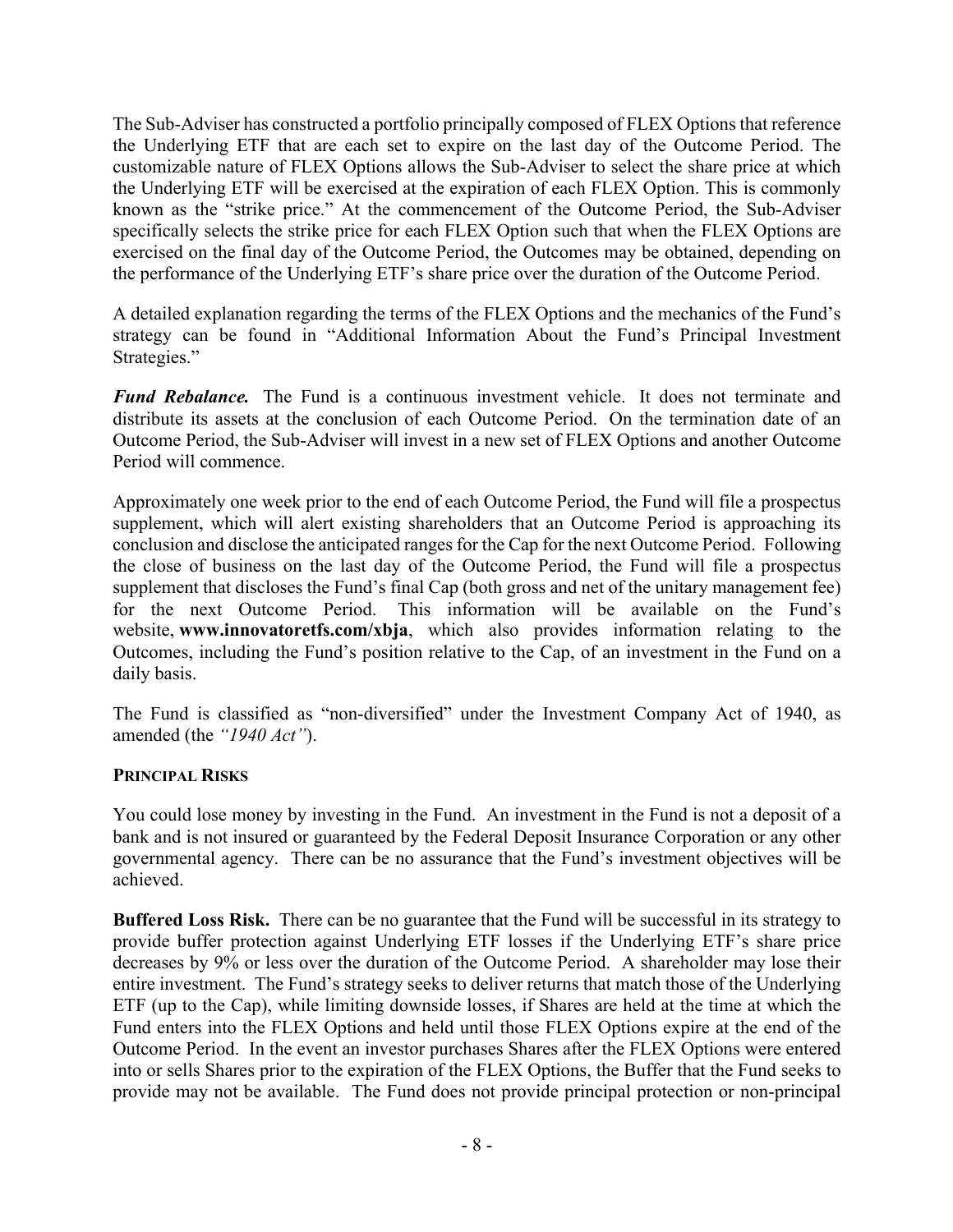protection, and an investor may experience significant losses on its investment, including the loss of its entire investment.

**Accelerated Return Risk.** During Outcome Periods in which the Underlying ETF increases in value, there can be no guarantee that the Fund will be successful in its strategy to provide the Accelerated Return. In the event an investor purchases Shares after the FLEX Options were entered into or does not stay invested in the Fund for the entirety of the Outcome Period, any Accelerated Return realized by the investor may not match those that the Fund seeks to achieve. Additionally, if an investor purchases Shares after the FLEX Options were entered into and the Fund has risen in value to a level near the Cap, there may be little or no ability for that investor to experience an investment gain on their Shares, including any available Accelerated Return.

The Fund does not seek to provide investment outcomes on a daily or other short-term basis, which is an attribute of other types of exchange-traded funds that provide a daily, multiple exposure to a reference index (*i.e.*, a "daily leveraged ETF"). In contrast, the Fund only seeks to provide investment outcomes for the entire Outcome Period of one year. The value of the FLEX Options held by the Fund is ultimately derived from the performance of the Underlying ETF's share price for this entire Outcome Period. As a result, it is very unlikely that, on any given day during which the Underlying ETF share price increases in value, the Fund's share price will increase at the same rate as the Accelerated Return, which is designed for an entire Outcome Period (*i.e.*, an increase in value that is two times the share price change experienced by the Underlying ETF).

If the Underlying ETF's share price increases in value over the duration of the Outcome Period, the Fund seeks to provide for an increase in value at a higher rate than the share price increase experienced by the Underlying ETF. Likewise, there are situations during the Outcome Period in which the Fund may decrease in value at a higher rate than an associated decrease in the Underlying ETF. If the Outcome Period has begun and the Fund has already experienced an Accelerated Return, an investor purchasing Shares at that price is subject to and may experience losses at a higher rate than any losses of the Underlying ETF for the remainder of the Outcome Period.

**Capped Upside Return Risk.** The Fund's strategy seeks to provide returns that are subject to the Cap. In the event that the Underlying ETF experiences gains in excess of the Cap for the Outcome Period, the Fund will not participate in those gains or Accelerated Return beyond the Cap. The Fund's strategy seeks to deliver returns that are twice those of the Underlying ETF (up to the Cap), while limiting downside losses, if Shares are held at the time at which the Fund enters into the FLEX Options and held until those FLEX Options expire at the end of the Outcome Period. In the event an investor purchases Shares after the FLEX Options were entered into or sells Shares prior to the expiration of the FLEX Options, there may be little or no ability for that investor to experience an investment gain on their Shares.

**FLEX Options Risk.** The Fund will utilize FLEX Options issued and guaranteed for settlement by the OCC. The Fund bears the risk that the OCC will be unable or unwilling to perform its obligations under the FLEX Options contracts. In the unlikely event that the OCC becomes insolvent or is otherwise unable to meet its settlement obligations, the Fund could suffer significant losses. Additionally, FLEX Options may be less liquid than certain other securities such as standardized options. In less liquid market for the FLEX Options, the Fund may have difficulty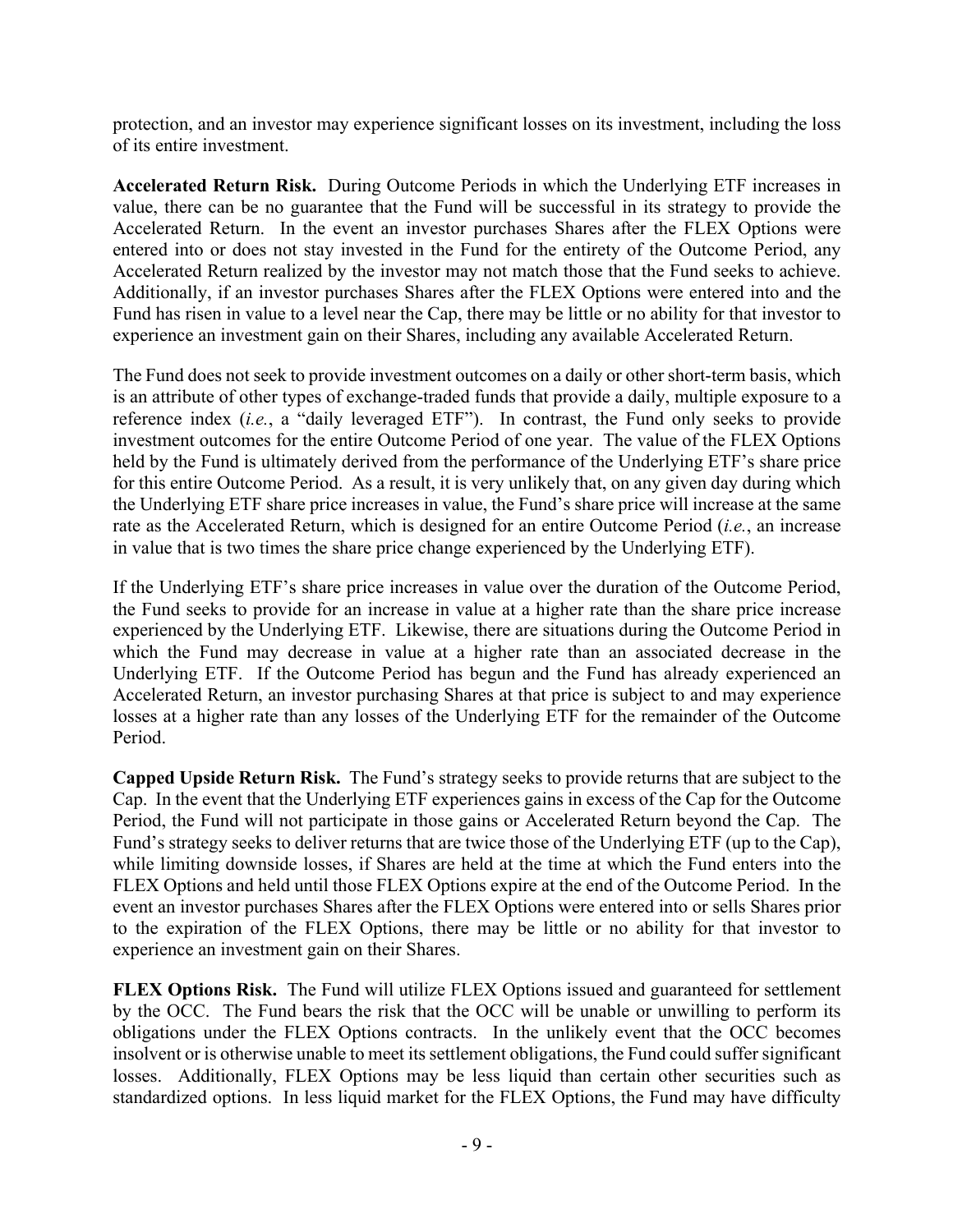closing out certain FLEX Options positions at desired times and prices. The Fund may experience substantial downside from specific FLEX Option positions and certain FLEX Option positions may expire worthless. In connection with the creation and redemption of Shares, to the extent market participants are not willing or able to enter into FLEX Option transactions with the Fund at prices that reflect the market price of the Shares, the Fund's net asset value and, in turn the share price of the Fund, could be negatively impacted.

**FLEX Options Performance Risk.** The Fund's overall performance will be based upon the price returns of the Underlying ETF, subject to the Cap. The value of the underlying FLEX Options will be affected by, among others, changes in the Underlying ETF's share price, changes in interest rates, changes in the actual and implied volatility of the Underlying ETF, and the remaining time to until the FLEX Options expire. The value of the FLEX Options will likely not increase or decrease at the same rate as the Underlying ETF's share price on a day-to-day basis (although they generally move in the same direction). As such, the Fund's NAV will likely not increase or decrease at the same rate as the Underlying ETF's share price on a day-to-day basis. However, as a FLEX Option approaches its expiration date, its value can be expected to increasingly correlate with the value of the Underlying ETF.

**Clearing Member Default Risk.** Transactions in some types of derivatives, including FLEX Options, are required to be centrally cleared. In a transaction involving such derivatives ("cleared derivatives"), the Fund's counterparty is a clearing house, such as the OCC, rather than a bank or broker. Since the Fund is not a member of clearing houses and only members of a clearing house ("clearing members") can participate directly in the clearing house, the Fund will hold cleared derivatives through accounts at clearing members. In cleared derivatives positions, the Fund will make payments (including margin payments) to and receive payments from a clearing house through their accounts at clearing members. Customer funds held at a clearing organization in connection with any options contracts are held in a commingled omnibus account and are not identified to the name of the clearing member's individual customers. As a result, assets deposited by the Fund with any clearing member as margin for FLEX Options may, in certain circumstances, be used to satisfy losses of other clients of the Fund's clearing member. In addition, although clearing members guarantee performance of their clients' obligations to the clearing house, there is a risk that the assets of the Fund might not be fully protected in the event of the clearing member's bankruptcy, as the Fund would be limited to recovering only a pro rata share of all available funds segregated on behalf of the clearing member's customers for the relevant account class.

**Outcome Period Risk.** The Fund's investment strategy is designed to deliver the Outcomes if Shares are held from the time the Fund enters into the FLEX Options and held until those FLEX Options expire at the end of the Outcome Period. In the event an investor purchases Shares after the FLEX Options were entered into or sells Shares prior to the expiration of the FLEX Options, the returns realized by the investor will not match those that the Fund seeks to achieve.

**Underlying ETF Risk.** Because the value of the FLEX Options held by the Fund are based on the value of the Underlying ETF, the Fund's investment performance largely depends on the investment performance and associated risks of the Underlying ETF. The Underlying ETF is subject to many of the same structural risks as the Fund that are described in more detail herein, such as Active Markets Risk, Authorized Participant Concentration Risk, Fluctuation of Net Asset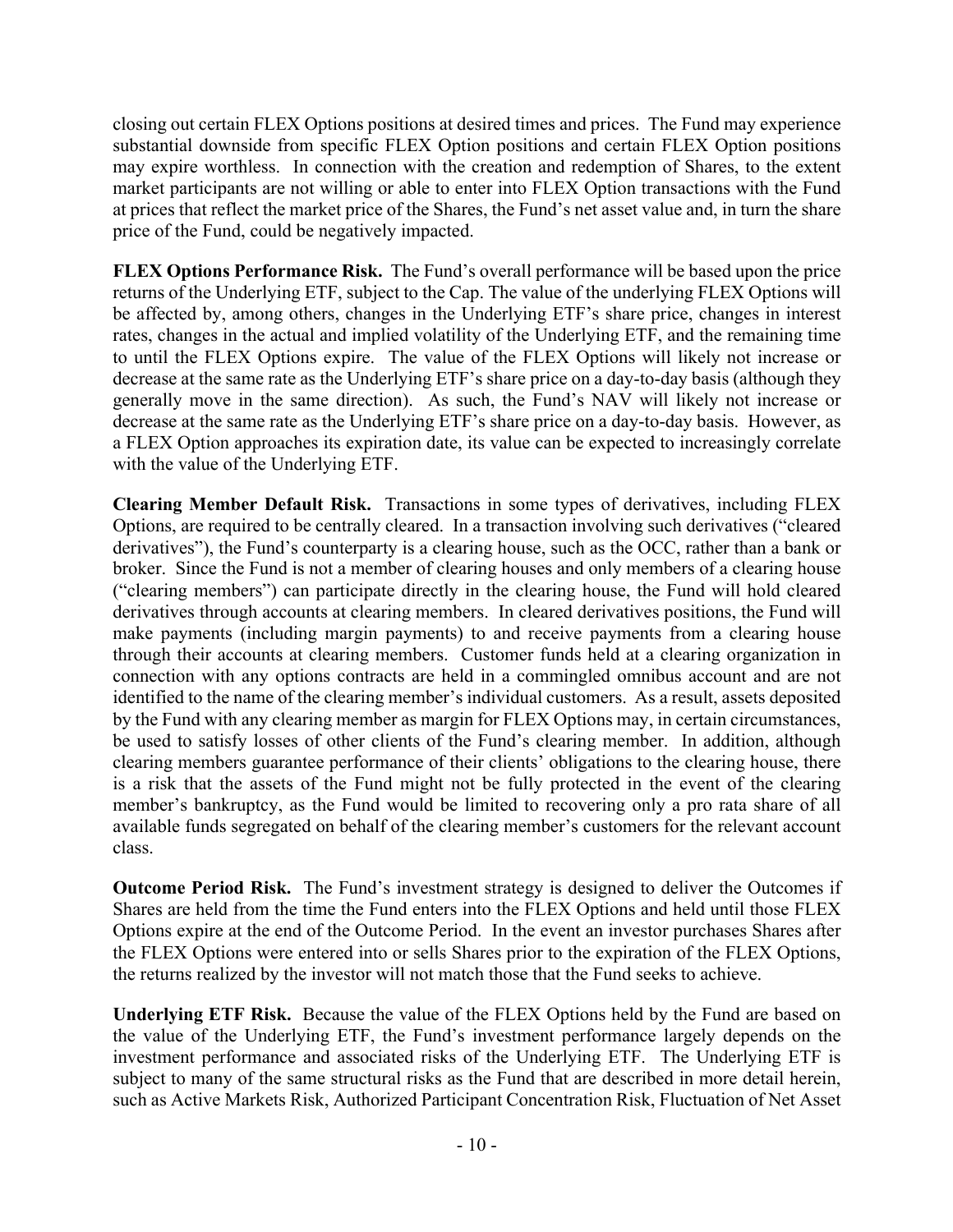Value Risk, Market Maker Risk, Market Risk, Operational Risk and Trading Issues Risk. However, the risks of owning an ETF also include the risks associated with the investments held by the ETF. To the extent the Underlying ETF concentrates (*i.e.*, holds 25% or more of its total assets) in the securities of a particular industry or group of industries, the Fund will concentrate its investments to approximately the same extent. As such, the Fund may be subject to the following risks as a result of its investments in the Underlying ETF:

**Equity Securities Risk.** Because the Fund holds FLEX Options that reference the Underlying ETF, the Fund has exposure to the equity securities markets. Equity securities may decline in value because of declines in the price of a particular holding or the broad stock market. Such declines may relate directly to the issuer of a security or broader economic or market events, including changes in interest rates. The value of shares will fluctuate with changes in the value of the equity securities the Underlying ETF invests in.

**Information Technology Companies Risk.** The Underlying ETF currently invests significantly in information technology companies.Information technology companies face intense competition, both domestically and internationally, which may have an adverse effect on profit margins. Like other technology companies, information technology companies may have limited product lines, markets, financial resources or personnel. The products of information technology companies may face obsolescence due to rapid technological developments, frequent new product introduction, unpredictable changes in growth rates and competition for the services of qualified personnel. Companies in the information technology sector are heavily dependent on patent and intellectual property rights. The loss or impairment of these rights may adversely affect the profitability of these companies.

**Large Capitalization Companies Risk.** The Underlying ETF invests in the securities of large capitalization companies. Large capitalization companies may grow at a slower rate and be less able to adapt to changing market conditions than smaller capitalization companies. Thus, the return on investment in securities of large capitalization companies may be less than the return on investment in securities of small and/or mid capitalization companies. The performance of large capitalization companies also tends to trail the overall market during different market cycles.

**Correlation Risk.** The FLEX Options held by the Fund will be exercisable at the strike price only on their expiration date. Prior to the expiration date, the value of the FLEX Options will be determined based upon market quotations or using other recognized pricing methods. The value of the FLEX Options prior to the expiration date may vary because of related factors other than the value of the Underlying ETF. Factors that may influence the value of the FLEX Options include interest rate changes and implied volatility levels of the Underlying ETF, among others.

**Investment Objective Risk.** Certain circumstances under which the Fund might not achieve its objective include, but are not limited, to (i) if the Fund disposes of FLEX Options, (ii) if the Fund is unable to maintain the proportional relationship based on the number of FLEX Options in the Fund's portfolio, (iii) significant accrual of Fund expenses in connection with effecting the Fund's principal investment strategy or (iv) adverse tax law changes affecting the treatment of FLEX Options.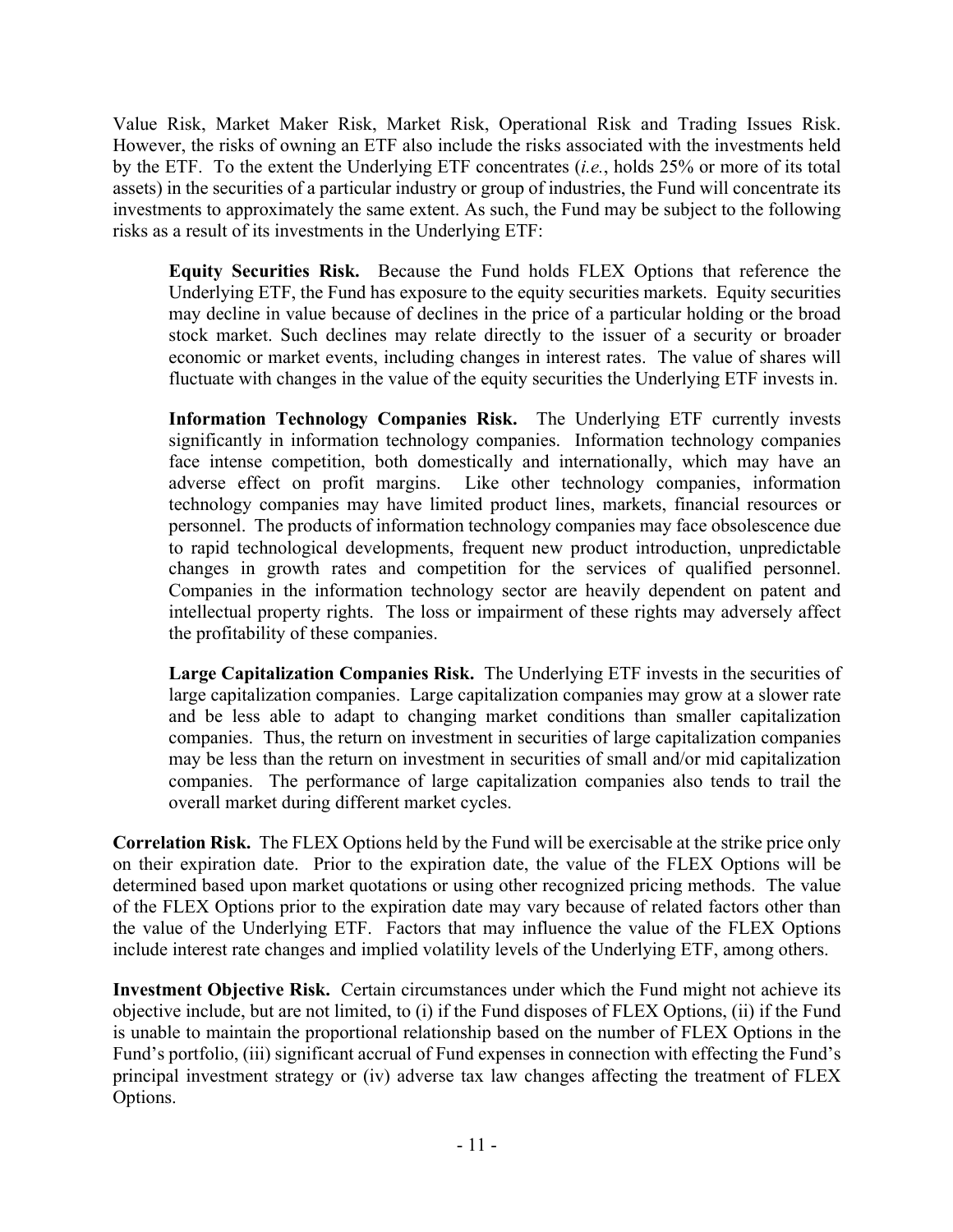**Management Risk.** The Fund is subject to management risk because it is an actively managed portfolio. The Sub-Adviser will apply investment techniques and risk analyses in making investment decisions for the Fund, but there can be no guarantee that the Fund will meet its investment objective.

**Cap Change Risk.** A new Cap is established at the beginning of each Outcome Period and is dependent on prevailing market conditions. As such, the Cap may rise or fall from one Outcome Period to the next and is unlikely to remain the same for consecutive Outcome Periods.

**Market Risk.** The Fund could lose money over short periods due to short-term market movements and over longer periods during more prolonged market downturns. Assets may decline in value due to factors affecting financial markets generally or particular asset classes or industries represented in the markets. The value of a FLEX Options or other asset may also decline due to general market conditions, economic trends or events that are not specifically related to the issuer of the security or other asset, or due to factors that affect a particular issuer or issuers, country, group of countries, region, market, industry, group of industries, sector or asset class. During a general market downturn, multiple asset classes may be negatively affected. Changes in market conditions and interest rates will not have the same impact on all types of securities.

**Non-Diversification Risk.** The Fund is classified as "non-diversified" under the 1940 Act. As a result, the Fund is only limited as to the percentage of its assets which may be invested in the securities of any one issuer by the diversification requirements imposed by the Internal Revenue Code of 1986, as amended (the *"Code"*). The Fund may invest a relatively high percentage of its assets in a limited number of issuers. As a result, the Fund may be more susceptible to a single adverse economic or regulatory occurrence affecting one or more of these issuers, experience increased volatility and be highly invested in certain issuers.

**Liquidity Risk.** In the event that trading in the underlying FLEX Options is limited or absent, the value of the Fund's FLEX Options may decrease. There is no guarantee that a liquid secondary trading market will exist for the FLEX Options. The trading in FLEX Options may be less deep and liquid than the market for certain other securities. FLEX Options may be less liquid than certain non-customized options. In a less liquid market for the FLEX Options, terminating the FLEX Options may require the payment of a premium or acceptance of a discounted price and may take longer to complete. In a less liquid market for the FLEX Options, the liquidation of a large number of options may more significantly impact the price. A less liquid trading market may adversely impact the value of the FLEX Options and the value of your investment.

**Valuation Risk.** During periods of reduced market liquidity or in the absence of readily available market quotations for the holdings of the Fund, the ability of the Fund to value the FLEX Options becomes more difficult and the judgment of the Fund's investment adviser (employing the fair value procedures adopted by the Board of Trustees of the Trust may play a greater role in the valuation of the Fund's holdings due to reduced availability of reliable objective pricing data. Consequently, while such determinations may be made in good faith, it may nevertheless be more difficult for the Fund to accurately assign a daily value.

**Operational Risk.** The Fund is exposed to operational risks arising from a number of factors, including, but not limited to, human error in the calculation of the Cap, processing and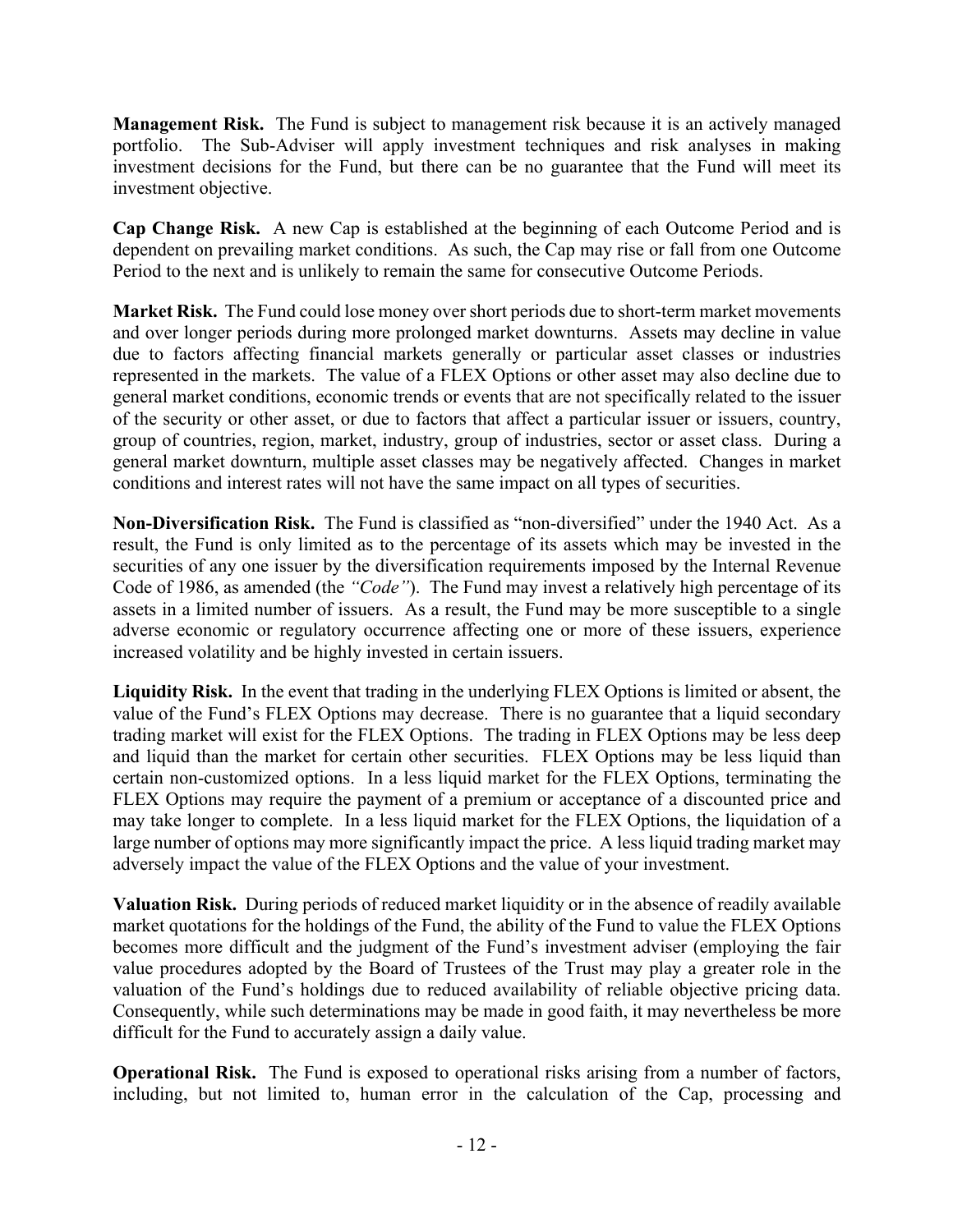communication errors, errors of the Fund's service providers, counterparties or other third-parties, failed or inadequate processes and technology or systems failures. The Fund and its investment adviser and Sub-adviser seek to reduce these operational risks through controls and procedures. However, these measures do not address every possible risk and may be inadequate to address these risks.

**Market Maker Risk.** If the Fund has lower average daily trading volumes, it may rely on a small number of third-party market makers to provide a market for the purchase and sale of Shares. Any trading halt or other problem relating to the trading activity of these market makers could result in a dramatic change in the spread between the Fund's NAV and the price at which the Shares are trading on the Exchange, which could result in a decrease in value of the Shares. In addition, decisions by market makers or authorized participants to reduce their role or step away from these activities in times of market stress could inhibit the effectiveness of the arbitrage process in maintaining the relationship between the underlying values of the Fund's portfolio securities and the Fund's market price. This reduced effectiveness could result in Shares trading at a discount to NAV and also in greater than normal intra-day bid-ask spreads for Shares.

**Trading Issues Risk.** Although the Shares are listed for trading on the Exchange, there can be no assurance that an active trading market for such Shares will develop or be maintained. Trading in Shares on the Exchange may be halted due to market conditions or for reasons that, in the view of the Exchange, make trading in Shares inadvisable. In addition, trading in Shares on the Exchange is subject to trading halts caused by extraordinary market volatility pursuant to the Exchange "circuit breaker" rules. Market makers are under no obligation to make a market in the Shares, and authorized participants are not obligated to submit purchase or redemption orders for Creation Units. There can be no assurance that the requirements of the Exchange necessary to maintain the listing of the Fund will continue to be met or will remain unchanged. Initially, due to the small asset size of the Fund, it may have difficulty maintaining its listings on the Exchange.

**Active Markets Risk.** Although the Shares are listed for trading on the Exchange, there can be no assurance that an active trading market for the Shares will develop or be maintained. Shares trade on the Exchange at market prices that may be below, at or above the Fund's NAV. Securities, including the Shares, are subject to market fluctuations and liquidity constraints that may be caused by such factors as economic, political, or regulatory developments, changes in interest rates, and/or perceived trends in securities prices. Shares of the Fund could decline in value or underperform other investments.

**Authorized Participation Concentration Risk.** Only an authorized participant may engage in creation or redemption transactions directly with the Fund. The Fund has a limited number of institutions that may act as authorized participants on an agency basis (*i.e.*, on behalf of other market participants). To the extent that authorized participants exit the business or are unable to proceed with creation and/or redemption orders with respect to the Fund and no other authorized participant is able to step forward to create or redeem "Creation Units" (as defined in "Purchase and Sale of Shares,") Shares may be more likely to trade at a premium or discount to NAV and possibly face trading halts and/or delisting.

**Counterparty Risk.** Counterparty risk is the risk an issuer, guarantor or counterparty of a security in the Fund is unable or unwilling to meet its obligation on the security. The OCC acts as guarantor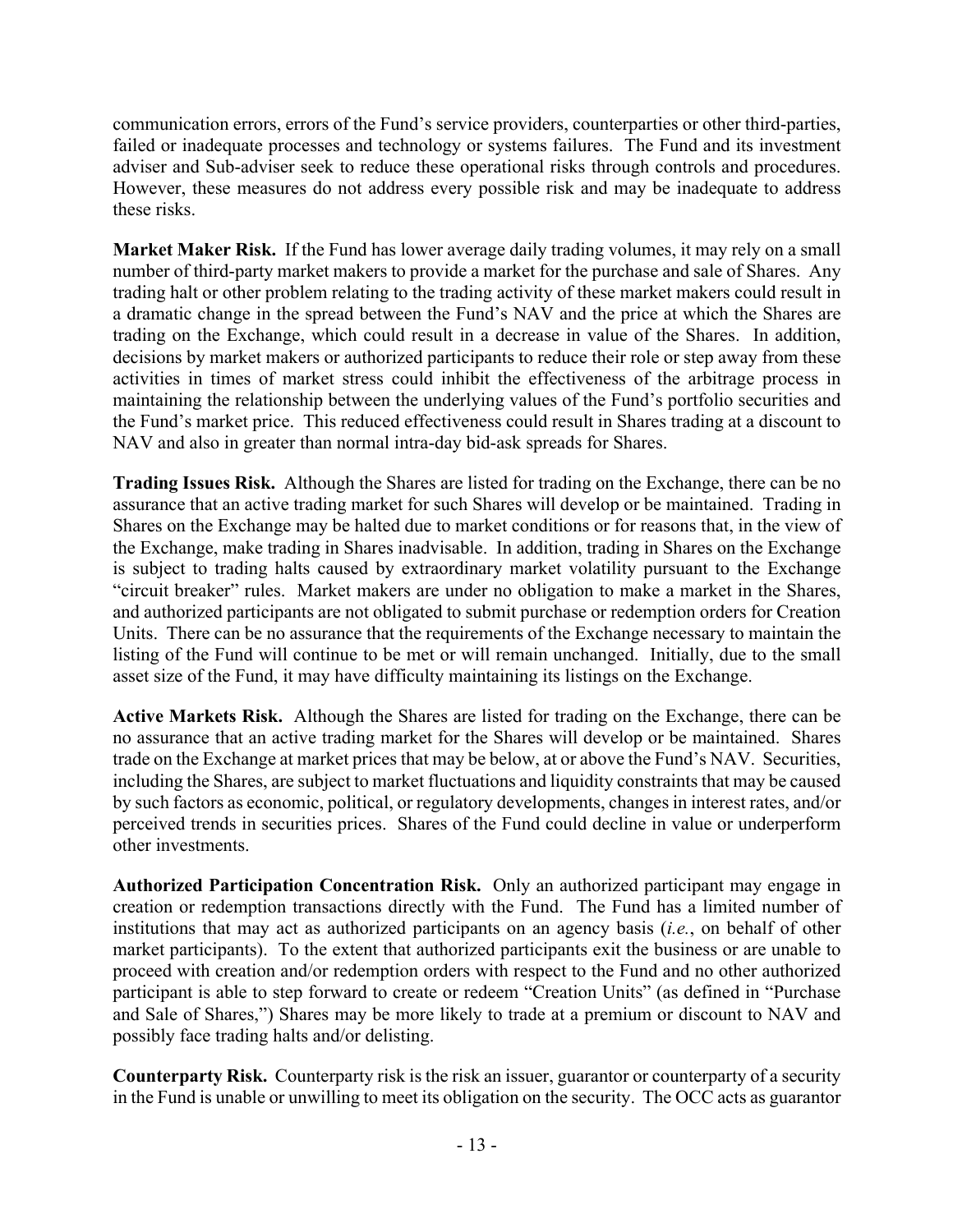and central counterparty with respect to the FLEX Options. As a result, the ability of the Fund to meet its objective depends on the OCC being able to meet its obligations. In the unlikely event that the OCC becomes insolvent or is otherwise unable to meet its settlement obligations, the Fund could suffer significant losses.

**Fluctuation of Net Asset Value Risk.** The Fund's Shares trade on the Exchange at their market price rather than their NAV. The market price may be at, above or below the Fund's NAV. Differences in market price and NAV may be due, in large part, to the fact that supply and demand forces at work in the secondary trading market for Shares will be closely related to, but not identical to, the same forces influencing the prices of the holdings of the Fund trading individually or in the aggregate at any point in time. These differences can be especially pronounced during times of market volatility or stress. During these periods, the demand for Shares may decrease considerably and cause the market price of Shares to deviate significantly from the Fund's NAV.

**Cash Transactions Risk.** The Fund may effectuate all or a portion of its creations and redemptions for cash, rather than in-kind securities. As a result, an investment in the Fund may be less tax-efficient than an investment in an ETF that effects its creations and redemptions only in-kind. ETFs are able to make in-kind redemptions to avoid being taxed on gains on the distributed portfolio securities at the fund level. A Fund that effects redemptions for cash may be required to sell portfolio securities in order to obtain the cash needed to distribute redemption proceeds. Any recognized gain on these sales by the Fund will generally cause the Fund to recognize a gain it might not otherwise have recognized, or to recognize such gain sooner than would otherwise be required if it were to distribute portfolio securities only in-kind. The Fund intends to distribute these gains to shareholders to avoid being taxed on this gain at the fund level and otherwise comply with special tax rules that apply to it. This strategy may cause shareholders to be subject to tax on gains they would not otherwise be subject to, or at an earlier date than if they had made an investment in another ETF. Moreover, cash transactions may have to be carried out over several days if the securities market is relatively illiquid and may involve considerable brokerage fees and taxes. These brokerage fees and taxes, which will be higher than if the Fund sold and redeemed its shares principally in-kind, will be passed on to those purchasing and redeeming Creation Units in the form of creation and redemption transaction fees. In addition, these factors may result in wider spreads between the bid and the offered prices of Shares than for ETFs that distribute portfolio securities in-kind. The Fund's use of cash for creations and redemptions could also result in dilution to the Fund and increases transaction costs, which could negatively impact the Fund's ability to achieve its investment objective.

**Cyber Security Risk.** As the use of Internet technology has become more prevalent in the course of business, the investment industry has become more susceptible to potential operational risks through breaches in cyber security. A breach in cyber security refers to both intentional and unintentional events that may cause the Fund to lose proprietary information, suffer data corruption or lose operational capacity. Such events could cause the Fund to incur regulatory penalties, reputational damage, additional compliance costs associated with corrective measures and/or financial loss. Cyber security breaches may involve unauthorized access to the Fund's digital information systems through "hacking" or malicious software coding, but may also result from outside attacks such as denial-of-service attacks through efforts to make network services unavailable to intended users. In addition, cyber security breaches of the Fund's third-party service providers, such as its administrator, transfer agent, custodian, or issuers in which the Fund invests,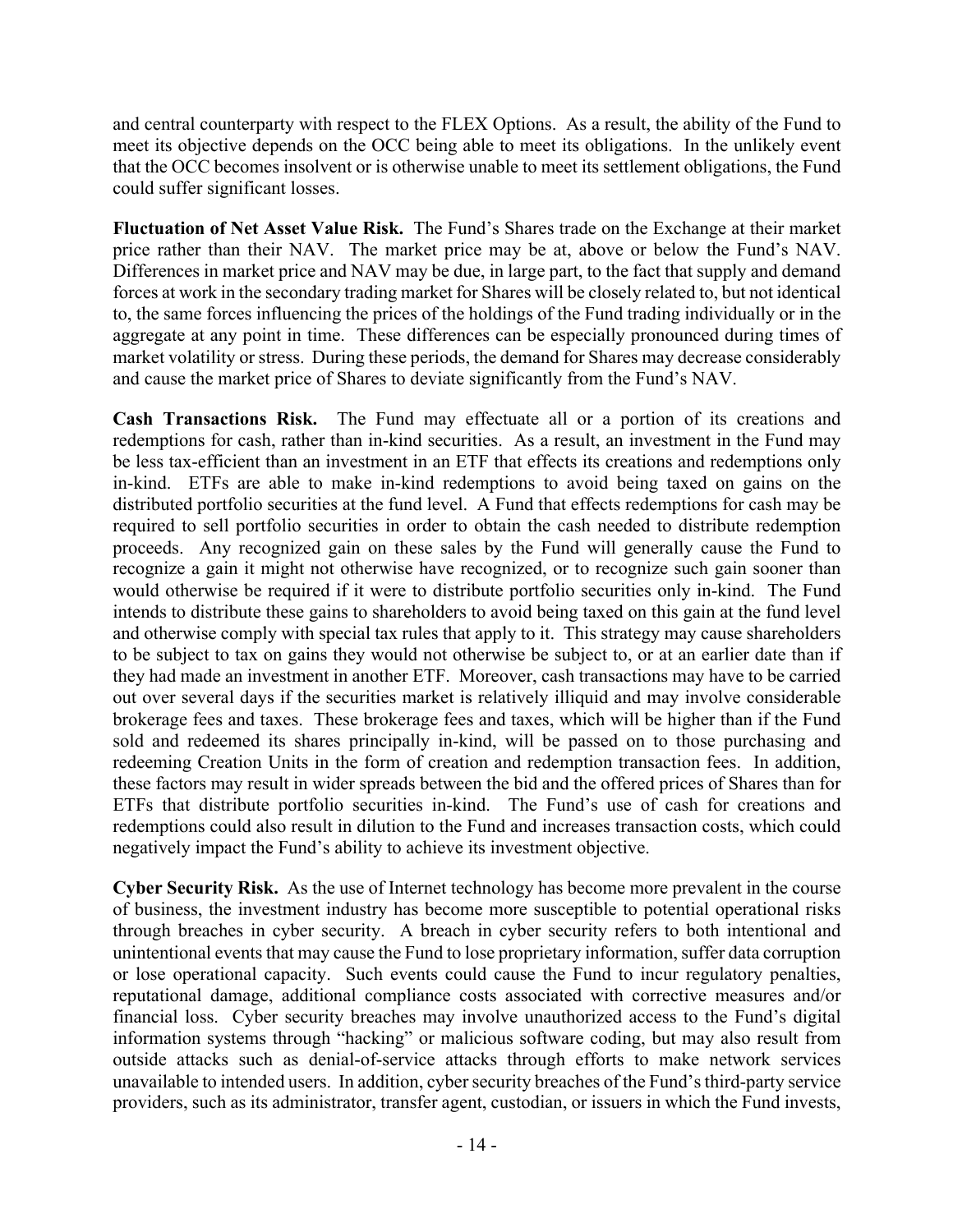can also subject the Fund to many of the same risks associated with direct cyber security breaches. The Fund has established risk management systems designed to reduce the risks associated with cyber security. However, there is no guarantee that such efforts will succeed, especially because the Fund does not directly control the cyber security systems of issuers or third-party service providers.

**Tax Risk.** The Fund intends to elect and to qualify each year to be treated as a regulated investment company (*"RIC"*) under Subchapter M of the Code. However, the federal income tax treatment of certain aspects of the proposed operations of the Fund are not entirely clear. This includes the tax aspects of the Fund's options strategy, its hedging strategy, the possible application of the "straddle" rules, and various loss limitation provisions of the Code. If, in any year, the Fund fails to qualify as a RIC under the applicable tax laws, the Fund would be taxed as an ordinary corporation. Certain options on an ETF may not qualify as "Section 1256 contracts" under Section 1256 of the Code, and disposition of such options will likely result in short-term capital gains or losses. The Fund intends to treat any income it may derive from the FLEX Options as "qualifying income" under the provisions of the Code applicable to RICs. In addition, based upon language in the legislative history, the Fund intends to treat the issuer of the FLEX Options as the referenced asset, which, assuming the referenced asset qualifies as a RIC, would allow the Fund to qualify for special rules in the RIC diversification requirements. If the income is not qualifying income or the issuer of the FLEX Options is not appropriately the referenced asset, the Fund could lose its own status as a RIC. In the event that a shareholder purchases Shares of the Fund shortly before a distribution by the Fund, the entire distribution may be taxable to the shareholder even though a portion of the distribution effectively represents a return of the purchase price.

#### **The Shares will change in value, and you could lose money by investing in the Fund. The Fund may not achieve its investment objective.**

# **PERFORMANCE**

As of the date of this prospectus, the Fund has not commenced operations and therefore does not have a performance history. Once available, the Fund's performance information will be accessible on the Fund's website at www.innovatoretfs.com and will provide some indication of the risks of investing in the Fund.

#### **MANAGEMENT**

# *Investment Adviser*

Innovator Capital Management, LLC (*"Innovator"* or the *"Adviser"*)

#### *Investment Sub-Adviser*

Milliman Financial Risk Management LLC (*"Milliman"* or the *"Sub-Adviser"*)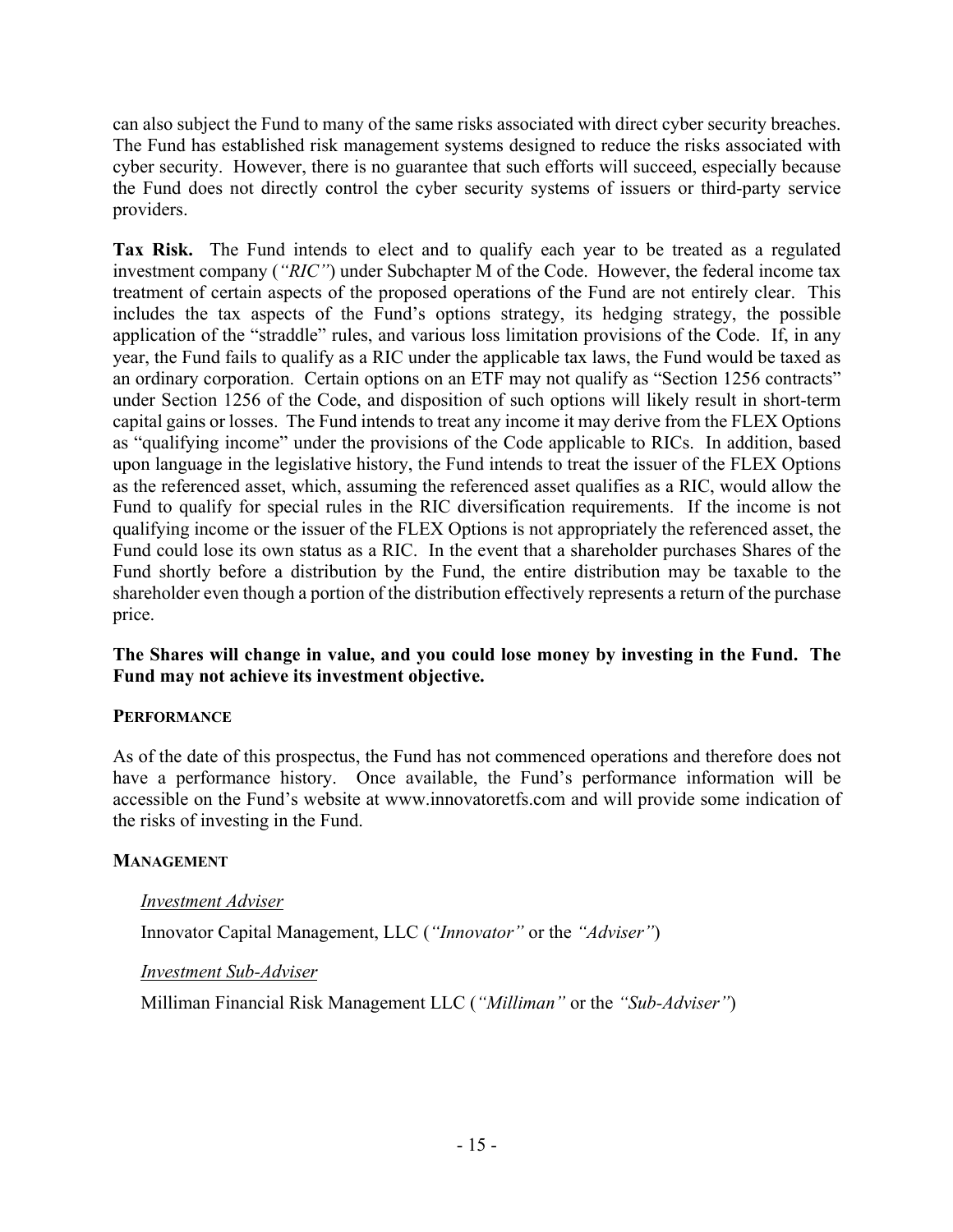#### *Portfolio Managers*

The following persons serve as portfolio managers of the Fund.

- Robert T. Cummings, Principal and Director of Global Trading at Milliman
- Yin Bhuyan, Associate ETF Portfolio Management Team at Milliman

Each of the portfolio managers is primarily and jointly responsible for the day-to-day management of the Fund and has served in such capacity since the Fund's inception in 2022.

#### **PURCHASE AND SALE OF SHARES**

The Fund issues and redeems Shares at NAV only with authorized participants (*"APs"*) that have entered into agreements with the Fund's distributor and only in Creation Units (large blocks of 25,000 Shares) or multiples thereof (*"Creation Unit Aggregations"*), in exchange for cash. Except when aggregated in Creation Units, the Shares are not redeemable securities of the Fund.

Individual Shares may only be bought and sold in the secondary market (*i.e.*, on a national securities exchange) through a broker or dealer at a market price. Because the Shares trade at market prices rather than NAV, Shares may trade at a price greater than NAV (at a premium), at NAV, or less than NAV (at a discount). An investor may incur costs attributable to the difference between the highest price a buyer is willing to pay to purchase Shares (bid) and the lowest price a seller is willing to accept for Shares (ask) when buying or selling shares in the secondary market (the "bid-ask spread").

Recent information, including information on the Fund's NAV, market price, premiums and discounts, and bid-ask spreads, is available online at www.innovatoretfs.com.

# **TAX INFORMATION**

The Fund's distributions will generally be taxable as ordinary income, returns of capital or capital gains. A sale of Shares may result in capital gain or loss.

#### **PAYMENTS TO BROKER-DEALERS AND OTHER FINANCIAL INTERMEDIARIES**

If you purchase Shares through a broker-dealer or other financial intermediary (such as a bank), Innovator and Foreside Fund Services, LLC, the Fund's distributor, may pay the intermediary for the sale of Shares and related services. These payments may create a conflict of interest by influencing the broker-dealer or other intermediary and your salesperson to recommend the Fund over another investment. Ask your salesperson or visit your financial intermediary's website for more information.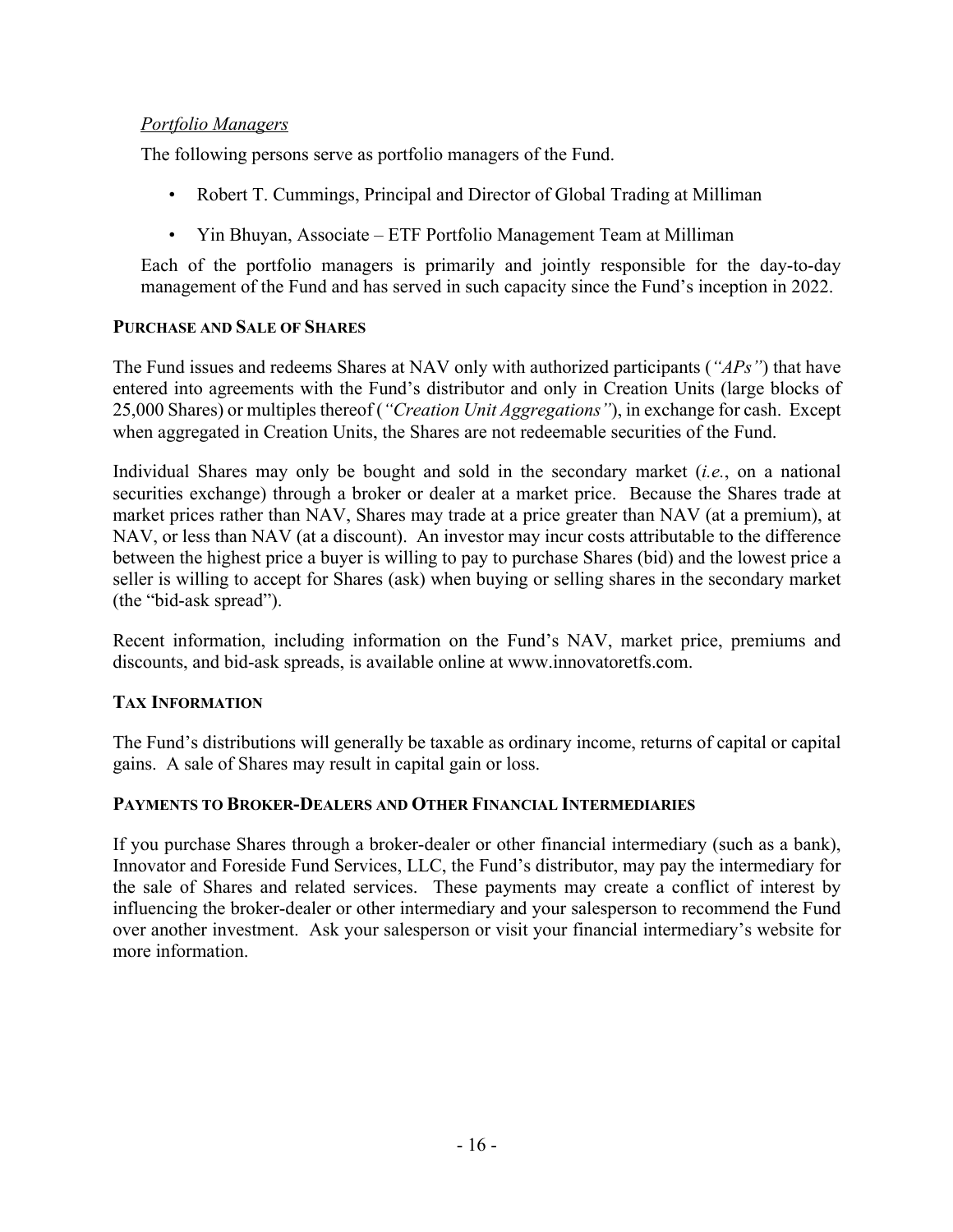#### **You should only consider this investment if: You should not consider this investment if:**

- you fully understand the risks inherent in an investment in the Fund;
- you desire to invest in a product with a return that depends upon the performance of the Underlying ETF's share price over the Outcome Period;
- you are willing to hold Shares for the duration of the Outcome Period in order to achieve the outcomes that the Fund seeks to provide;
- you are willing to forgo all of the investment return derived from the Underlying ETF's dividend distributions;
- you seek the protection of a 9% buffer on Underlying ETF losses for an investment held for the duration of the entire Outcome Period and understand that there is no guarantee that the Fund will be successful in its attempt to provide protection through the Buffer;
- you understand that the 9% buffer is provided prior to taking into account annual Fund management fees, shareholder transaction fees and any extraordinary expenses incurred by the Fund. After taking into account the annual Fund management fee, the net buffer for the Outcome Period is 8.21%;
- you fully understand that investments made when the Fund is at or near the Cap may have limited to no upside and will not benefit from the Accelerated Return the Fund seeks to provide;
- you are willing to forgo any gains in excess of the Cap;
- you understand that the Cap will be reduced by annual Fund management fees, shareholder transaction fees and any extraordinary expenses incurred by the Fund;
- you understand that the Fund's investments do not provide for dividends to the Fund;
- you fully understand that investments made after the Outcome Period has begun may not fully benefit from the Buffer;
- you are willing to accept the risk of losing your entire investment; and
- you have visited the Fund's website and understand the investment outcomes available to you based upon the time of your purchase.

- you do not fully understand the risks inherent in an investment in the Fund;
- you do not desire to invest in a product with a return that depends upon the performance of the Underlying ETF's share price over the Outcome Period;
- you are unwilling to hold Shares for the duration of the Outcome Period in order to achieve the outcomes that the Fund seeks to provide;
- you are unwilling to forgo all of the investment return derived from the Underlying ETF's dividend distributions;
- you seek an investment that provides total protection against Underlying ETF losses for an investment held for the duration of the entire Outcome Period;
- you seek the protection of a full 9% buffer, even after taking into account annual Fund management fees, shareholder transaction fees and any extraordinary expenses;
- you do not understand that the 9% buffer is provided prior to taking into account annual Fund management fees, shareholder transaction fees and any extraordinary expenses incurred by the Fund;
- you do not fully understand that investments made when the Fund is at or near to the Cap may have limited to no upside and will not benefit from the Accelerated Return the Fund seeks to provide;
- you are unwilling to forgo any gains in excess of the Cap;
- you do not understand that the Cap will be reduced by annual Fund management fees, shareholder transaction fees and any extraordinary expenses incurred by the Fund;
- you do not fully understand that the Fund's investments do not provide for dividends to the Fund;
- you do not fully understand that investments made after the Outcome Period has begun may not fully benefit from the Buffer;
- you are unwilling to accept the risk of losing your entire investment; and
- you have not visited the Fund's website and do not understand the investment outcomes available to you based upon the timing of your purchase.

**For more information regarding whether an investment in the Fund is right for you, please see "Investor Suitability" in the prospectus.**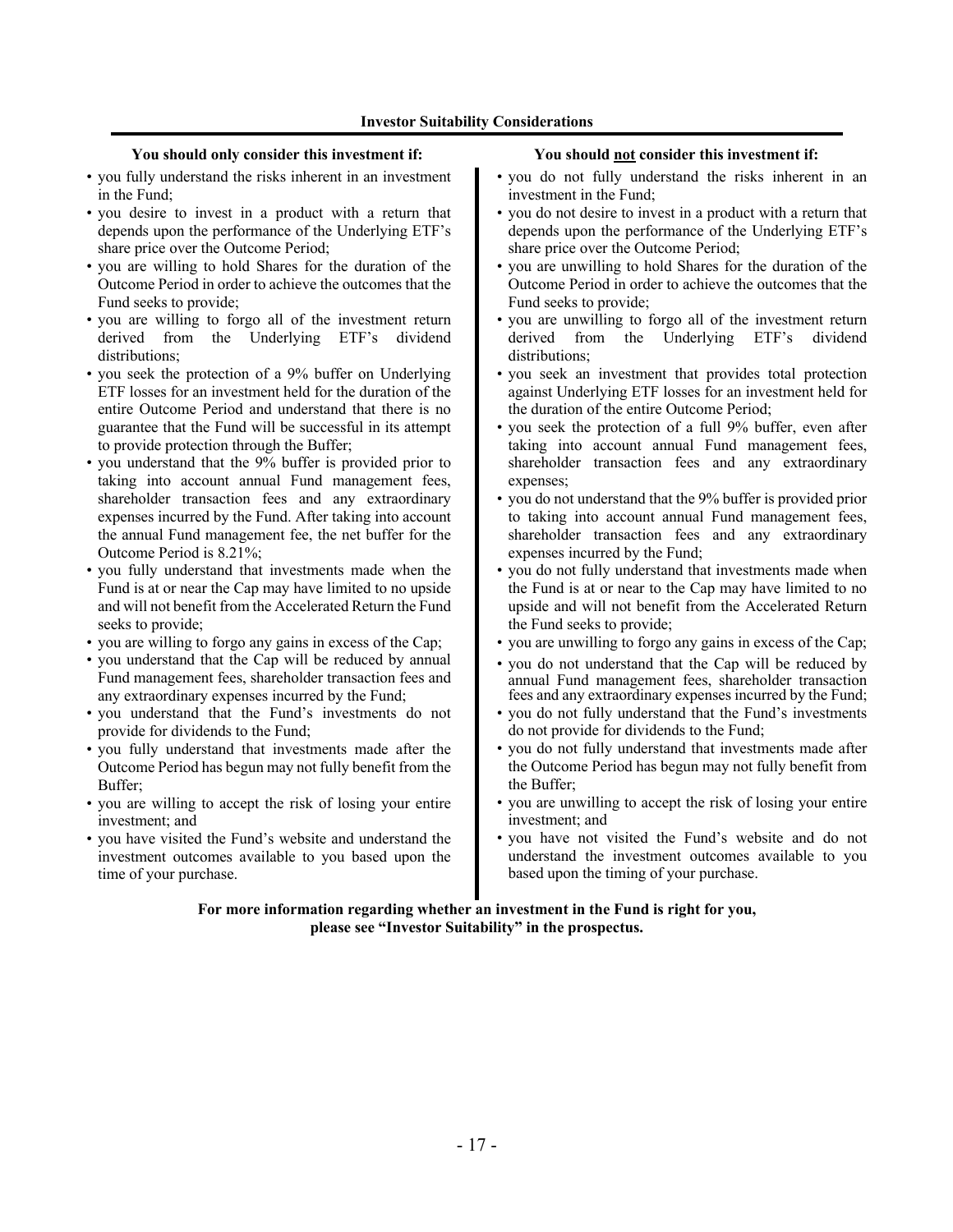# **Additional Information About the Fund's Principal Investment Strategies**

The Fund's principal investment strategy seeks to produce the Outcomes based upon the performance of the Underlying ETF. If the Underlying ETF's share price increases in value over the duration of the Outcome Period, the Fund seeks to provide Fund shareholders that hold Shares for the entire Outcome Period with an increase in value of twice the increase experienced by the Underlying ETF, subject to the Cap. If the Underlying ETF's share price decreases in value over the duration of the Outcome Period, the Fund seeks to provide Fund shareholders that hold Shares for the entire Outcome Period with a Buffer against Underlying ETF losses of 9% or less. All investment gains are subject to the Cap. The Buffer and Cap are provided prior to taking into account annual Fund management fees equal to 0.79% of the Fund's daily net assets, shareholder transaction fees and any extraordinary expenses incurred by the Fund. The Fund's annual management fee of 0.79% of the Fund's average daily net assets, any shareholder transaction fees and any extraordinary expenses incurred by the Fund will have the effect of reducing the Buffer and Cap amounts for Fund shareholders. **There is no guarantee that the Fund will be successful in its attempt to provide the Outcomes.**

The Underlying ETF is an exchange-traded unit investment trust that uses a full replication strategy, meaning it invests entirely in securities that comprise the S&P 500® Index. The investment objective of the Underlying ETF is to seek to provide investment results that, before expenses, correspond generally to the price and yield performance of the S&P 500® Index, which includes five hundred (500) selected companies, all of which are listed on national stock exchanges and spans over 24 separate industry groups. The Underlying ETF has exposure to largecapitalization U.S. equity companies. To the extent the Underlying ETF concentrates (*i.e.*, holds 25% or more of its total assets) in the securities of a particular industry or group of industries, the Fund will concentrate its investments to approximately the same extent. Through its use of FLEX Options on the Underlying ETF, the Fund expects to have significant exposure to information technology companies.

In general, an option contract is an agreement between a buyer and seller that gives the purchaser of the option the right to buy or sell a particular asset at a specified future date at an agreed upon price (commonly known as the "strike price"). FLEX Options are exchange-traded options contracts with uniquely customizable terms. Each FLEX Option that the Fund enters into references the Underlying ETF and expires on the last day of the Outcome Period. The FLEX Options, however, have varying strike prices. The layering of these FLEX Options with varying strike prices provides the mechanism for producing the Fund's desired outcomes. The Fund currently expects to utilize three main layers of FLEX Options as set forth below.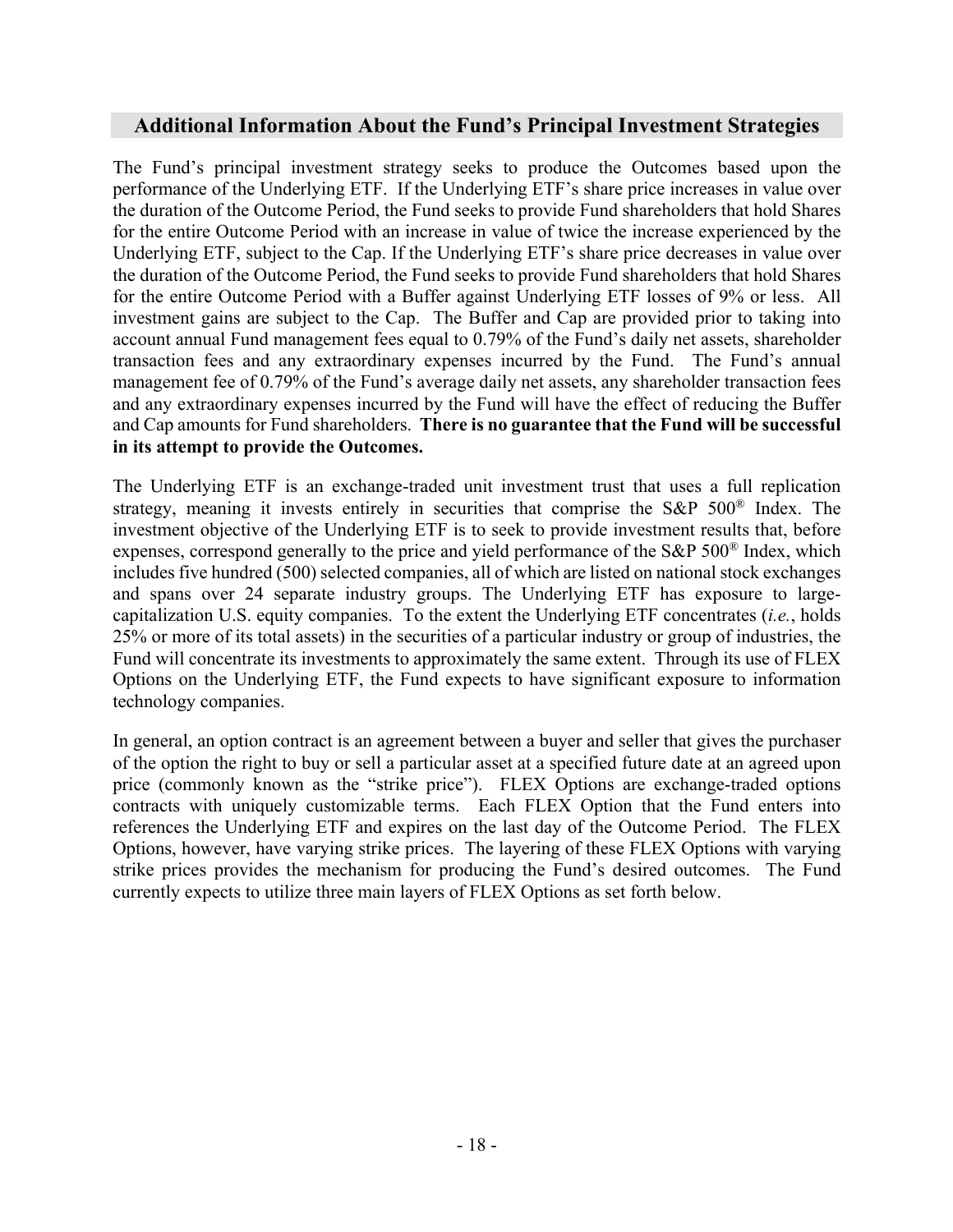

- U.S. Equity Market Innovator U.S. Equity Accelerated 9 Buffer ETF

- Position (a) provides participation in the increases or decreases in the value of the Underlying ETF's share price. At its expiration, this deeply in-the-money call option will realize a value approximately equal to that of the Underlying ETF's share price.
- Position (b) provides additional upside exposure to the increase in value (if any) of the Underlying ETF's share price above the beginning Outcome Period price. This additional call is what adds to position (a) to create the double upside exposure.
- Positions (c) and (d) produce the 9% "Buffer," where the strike price of position (c) sets the top end of the Buffer and the strike price of position (d) sets the bottom end of the Buffer. If the Underlying ETF's share price decreases in value by less than 9%, these options will payout at expiration an amount enough to compensate for the losses experienced by the Underlying ETF.
- The strike price of positions (e) and (f) produces the Cap. By selling calls to cap the upside, there are funds available after purchasing the original exposure (a) to purchase additional upside exposure (b).

As described on the cover of this prospectus, in "Principal Investment Strategies" and in "Principal Risks," there are risks associated with an investment in the Fund and there is no guarantee the Fund achieve the Outcomes it seeks to provide. The Fund's unique characteristics (*i.e.*, the imperative of holding Shares for the entire Outcome Period, the Buffer, Accelerated Return and Cap) distinguish it from other investment products and may make it an unsuitable some investors. To help decide whether an investment in the Fund is appropriate based upon individual circumstances, please see the section of this prospectus entitled "Investor Suitability."

The Fund may utilize a different series of FLEX Options to achieve its Outcomes over subsequent Outcome Periods. The Fund's investment objective may be changed by the Board of Trustees of the Trust (the *"Board"*) without shareholder approval. Additionally, the Fund may liquidate and terminate at any time without shareholder approval.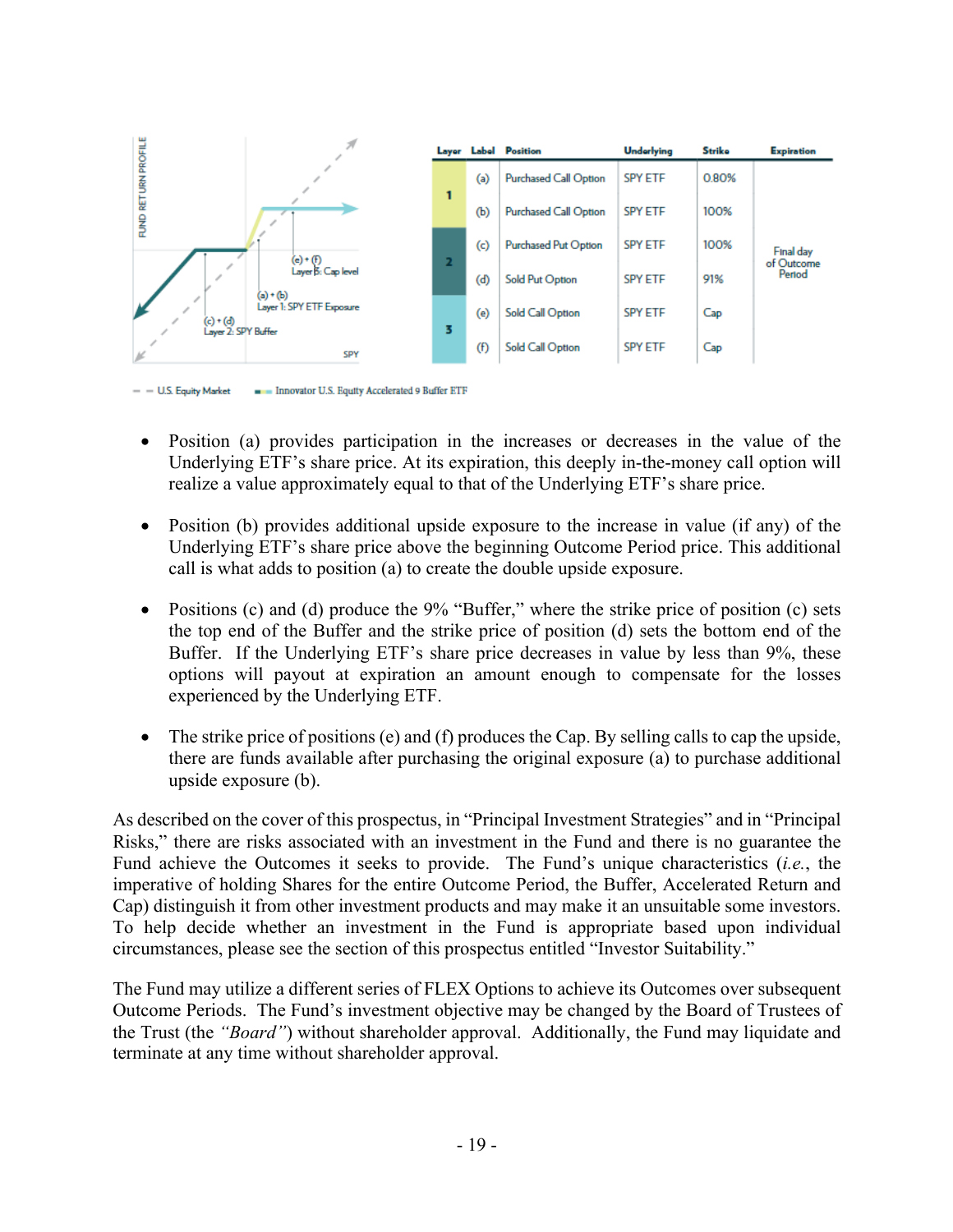# **Fund Investments**

#### **Principal Investments**

#### **FLEX Options**

FLEX Options are customized option contracts that trade on an exchange but provide investors with the ability to customize key contract terms like strike price, style and expiration date while achieving price discovery in competitive, transparent auctions markets and avoiding the counterparty exposure of over-the-counter options positions. Like traditional exchange-traded options, FLEX Options are guaranteed for settlement by the OCC, a market clearinghouse that guarantees performance by counterparties to certain derivatives contracts.

The FLEX Options in which the Fund will invest are all European style options (options that are exercisable only on the expiration date). The FLEX Options are listed on the Chicago Board Options Exchange.

The Fund will purchase and sell call and put FLEX Options. In general, put options give the holder (*i.e.,* the buyer) the right to sell an asset (or deliver the cash value of the index, in case of an index put option) and the seller (*i.e.,* the writer) of the put has the obligation to buy the asset (or receive cash value of the index, in case of an index put option) at a certain defined price. Call options give the holder (*i.e.,* the buyer) the right to buy an asset (or receive cash value of the index, in case of an index call option) and the seller (*i.e.,* the writer) the obligation to sell the asset (or deliver cash value of the index, in case of an index call option) at a certain defined price.

The Fund will use the market value of its derivatives holdings for the purpose of determining compliance with the 1940 Act and the rules promulgated thereunder. Since the FLEX Options held by the Fund are exchange-traded, these will be valued on a mark-to-market basis. In the event market prices are not available, the Fund will use fair value pricing.

#### **Non-Principal Investments**

#### **Cash Equivalents and Short-Term Investments**

The Fund may invest in securities with maturities of less than one year or cash equivalents, or it may hold cash. The percentage of the Fund invested in such holdings varies and depends on several factors, including market conditions.

#### **Traditional Options Contracts**

Options contracts on an index give one party the right to receive or deliver cash value of the particular index, and another party the obligation to receive or deliver the cash value of that index. Option contracts on an individual security such as an ETF give one party the right to buy or sell the particular security, and another party the obligation to sell or buy that same security. Many options are exchange-traded and are available to investors with set or defined contract terms.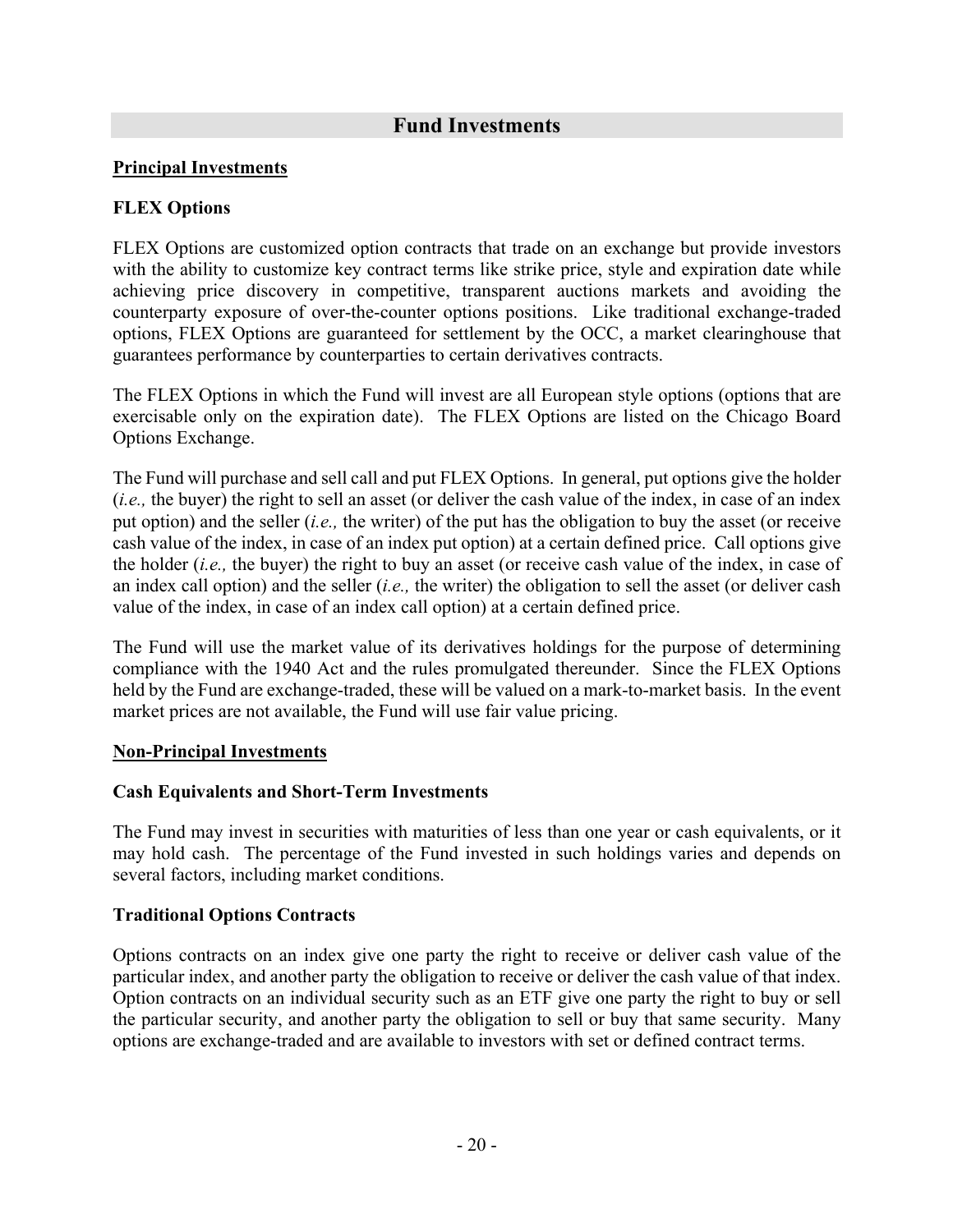#### **DISCLOSURE OF PORTFOLIO HOLDINGS**

A description of the Trust's policies and procedures with respect to the disclosure of the Fund's portfolio holdings is available in the Fund's SAI, which is available at www.innovatoretfs.com.

#### **Additional Risks of Investing in the Fund**

Risk is inherent in all investing. Investing in the Fund involves risk, including the risk that you may lose all or part of your investment. There can be no assurance that the Fund will meet its stated objective. Before you invest, you should consider the following supplemental disclosure pertaining to the Principal Risks set forth above as well as additional Non-Principal Risks set forth below in this prospectus.

#### **Principal Risks**

**Buffered Loss Risk.** There can be no guarantee that the Fund will be successful in its strategy to provide buffer protection against Underlying ETF losses if the Underlying ETF's share price decreases by 9% or less over the duration of the Outcome Period. A shareholder may lose their entire investment. The Fund's strategy seeks to deliver returns that match those of the Underlying ETF (up to the Cap), while limiting downside losses, if Shares are held at the time at which the Fund enters into the FLEX Options and held until those FLEX Options expire at the end of the Outcome Period. In the event an investor purchases Shares after the FLEX Options were entered into or sells Shares prior to the expiration of the FLEX Options, the Buffer that the Fund seeks to provide may not be available. The Fund does not provide principal protection or non-principal protection and an investor may experience significant losses on its investment, including the loss of its entire investment.

**Accelerated Return Risk.** During Outcome Periods in which the Underlying ETF increases in value, there can be no guarantee that the Fund will be successful in its strategy to provide the Accelerated Return. In the event an investor purchases Shares after the FLEX Options were entered into or does not stay invested in the Fund for the entirety of the Outcome Period, any Accelerated Return realized by the investor may not match those that the Fund seeks to achieve. Additionally, if an investor purchases Shares after the FLEX Options were entered into and the Fund has risen in value to a level near the Cap, there may be little or no ability for that investor to experience an investment gain on their Shares, including any available Accelerated Return.

The Fund does not seek to provide investment outcomes on a daily or other short-term basis, which is an attribute of other types of exchange-traded funds that provide a daily, multiple exposure to a reference index (*i.e.*, a "daily leveraged ETF"). In contrast, the Fund only seeks to provide investment outcomes for the entire Outcome Period of one year. The value of the FLEX Options held by the Fund is ultimately derived from the performance of the Underlying ETF's share price for this entire Outcome Period. As a result, it is very unlikely that, on any given day during which the Underlying ETF share price increases in value, the Fund's share price will increase at the same rate as the Accelerated Return, which is designed for an entire Outcome Period (*i.e.*, an increase in value that is two times the share price change experienced by the Underlying ETF).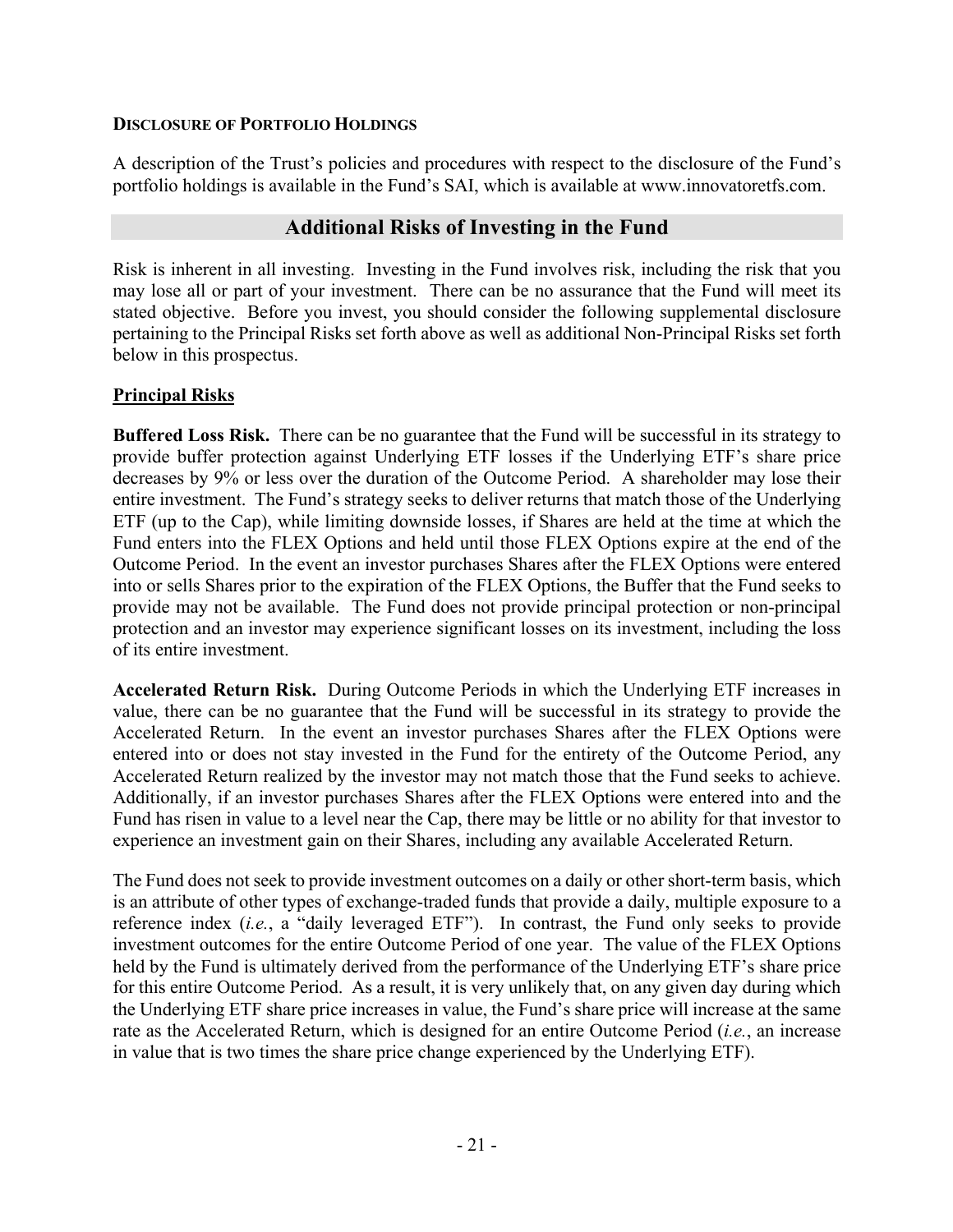If the Underlying ETF's share price increases in value over the duration of the Outcome Period, the Fund seeks to provide for an increase in value at a higher rate than the share price increase experienced by the Underlying ETF. Likewise, there are situations during the Outcome Period in which the Fund may decrease in value at a higher rate than an associated decrease in the Underlying ETF. If the Outcome Period has begun and the Fund has already experienced an Accelerated Return, an investor purchasing Shares at that price is subject to and may experience losses at a higher rate than any losses of the Underlying ETF for the remainder of the Outcome Period.

**Capped Upside Return Risk.** The Fund's strategy seeks to provide returns that are subject to the Cap. In the event that the Underlying ETF experiences gains in excess of the Cap for the Outcome Period, the Fund will not participate in those gains or Accelerated Return beyond the Cap. The Fund's strategy seeks to deliver returns that are twice those of the Underlying ETF (up to the Cap), while limiting downside losses, if Shares are held at the time at which the Fund enters into the FLEX Options and held until those FLEX Options expire at the end of the Outcome Period. In the event an investor purchases Shares after the FLEX Options were entered into or sells Shares prior to the expiration of the FLEX Options, there may be little or no ability for that investor to experience an investment gain on their Shares.

**FLEX Options Risk.** The Fund will utilize FLEX Options issued and guaranteed for settlement by the OCC. The Fund bears the risk that the OCC will be unable or unwilling to perform its obligations under the FLEX Options contracts. In the unlikely event that the OCC becomes insolvent or is otherwise unable to meet its settlement obligations, the Fund could suffer significant losses. Additionally, FLEX Options may be less liquid than certain other securities such as standardized options. In less liquid market for the FLEX Options, the Fund may have difficulty closing out certain FLEX Options positions at desired times and prices. The Fund may experience substantial downside from specific FLEX Option positions and certain FLEX Option positions may expire worthless. In connection with the creation and redemption of Shares, to the extent market participants are not willing or able to enter into FLEX Option transactions with the Fund at prices that reflect the market price of the Shares, the Fund's net asset value and, in turn the share price of the Fund, could be negatively impacted.

**FLEX Options Performance Risk.** The Fund's overall performance will be based upon the price returns of the Underlying ETF, subject to the Cap. The value of the underlying FLEX Options will be affected by, among others, changes in the Underlying ETF's share price, changes in interest rates, changes in the actual and implied volatility of the Underlying ETF, and the remaining time to until the FLEX Options expire. The value of the FLEX Options will likely not increase or decrease at the same rate as the Underlying ETF's share price on a day-to-day basis (although they generally move in the same direction). As such, the Fund's NAV will likely not increase or decrease at the same rate as the Underlying ETF's share price on a day-to-day basis. However, as a FLEX Option approaches its expiration date, its value can be expected to increasingly correlate with the value of the Underlying ETF.

**Clearing Member Default Risk.** Transactions in some types of derivatives, including FLEX Options, are required to be centrally cleared. In a transaction involving such derivatives ("cleared derivatives"), the Fund's counterparty is a clearing house, such as the OCC, rather than a bank or broker. Since the Fund is not a member of clearing houses and only members of a clearing house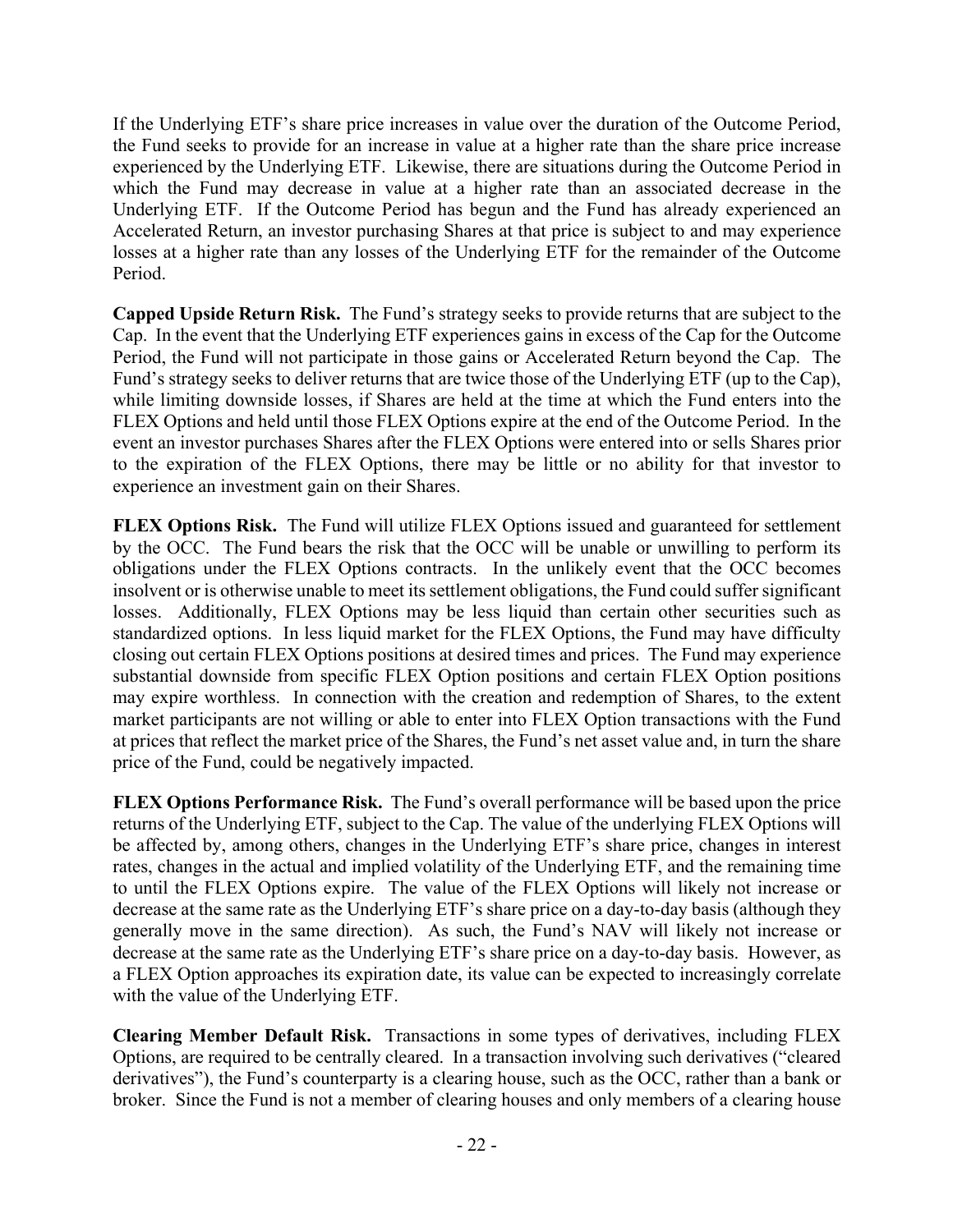("clearing members") can participate directly in the clearing house, the Fund will hold cleared derivatives through accounts at clearing members. In cleared derivatives positions, the Fund will make payments (including margin payments) to and receive payments from a clearing house through their accounts at clearing members. Customer funds held at a clearing organization in connection with any options contracts are held in a commingled omnibus account and are not identified to the name of the clearing member's individual customers. As a result, assets deposited by the Fund with any clearing member as margin for FLEX Options may, in certain circumstances, be used to satisfy losses of other clients of the Fund's clearing member. In addition, although clearing members guarantee performance of their clients' obligations to the clearing house, there is a risk that the assets of the Fund might not be fully protected in the event of the clearing member's bankruptcy, as the Fund would be limited to recovering only a pro rata share of all available funds segregated on behalf of the clearing member's customers for the relevant account class.

**Outcome Period Risk.** The Fund's investment strategy is designed to deliver the Outcomes if Shares are held from the time the Fund enters into the FLEX Options and held until those FLEX Options expire at the end of the Outcome Period. In the event an investor purchases Shares after the FLEX Options were entered into or sells Shares prior to the expiration of the FLEX Options, the returns realized by the investor will not match those that the Fund seeks to achieve.

**Underlying ETF Risk.** Because the value of the FLEX Options held by the Fund are based on the value of the Underlying ETF, the Fund's investment performance largely depends on the investment performance and associated risks of the Underlying ETF. The Underlying ETF is subject to many of the same structural risks as the Fund that are described in more detail herein, such as Active Markets Risk, Authorized Participant Concentration Risk, Fluctuation of Net Asset Value Risk, Market Maker Risk, Market Risk, Operational Risk and Trading Issues Risk. However, the risks of owning an ETF also include the risks associated with the investments held by the ETF. To the extent the Underlying ETF concentrates (*i.e.*, holds 25% or more of its total assets) in the securities of a particular industry or group of industries, the Fund will concentrate its investments to approximately the same extent. As such, the Fund may be subject to the following risks as a result of its investments in the Underlying ETF:

**Equity Securities Risk.** Because the Fund holds FLEX Options that reference the Underlying ETF, the Fund has exposure to the equity securities markets. Investments in equity securities are subject to market risks that may cause their prices to fluctuate over time. The value of your investment in the Fund is based on the market prices of the securities to which the Underlying ETF has exposure. These prices change daily due to economic and other events that affect particular companies and other issuers or the market as a whole. Historically, the equity markets have moved in cycles so that the value of the Underlying ETF's equity securities may fluctuate from day-to-day. Individual companies may report poor results or be negatively affected by industry and/or economic trends and developments and the prices of their securities may suffer a decline in response.

**Information Technology Companies Risk.** The Underlying ETF currently invests significantly in information technology companies. Information technology companies produce and provide hardware, software and information technology systems and services. Information technology companies are generally subject to the following risks: rapidly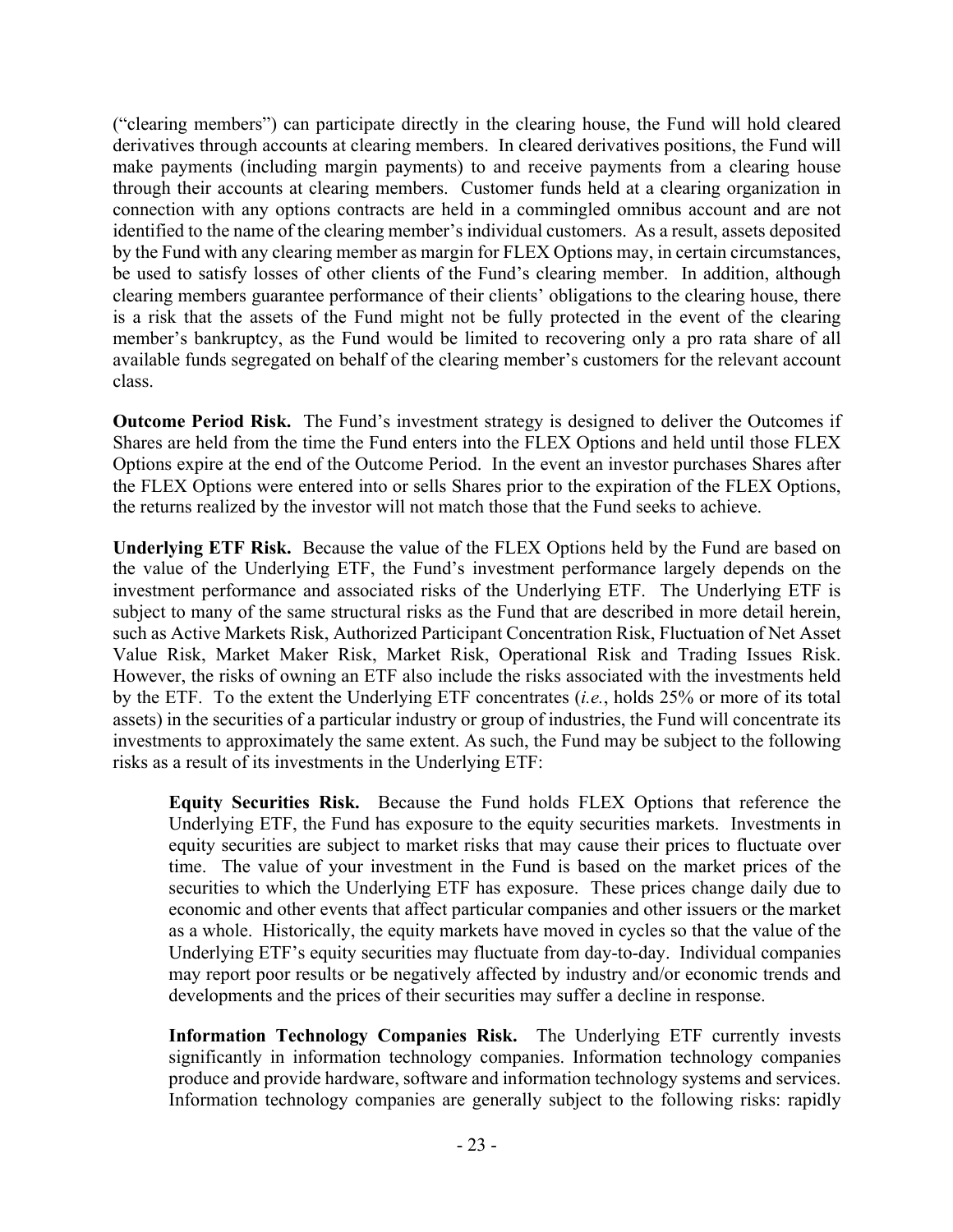changing technologies and existing produce obsolescence; short product life cycles; fierce competition; aggressive pricing and reduced profit margins; the loss of patent, copyright and trademark protections; cyclical market patterns; evolving industry standards; and frequent new product introductions and new market entrants. Information technology companies may be smaller and less experienced companies, with limited product lines, markets or financial resources and fewer experienced management or marketing personnel. Information technology company stocks, particularly those involved with the internet, have experienced extreme price and volume fluctuations that are often unrelated to their operating performance. In addition, information technology companies are particularly vulnerable to federal, state and local government regulation, and competition and consolidation, both domestically and internationally, including competition from foreign competitors with lower production costs. Information technology companies also face competition for services of qualified personnel and heavily rely on patents and intellectual property rights and the ability to enforce such rights to maintain a competitive advantage.

**Large Capitalization Companies Risk.** The Underlying ETF invests in the securities of large capitalization companies. Large capitalization companies may grow at a slower rate and be less able to adapt to changing market conditions than smaller capitalization companies. Thus, the return on investment in securities of large capitalization companies may be less than the return on investment in securities of small and/or mid capitalization companies. The performance of large capitalization companies also tends to trail the overall market during different market cycles.

**Correlation Risk.** The FLEX Options held by the Fund will be exercisable at the strike price only on their expiration date. Prior to the expiration date, the value of the FLEX Options will be determined based upon market quotations or using other recognized pricing methods. The value of the FLEX Options prior to the expiration date may vary because of related factors other than the value of the Underlying ETF. Factors that may influence the value of the FLEX Options include interest rate changes and implied volatility levels of the Underlying ETF, among others.

**Investment Objective Risk.** Certain circumstances under which the Fund might not achieve its objective include, but are not limited, to (i) if the Fund disposes of FLEX Options, (ii) if the Fund is unable to maintain the proportional relationship based on the number of FLEX Options in the Fund's portfolio, (iii) significant accrual of Fund expenses in connection with effecting the Fund's principal investment strategy or (iv) adverse tax law changes affecting the treatment of FLEX Options.

**Management Risk.** The Fund is subject to management risk because it is an actively managed portfolio. The Sub-Adviser will apply investment techniques and risk analyses in making investment decisions for the Fund, but there can be no guarantee that the Fund will meet its investment objective.

**Cap Change Risk.** A new Cap is established at the beginning of each Outcome Period and is dependent on prevailing market conditions. As such, the Cap may rise or fall from one Outcome Period to the next and is unlikely to remain the same for consecutive Outcome Periods.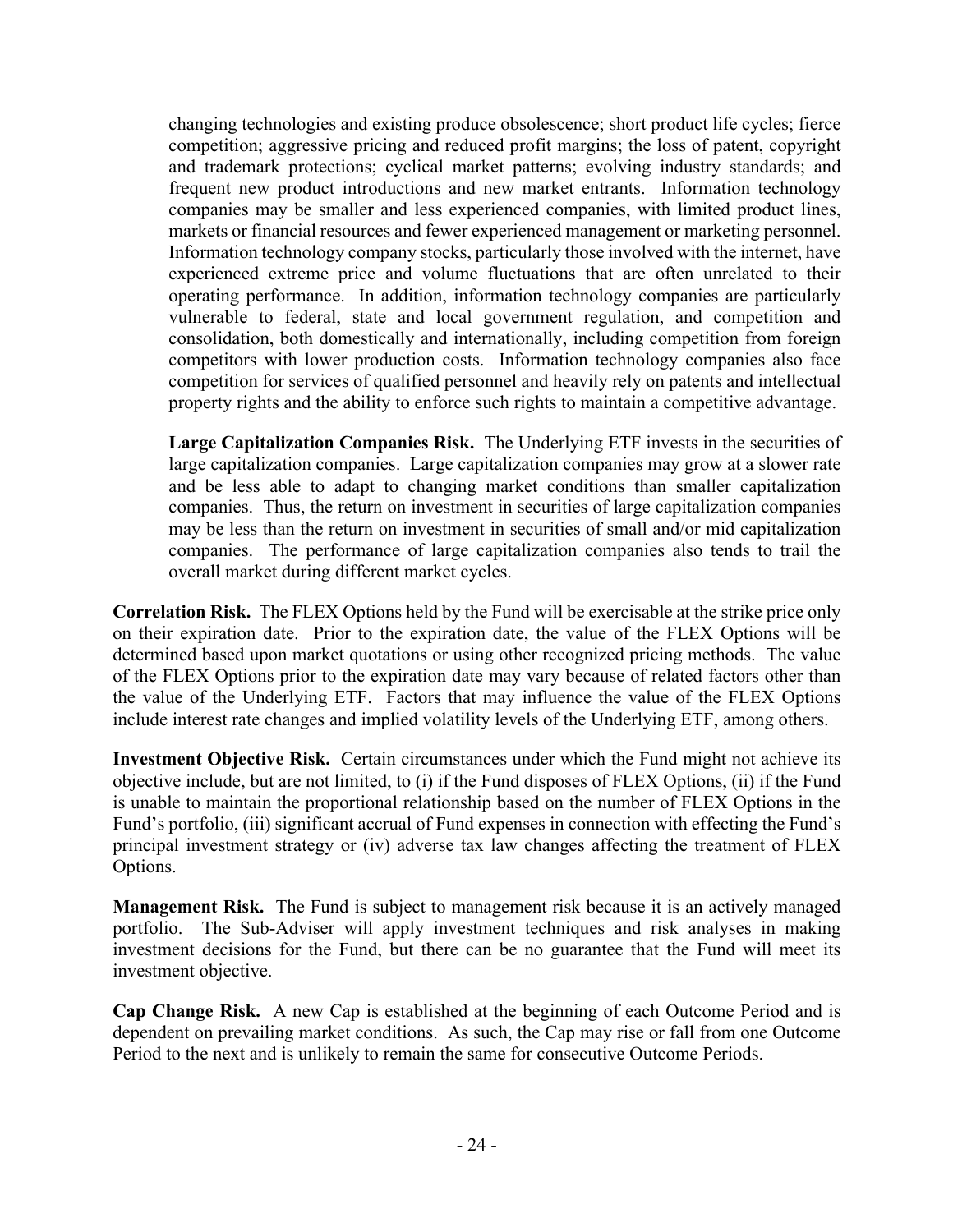**Market Risk.** The Fund could lose money over short periods due to short-term market movements and over longer periods during more prolonged market downturns. Assets may decline in value due to factors affecting financial markets generally or particular asset classes or industries represented in the markets. The value of a FLEX Options or other asset may also decline due to general market conditions, economic trends or events that are not specifically related to the issuer of the security or other asset, or due to factors that affect a particular issuer or issuers, country, group of countries, region, market, industry, group of industries, sector or asset class. During a general market downturn, multiple asset classes may be negatively affected. Changes in market conditions and interest rates will not have the same impact on all types of securities. In addition, local, regional or global events such as war, acts of terrorism, spread of infectious diseases or other public health issues, recessions, or other events could have a significant negative impact on a Fund and its investments. Such events may affect certain geographic regions, countries, sectors and industries more significantly than others. Such events could adversely affect the prices and liquidity of a Fund's portfolio securities or other instruments and could result in disruptions in the trading markets. Any of such circumstances could have a materially negative impact on the value of a Fund's Shares and result in increased market volatility. During any such events, a Fund's Shares may trade at increased premiums or discounts to their NAV. The outbreak of the respiratory disease designated as COVID-19 and efforts to contain its spread have resulted in significant disruptions to business operations, customer activity and service capabilities for companies throughout the world. Ongoing concerns and uncertainty relating to the pandemic and the efficacy of vaccinations may lead to continued volatility in the performance of the companies in which the Fund invests.

**Non-Diversification Risk.** The Fund is classified as "non-diversified" under the 1940 Act. As a result, the Fund is only limited as to the percentage of its assets which may be invested in the securities of any one issuer by the diversification requirements imposed by the Code. The Fund may invest a relatively high percentage of its assets in a limited number of issuers. As a result, the Fund may be more susceptible to a single adverse economic or regulatory occurrence affecting one or more of these issuers, experience increased volatility and be highly invested in certain issuers.

**Liquidity Risk.** In the event that trading in the underlying FLEX Options is limited or absent, the value of the Fund's FLEX Options may decrease. There is no guarantee that a liquid secondary trading market will exist for the FLEX Options. The trading in FLEX Options may be less deep and liquid than the market for certain other securities. FLEX Options may be less liquid than certain non-customized options. In a less liquid market for the FLEX Options, terminating the FLEX Options may require the payment of a premium or acceptance of a discounted price and may take longer to complete. In a less liquid market for the FLEX Options, the liquidation of a large number of options may more significantly impact the price. A less liquid trading market may adversely impact the value of the FLEX Options and the value of your investment.

**Valuation Risk.** During periods of reduced market liquidity or in the absence of readily available market quotations for the holdings of the Fund, the ability of the Fund to value the FLEX Options becomes more difficult and the judgment of the Fund's investment adviser (employing the fair value procedures adopted by the Board of Trustees of the Trust may play a greater role in the valuation of the Fund's holdings due to reduced availability of reliable objective pricing data.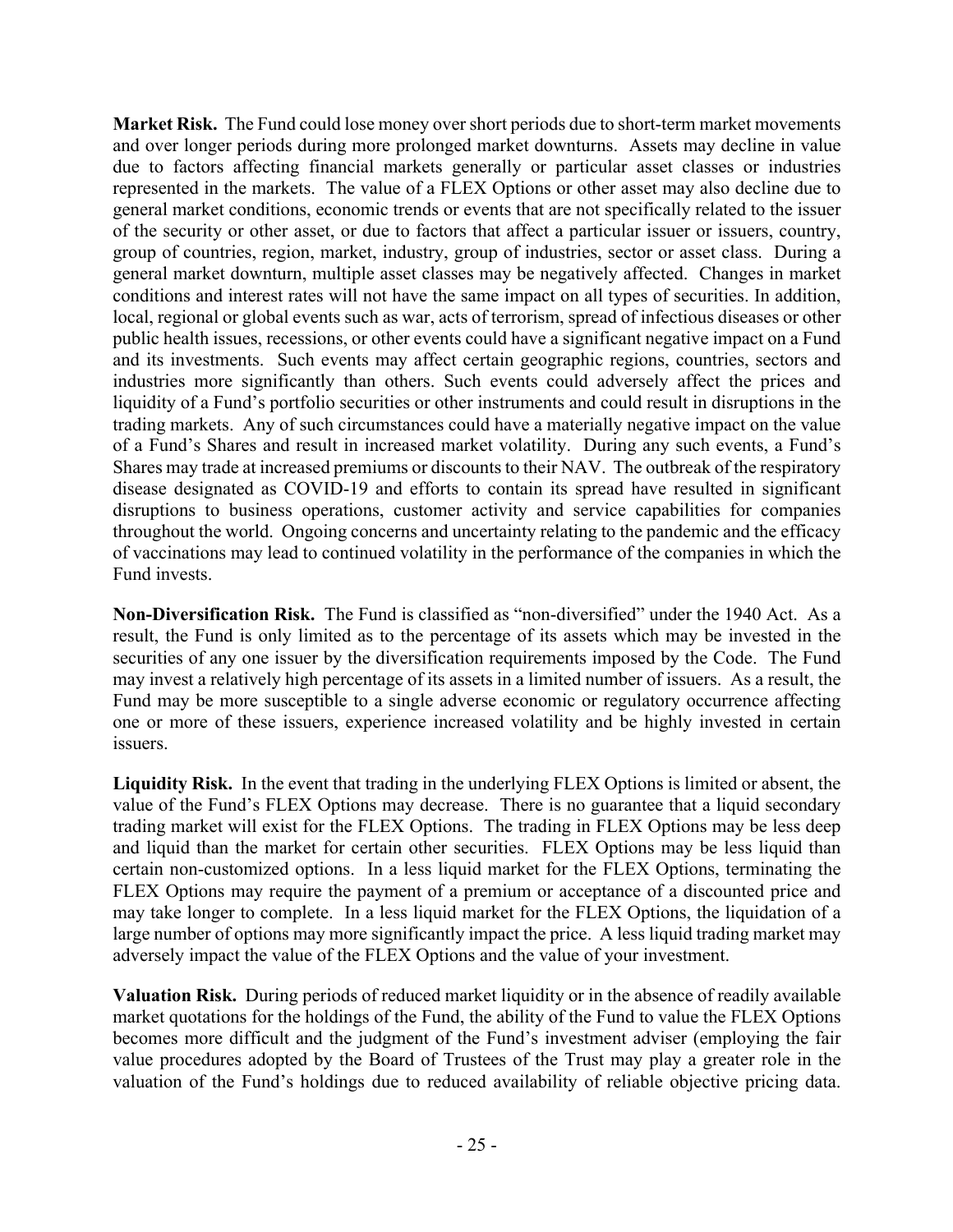Consequently, while such determinations may be made in good faith, it may nevertheless be more difficult for the Fund to accurately assign a daily value.

**Operational Risk.** The Fund is exposed to operational risks arising from a number of factors, including, but not limited to, human error in the calculation of the Cap, processing and communication errors, errors of the Fund's service providers, counterparties or other third-parties, failed or inadequate processes and technology or systems failures. The Fund and its investment adviser and Sub-adviser seek to reduce these operational risks through controls and procedures. However, these measures do not address every possible risk and may be inadequate to address these risks.

**Market Maker Risk.** If the Fund has lower average daily trading volumes, it may rely on a small number of third-party market makers to provide a market for the purchase and sale of Shares. Any trading halt or other problem relating to the trading activity of these market makers could result in a dramatic change in the spread between the Fund's NAV and the price at which the Shares are trading on the Exchange, which could result in a decrease in value of the Shares. In addition, decisions by market makers or authorized participants to reduce their role or step away from these activities in times of market stress could inhibit the effectiveness of the arbitrage process in maintaining the relationship between the underlying values of the Fund's portfolio securities and the Fund's market price. This reduced effectiveness could result in Shares trading at a discount to NAV and also in greater than normal intra-day bid-ask spreads for Shares.

**Trading Issues Risk.** Although the Shares are listed for trading on the Exchange, there can be no assurance that an active trading market for such Shares will develop or be maintained. Trading in Shares on the Exchange may be halted due to market conditions or for reasons that, in the view of the Exchange, make trading in Shares inadvisable. In addition, trading in Shares on the Exchange is subject to trading halts caused by extraordinary market volatility pursuant to the Exchange "circuit breaker" rules. Market makers are under no obligation to make a market in the Shares, and authorized participants are not obligated to submit purchase or redemption orders for Creation Units. There can be no assurance that the requirements of the Exchange necessary to maintain the listing of the Fund will continue to be met or will remain unchanged. Initially, due to the small asset size of the Fund, it may have difficulty maintaining its listings on the Exchange.

**Active Markets Risk.** Although the Shares are listed for trading on the Exchange, there can be no assurance that an active trading market for the Shares will develop or be maintained. Shares trade on the Exchange at market prices that may be below, at or above the Fund's NAV. Securities, including the Shares, are subject to market fluctuations and liquidity constraints that may be caused by such factors as economic, political, or regulatory developments, changes in interest rates, and/or perceived trends in securities prices. Shares of the Fund could decline in value or underperform other investments.

**Authorized Participation Concentration Risk.** Only an authorized participant may engage in creation or redemption transactions directly with the Fund. The Fund has a limited number of institutions that may act as authorized participants on an agency basis (*i.e.*, on behalf of other market participants). To the extent that authorized participants exit the business or are unable to proceed with creation and/or redemption orders with respect to the Fund and no other authorized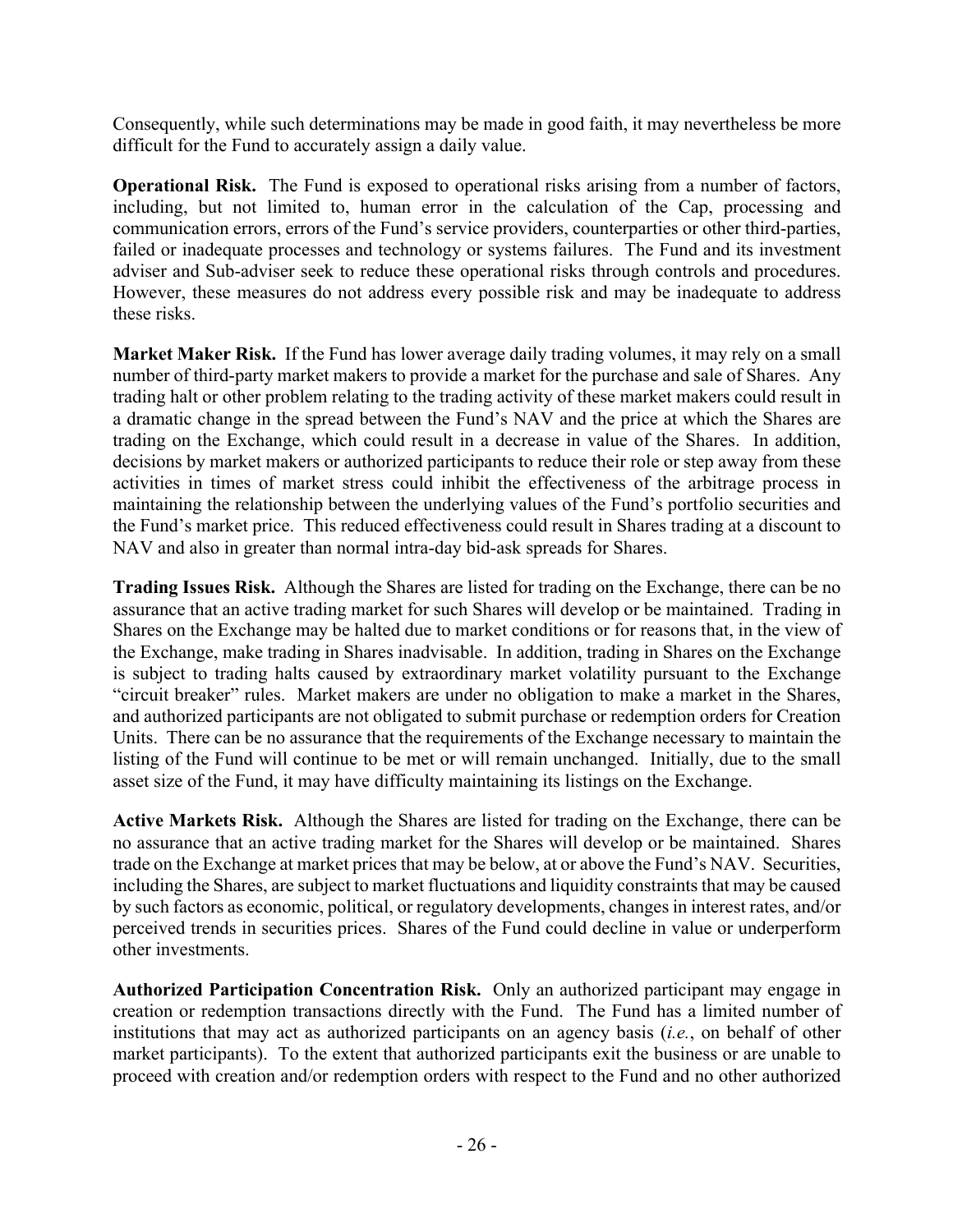participant is able to step forward to create or redeem Creation Units Shares may be more likely to trade at a premium or discount to NAV and possibly face trading halts and/or delisting.

**Counterparty Risk.** Counterparty risk is the risk an issuer, guarantor or counterparty of a security in the Fund is unable or unwilling to meet its obligation on the security. The OCC acts as guarantor and central counterparty with respect to the FLEX Options. As a result, the ability of the Fund to meet its objective depends on the OCC being able to meet its obligations. In the unlikely event that the OCC becomes insolvent or is otherwise unable to meet its settlement obligations, the Fund could suffer significant losses.

**Fluctuation of Net Asset Value Risk.** The Fund's Shares trade on the Exchange at their market price rather than their NAV. The market price may be at, above or below the Fund's NAV. Differences in market price and NAV may be due, in large part, to the fact that supply and demand forces at work in the secondary trading market for Shares will be closely related to, but not identical to, the same forces influencing the prices of the holdings of the Fund trading individually or in the aggregate at any point in time. These differences can be especially pronounced during times of market volatility or stress. During these periods, the demand for Shares may decrease considerably and cause the market price of Shares to deviate significantly from the Fund's NAV.

**Cash Transactions Risk.** The Fund may effectuate all or a portion of its creations and redemptions for cash, rather than in-kind securities. As a result, an investment in the Fund may be less tax-efficient than an investment in an ETF that effects its creations and redemptions only in-kind. ETFs are able to make in-kind redemptions to avoid being taxed on gains on the distributed portfolio securities at the fund level. A Fund that effects redemptions for cash may be required to sell portfolio securities in order to obtain the cash needed to distribute redemption proceeds. Any recognized gain on these sales by the Fund will generally cause the Fund to recognize a gain it might not otherwise have recognized, or to recognize such gain sooner than would otherwise be required if it were to distribute portfolio securities only in-kind. The Fund intends to distribute these gains to shareholders to avoid being taxed on this gain at the fund level and otherwise comply with special tax rules that apply to it. This strategy may cause shareholders to be subject to tax on gains they would not otherwise be subject to, or at an earlier date than if they had made an investment in another ETF. Moreover, cash transactions may have to be carried out over several days if the securities market is relatively illiquid and may involve considerable brokerage fees and taxes. These brokerage fees and taxes, which will be higher than if the Fund sold and redeemed its shares principally in-kind, will be passed on to those purchasing and redeeming Creation Units in the form of creation and redemption transaction fees. In addition, these factors may result in wider spreads between the bid and the offered prices of Shares than for ETFs that distribute portfolio securities in-kind. The Fund's use of cash for creations and redemptions could also result in dilution to the Fund and increases transaction costs, which could negatively impact the Fund's ability to achieve its investment objective.

**Cyber Security Risk.** As the use of Internet technology has become more prevalent in the course of business, the investment industry has become more susceptible to potential operational risks through breaches in cyber security. A breach in cyber security refers to both intentional and unintentional events that may cause the Fund to lose proprietary information, suffer data corruption or lose operational capacity. Such events could cause the Fund to incur regulatory penalties, reputational damage, additional compliance costs associated with corrective measures and/or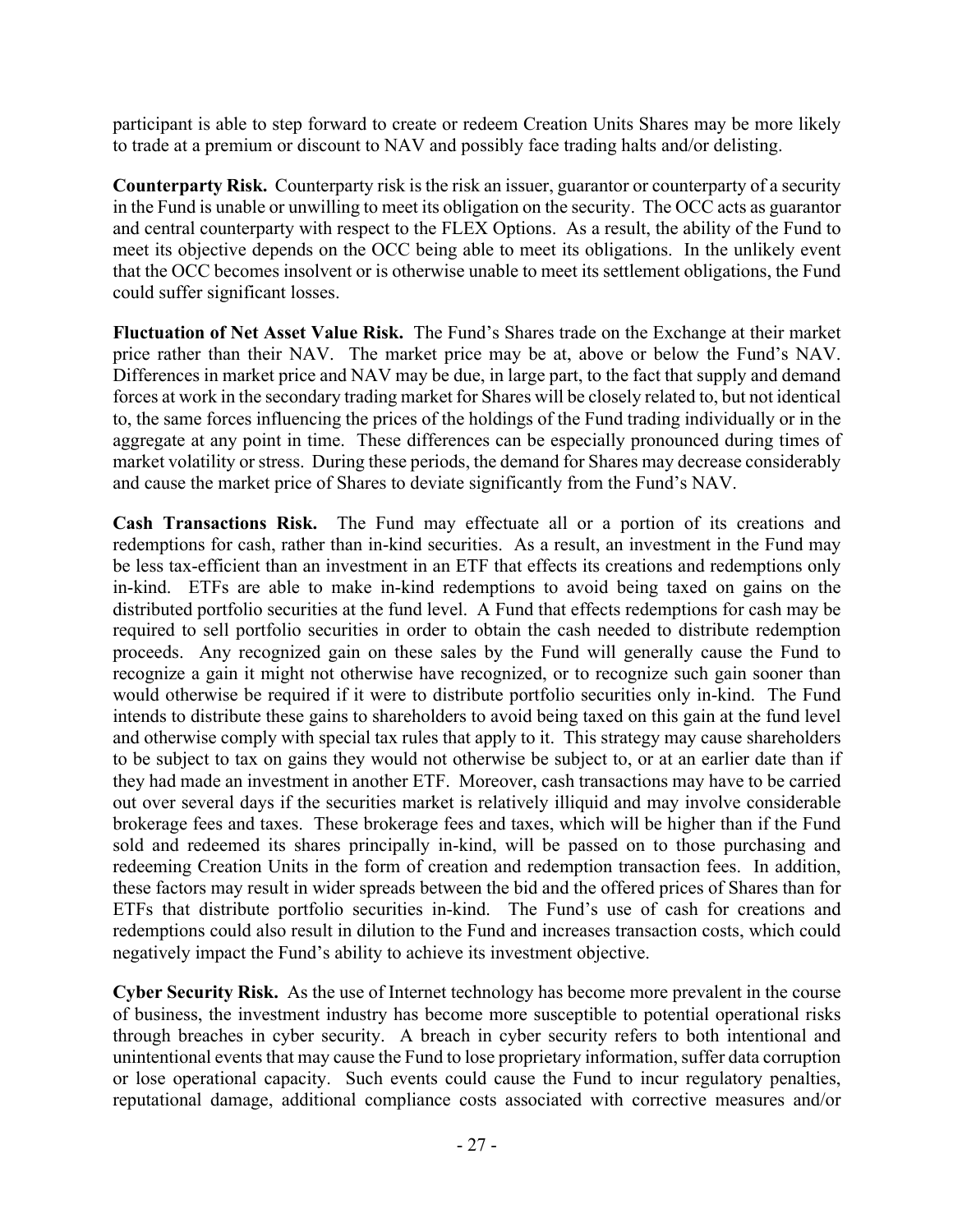financial loss. Cyber security breaches may involve unauthorized access to the Fund's digital information systems through "hacking" or malicious software coding, but may also result from outside attacks such as denial-of-service attacks through efforts to make network services unavailable to intended users. In addition, cyber security breaches of the Fund's third-party service providers, such as its administrator, transfer agent, custodian, or issuers in which the Fund invests, can also subject the Fund to many of the same risks associated with direct cyber security breaches. The Fund has established risk management systems designed to reduce the risks associated with cyber security. However, there is no guarantee that such efforts will succeed, especially because the Fund does not directly control the cyber security systems of issuers or third-party service providers.

**Tax Risk.** The Fund intends to elect and to qualify each year to be treated as a RIC under Subchapter M of the Code. However, the federal income tax treatment of certain aspects of the proposed operations of the Fund are not entirely clear. This includes the tax aspects of the Fund's options strategy, its hedging strategy, the possible application of the "straddle" rules, and various loss limitation provisions of the Code. If, in any year, the Fund fails to qualify as a RIC under the applicable tax laws, the Fund would be taxed as an ordinary corporation. Certain options on an ETF may not qualify as "Section 1256 contracts" under Section 1256 of the Code, and disposition of such options will likely result in short-term capital gains or losses. The Fund intends to treat any income it may derive from the FLEX Options as "qualifying income" under the provisions of the Code applicable to RICs. In addition, based upon language in the legislative history, the Fund intends to treat the issuer of the FLEX Options as the referenced asset, which, assuming the referenced asset qualifies as a RIC, would allow the Fund to qualify for special rules in the RIC diversification requirements. If the income is not qualifying income or the issuer of the FLEX Options is not appropriately the referenced asset, the Fund could lose its own status as a RIC. In the event that a shareholder purchases Shares of the Fund shortly before a distribution by the Fund, the entire distribution may be taxable to the shareholder even though a portion of the distribution effectively represents a return of the purchase price.

#### **Non-Principal Risks**

**Inflation Risk.** Inflation may reduce the intrinsic value of increases in the value of the Fund. Inflation risk is the risk that the value of assets or income from investments will be less in the future as inflation decreases the value of money. As inflation increases, the value of the Fund's assets can decline as can the value of the Fund's distributions.

**Legislation and Litigation Risk.** Legislation or litigation that affects the value of securities held by the Fund may reduce the value of the Fund. From time to time, various legislative initiatives are proposed that may have a negative impact on certain securities in which the Fund invests. In addition, litigation regarding any of the securities owned by the Fund may negatively impact the value of the Shares. Such legislation or litigation may cause the Fund to lose value or may result in higher portfolio turnover if the Adviser determines to sell such a holding.

**Security Issuer Risk.** Issuer-specific attributes may cause a security held by the Fund to be more volatile than the market generally. The value of an individual security or particular type of security may be more volatile than the market as a whole and may perform differently from the value of the market as a whole.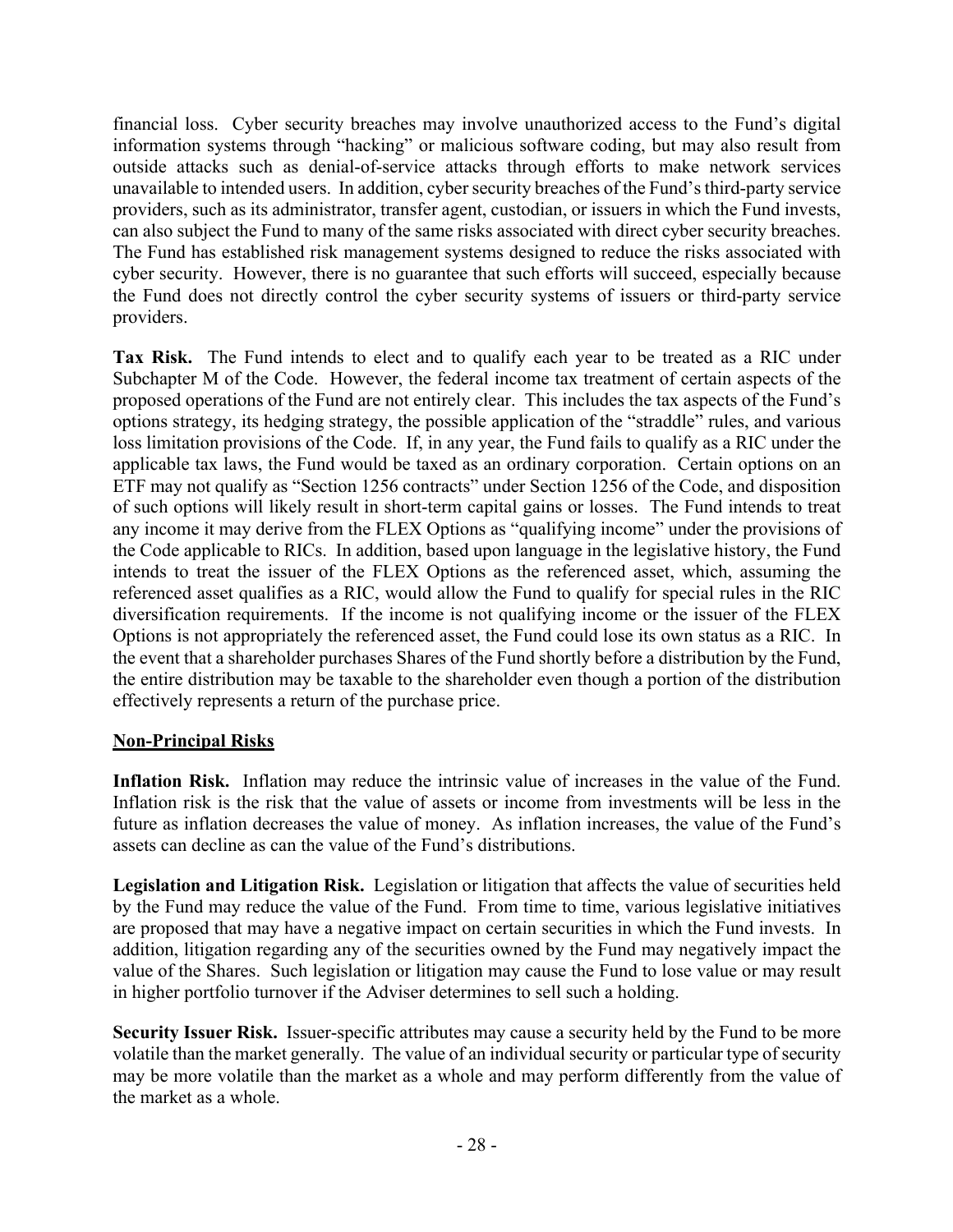# **Investor Suitability**

An investment in Shares may be suitable for you if:

- You fully understand the risks inherent in an investment in the Fund, including the risk of loss of your entire investment.
- You are willing to be exposed to the downside performance of the Underlying ETF's share price beyond the 9% Buffer at a rate of 1% for each 1% that the Underlying ETF's share price decreases.
- You understand that the 9% Buffer is provided prior to taking into account annual Fund management fees, shareholder transaction fees and any extraordinary expenses incurred by the Fund. After taking into account these fees and expenses, the net Buffer for the Outcome Period is 8.21%.
- You are willing to forgo any dividends paid by the Underlying ETF.
- You are willing to hold Shares for the duration of the Outcome Period or understand the risks of purchasing or selling Shares during the Outcome Period.
- You believe that the Underlying ETF's share price will increase over the term of the Outcome Period and you are willing to give up any appreciation of the Underlying ETF and available Accelerated Return in excess of the Cap.
- You understand and accept that your potential return is limited by the Cap.
- You understand that the Cap will be reduced by annual Fund management fees, shareholder transaction fees and any extraordinary expenses incurred by the Fund.
- You can tolerate fluctuations in the value of the Shares prior to the end of the Outcome Period that may be similar to or exceed the downside fluctuations in the Underlying ETF's share price.
- You do not seek current income from your investment.
- You understand and accept the risks associated with the Underlying ETF.
- You are willing to assume counterparty risk with the OCC.

An investment in Shares may not be suitable for you if:

- You do not fully understand the risks inherent in an investment in the Fund, including the risk of loss of your entire investment.
- You seek an investment designed to provide a full return of principal at maturity.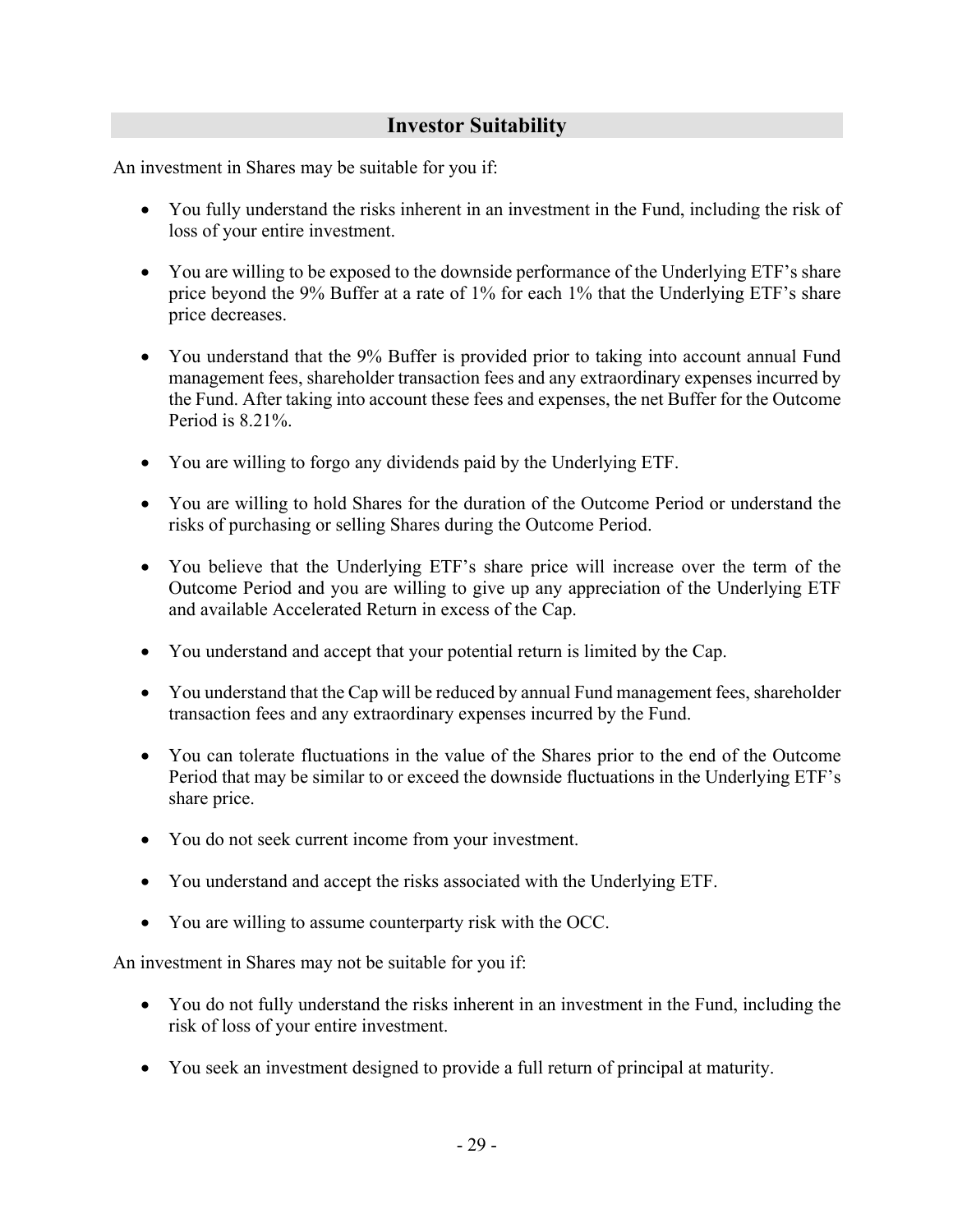- You cannot tolerate exposure to the downside performance of the Underlying ETF's share price beyond the 9% Buffer at a rate of 1% for each 1% that the Underlying ETF's share price decreases.
- You seek the protection of the full 9% Buffer, even after taking into account annual Fund management fees, shareholder transaction fees and any extraordinary expenses.
- You do not understand that the 9% Buffer is provided prior to taking into account annual Fund management fees, shareholder transaction fees and any extraordinary expenses incurred by the Fund;
- You prefer to receive the dividends paid by the Underlying ETF.
- You are unable or unwilling to hold the Shares for the duration of the Outcome Period or do not understand the risks of purchasing or selling Shares during the Outcome Period.
- You seek an investment that participates in the full appreciation of the Underlying ETF or that has unlimited Accelerated Return potential, or you are unwilling to invest in Shares based on the Cap specified on the cover page hereof.
- You do not understand that the Cap will be reduced by annual Fund management fees, shareholder transaction fees and any extraordinary expenses incurred by the Fund.
- You cannot tolerate fluctuations in the value of the Shares prior to the end of the Outcome Period that may be similar to or exceed the downside fluctuations in the Underlying ETF's share price.
- You seek current income from your investment.
- You do not understand or accept the risks associated with the Underlying ETF.
- You are unwilling to assume counterparty risk with the OCC.

# **Management of the Fund**

The Fund is a series of Innovator ETFs Trust, an investment company registered under the 1940 Act. The Fund is treated as a separate fund with its own investment objectives and policies. The Trust is organized as a Delaware statutory trust. The Board is responsible for the overall management and direction of the Trust. The Board elects the Trust's officers and approves all significant agreements, including those with the Adviser, Sub-Adviser, custodian and fund administrative and accounting agent.

#### *Investment Adviser*

Innovator Capital Management, LLC, 109 North Hale Street, Wheaton, Illinois 60187, serves as the Fund's investment adviser. In its capacity as Adviser, Innovator has overall responsibility for selecting and monitoring the Fund's investments and managing the Fund's business affairs.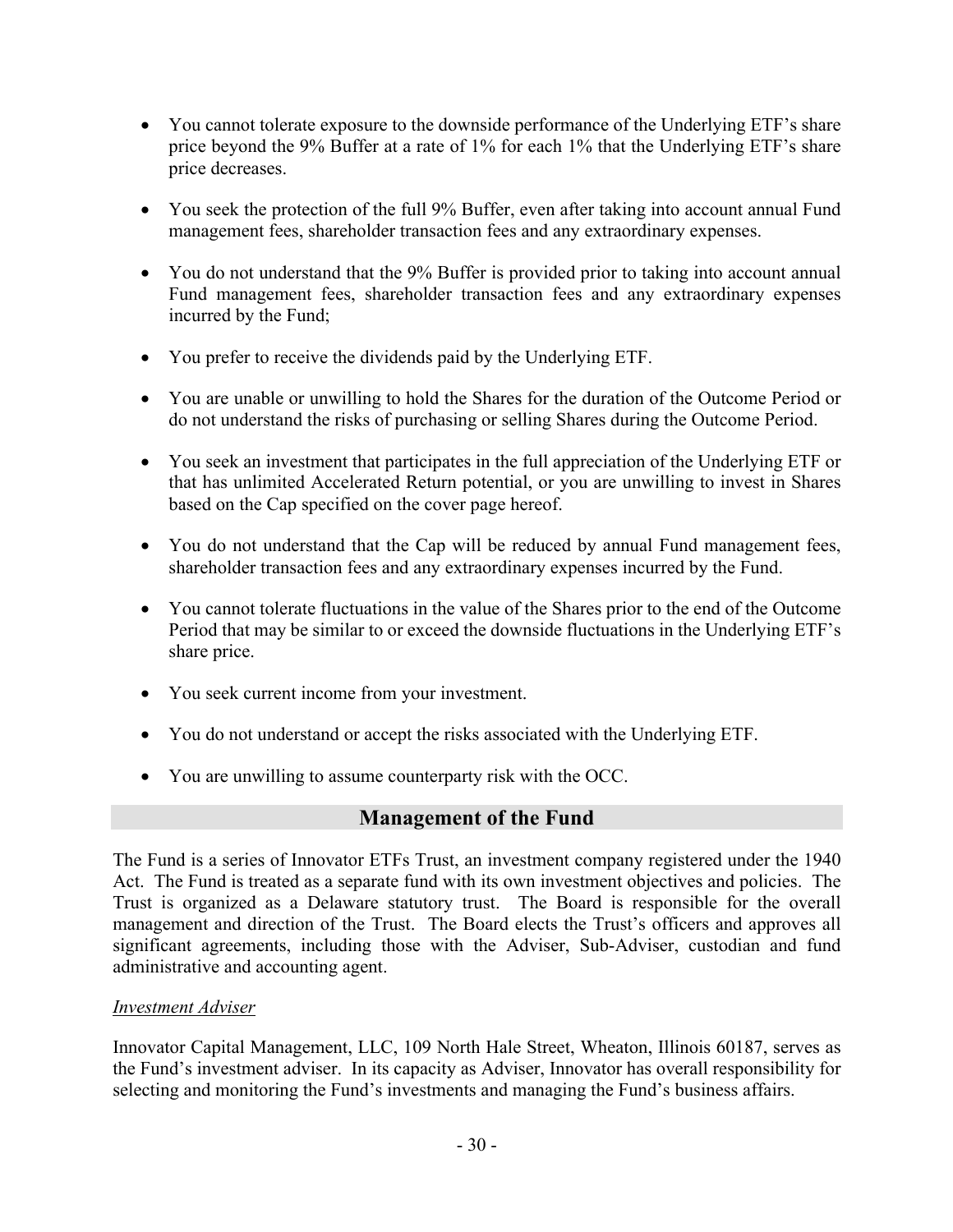#### *Investment Sub-Adviser*

Milliman Financial Risk Management LLC, 71 South Wacker Drive, 31st Floor, Chicago, Illinois 60606, serves as the Fund's investment sub-adviser. Milliman has responsibility for managing the Fund's investment program in pursuit of its investment objective.

#### *Portfolio Managers*

Robert T. Cummings and Yin Bhuyan serve as the Fund's portfolio managers.

- *Robert T. Cummings, Principal and Director of Global Trading at Milliman.* Mr. Cummings has served in this role since 2007. Mr. Cummings has more than 13 years of experience as a trader with a primary focus on options. Prior to joining Milliman, he was involved in various proprietary trading strategies and was a portfolio manager of associated derivatives funds. These strategies included volatility arbitrage, global macro, and high-frequency trading. Entities at which Mr. Cummings has previously worked include Citadel Investment Group, TradeNet (as a primary market maker on the Chicago Board Options Exchange), KCM Group and Spyglass Capital Management.
- *Yin Bhuyan, Associate – ETF Portfolio Management Team at Milliman.* Ms. Bhuyan has more than 10 years of experience in capital markets. Prior to joining Milliman, Yin traded in the S&P options pit at CBOE. She has served both as a market maker and a portfolio manager. Her former experience is in risk management and volatility arbitrage. Yin's current primary focus had been in managing Defined Outcome ETFs and Index tracking ETFs.

For additional information concerning Innovator and Milliman, including a description of the services provided to the Fund, please see the Fund's statement of additional information. Additional information regarding the portfolio managers' compensation, other accounts managed by the portfolio managers and the portfolio managers' ownership of Shares may also be found in the statement of additional information.

#### **MANAGEMENT FEE**

Pursuant to an investment advisory agreement between Innovator and the Trust, on behalf of the Fund (the *"Investment Management Agreement"*), the Fund has agreed to pay an annual unitary management fee to Innovator in an amount equal to 0.79% of its average daily net assets. This unitary management fee is designed to pay the Fund's expenses and to compensate Innovator for the services it provides to the Fund. Out of the unitary management fee, Innovator pays substantially all expenses of the Fund, including the cost of transfer agency, custody, fund administration, legal, audit and other service and license fees. However, Innovator is not responsible for distribution and service fees payable pursuant to a Rule 12b-1 plan, if any, brokerage commissions and other expenses connected with the execution of portfolio transactions, taxes, interest, and extraordinary expenses.

Pursuant to an investment sub-advisory agreement between Innovator, Milliman and the Trust, on behalf of the Fund (the *"Investment Sub-Advisory Agreement"*), Innovator has agreed to pay an annual sub-advisory fee to Milliman in an amount based on the Fund's average daily net assets.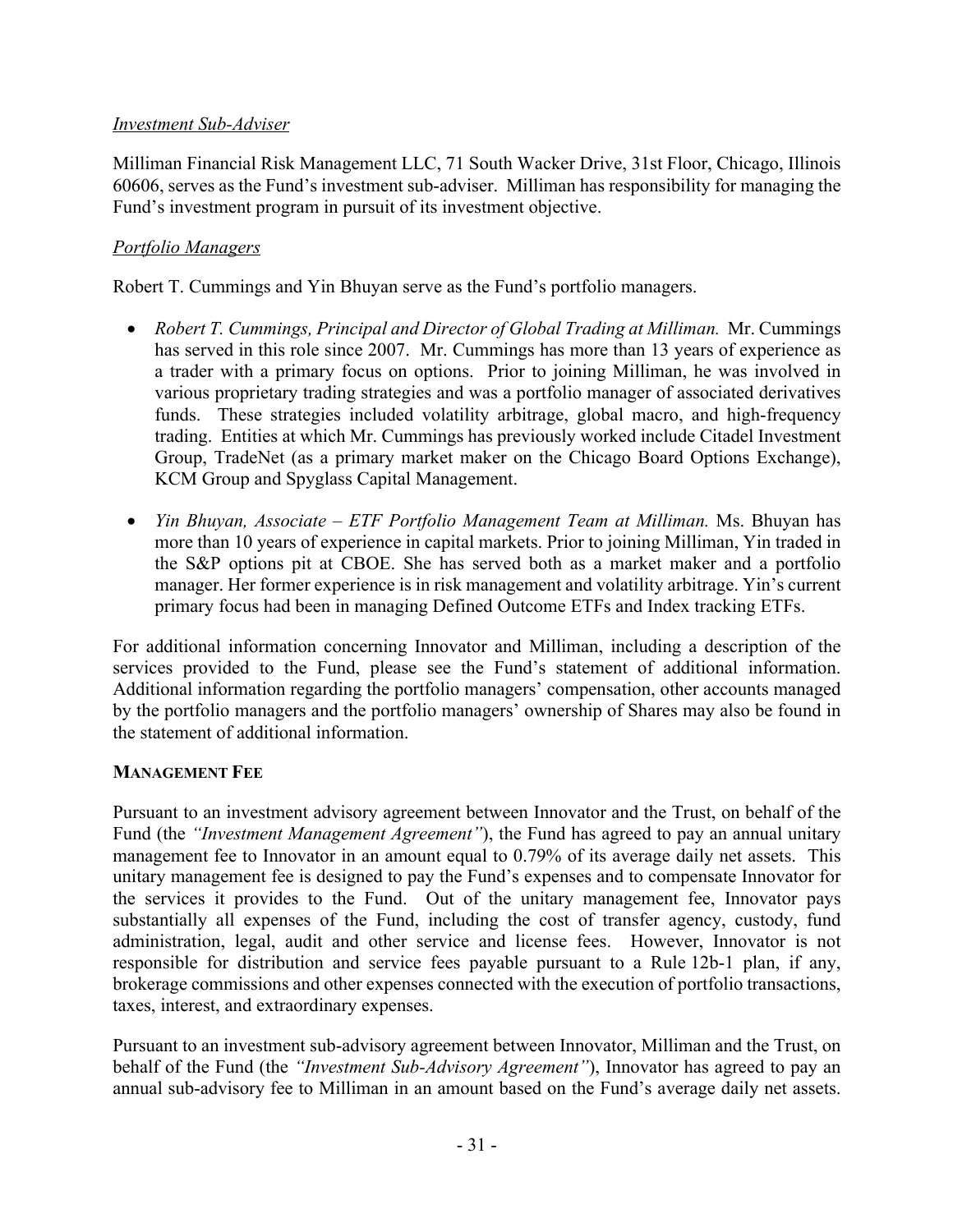Innovator is responsible for paying the entirety of Milliman's sub-advisory fee. The Fund does not directly pay Milliman.

A discussion regarding the basis for the Board's approval of the Investment Management Agreement and Investment Sub-Advisory Agreement on behalf of the Fund will be available in the Fund's Semi-Annual Report to shareholders for the fiscal period ended April 30, 2022.

*Manager of Managers Structure.* The Fund and Innovator have received an exemptive order from the SEC to operate under a manager of managers structure that permits Innovator, with the approval of the Board, to appoint and replace sub-advisers, enter into sub-advisory agreements, and materially amend and terminate sub-advisory agreements on behalf of the Fund without shareholder approval (*"Manager of Managers Structure"*). Under the Manager of Managers Structure, Innovator has ultimate responsibility, subject to oversight by the Board, for overseeing the Fund's sub-advisers and recommending to the Board their hiring, termination, or replacement. The SEC order does not apply to any sub-adviser that is affiliated with the Fund or Innovator.

The Manager of Managers Structure enables the Fund to operate with greater efficiency and without incurring the expense and delays associated with obtaining shareholder approvals for matters relating to the Sub-Adviser or the Investment Sub-Advisory Agreement. The Manager of Managers Structure does not permit an increase in the advisory fees payable by the Fund without shareholder approval. Shareholders will be notified of any changes made to the Sub-Adviser or the Investment Sub-Advisory Agreement within 90 days of the change.

# **How to Buy and Sell Shares**

The Fund will issue or redeem its Shares at NAV per Share only in Creation Units. Most Fund shareholders will buy and sell Shares in secondary market transactions through brokers. Shares will be listed for trading on the secondary market on the Exchange. Shares can be bought and sold throughout the trading day like other publicly traded shares. Share prices are reported in dollars and cents per Share. There is no minimum investment. When buying or selling Shares through a broker, you will incur customary brokerage commissions and charges, and you may pay some or all of the spread between the bid and the offered price in the secondary market on each leg of a round trip (purchase and sale) transaction. Because Shares trade at market price rather than NAV, a Fund Shareholder may pay more than NAV when purchasing Shares and receive less than NAV when selling Shares.

APs may acquire Shares directly from the Fund, and APs may tender their Shares for redemption directly to the Fund, at NAV per Share only in Creation Units and in accordance with the procedures described in the SAI.

#### **BOOK ENTRY**

Shares are held in book-entry form, which means that no stock certificates are issued. The Depository Trust Company (*"DTC"*) or its nominee is the record owner of all outstanding Shares and is recognized as the owner of all Shares for all purposes.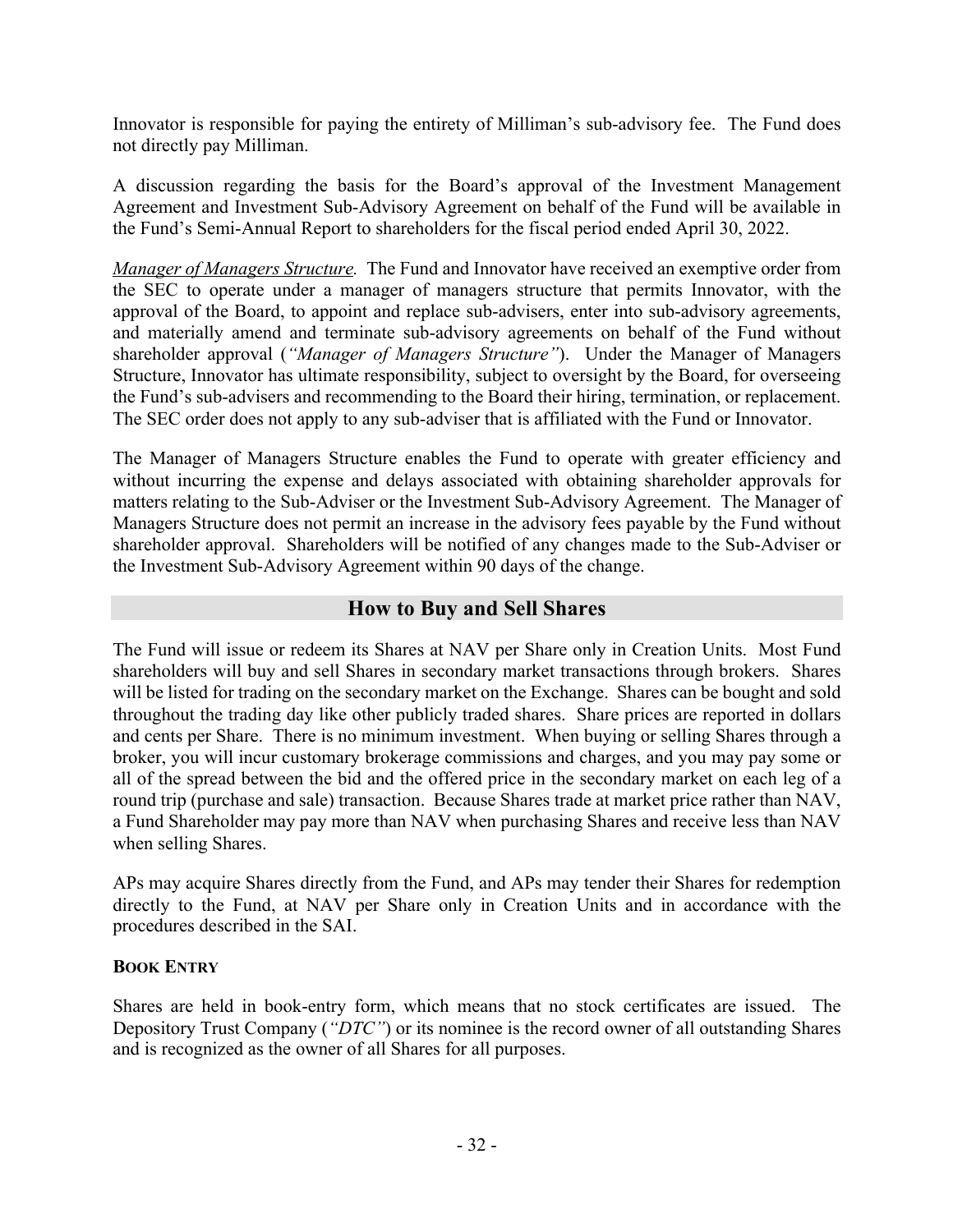Investors owning Shares are beneficial owners as shown on the records of DTC or its participants. DTC serves as the securities depository for all Shares. Participants in DTC include securities brokers and dealers, banks, trust companies, clearing corporations and other institutions that directly or indirectly maintain a custodial relationship with DTC. As a beneficial owner of Shares, you are not entitled to receive physical delivery of stock certificates or to have Shares registered in your name, and you are not considered a registered owner of Shares. Therefore, to exercise any right as an owner of Shares, you must rely upon the procedures of DTC and its participants. These procedures are the same as those that apply to any other stocks that you hold in book entry or "street name" form.

#### **SHARE TRADING PRICES**

The trading prices of Shares on the Exchange may differ from the Fund's daily NAV. Market forces of supply and demand, economic conditions and other factors may affect the trading prices of Shares.

The approximate value of Shares, an amount representing on a per Share basis the sum of the current market price of the securities held by the Fund, will be disseminated every 15 seconds throughout the trading day through the facilities of the Consolidated Tape Association. This approximate value should not be viewed as a "real-time" update of the NAV per Share of the Fund because the approximate value may not be calculated in the same manner as the NAV, which is computed once a day, generally at the end of the business day. The Fund is not involved in, or responsible for, the calculation or dissemination of the approximate value and the Fund does not make any warranty as to its accuracy.

#### **FREQUENT PURCHASES AND REDEMPTIONS OF SHARES**

Shares may be purchased and redeemed directly from the Fund only in Creation Units by APs that have entered into agreements with the Fund's distributor. The vast majority of trading in Shares occurs on the secondary market and does not involve the Fund directly. Cash trades on the secondary market are unlikely to cause many of the harmful effects of frequent purchases and/or redemptions of Shares. Cash purchases and/or redemptions of Creation Units, however, can result in disruption of portfolio management, dilution to the Fund and increased transaction costs, which could negatively impact the Fund's ability to achieve its investment objectives, and may lead to the realization of capital gains. These consequences may increase as the frequency of cash purchases and redemptions of Creation Units by APs increases. However, direct trading by APs is critical to ensuring that Shares trade at or close to NAV.

To minimize these potential consequences of frequent purchases and redemptions of Shares, the Fund imposes transaction fees on purchases and redemptions of Creation Units to cover the custodial and other costs the Fund incurs in effecting trades. In addition, the Fund reserves the right to not accept orders from APs that Innovator has determined may be disruptive to the management of the Fund or otherwise are not in the best interests of the Fund. For these reasons, the Board has not adopted policies and procedures with respect to frequent purchases and redemptions of Shares.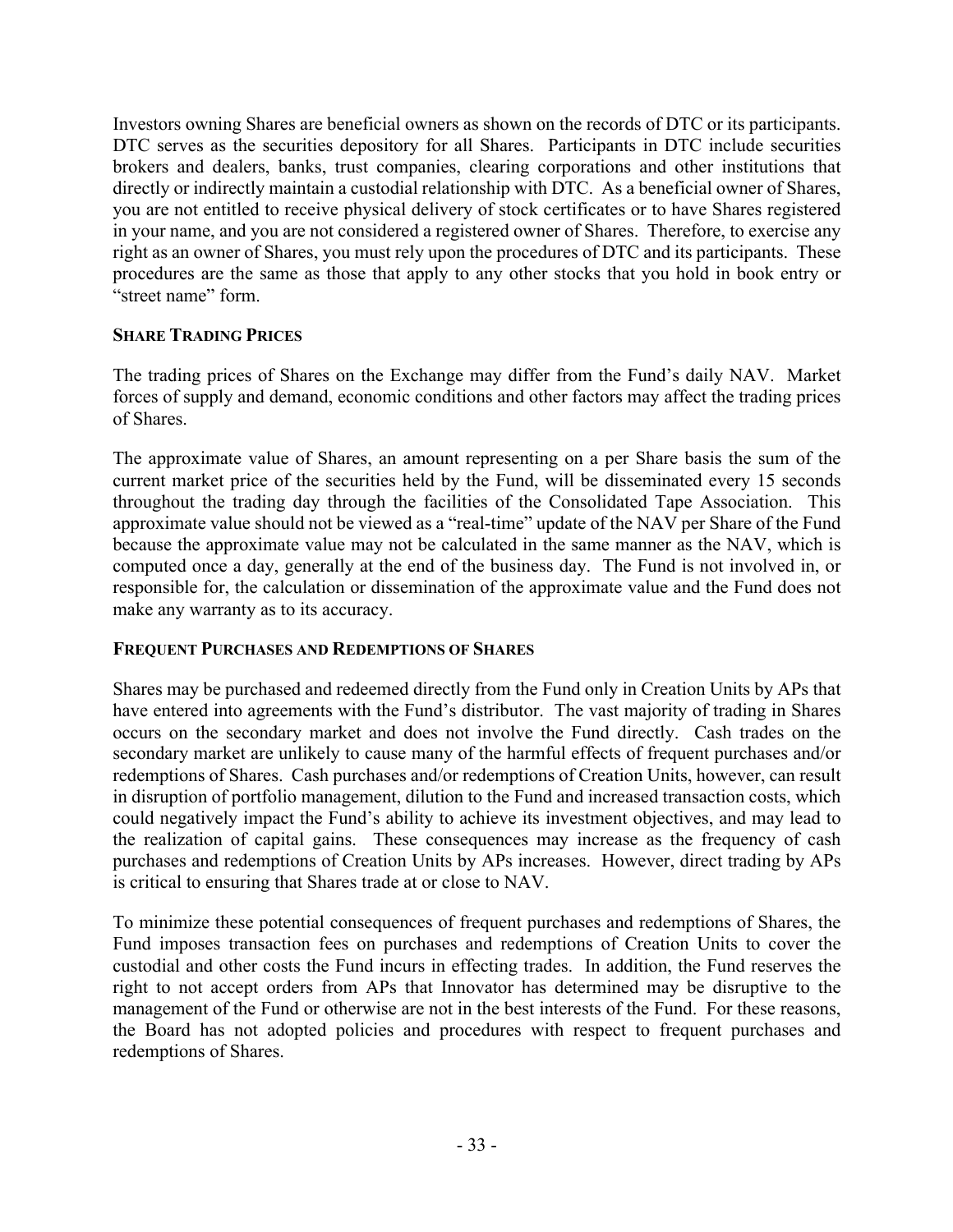# **Dividends, Distributions and Taxes**

Ordinarily, dividends from net investment income, if any, are declared and paid at least annually by the Fund. The Fund distributes its net realized capital gains, if any, to shareholders annually.

Distributions in cash may be reinvested automatically in additional whole Shares only if the broker through whom you purchased Shares makes such option available.

#### **TAXES**

This section summarizes some of the main U.S. federal income tax consequences of owning Shares of the Fund. This section is current as of the date of this prospectus. Tax laws and interpretations change frequently, and these summaries do not describe all of the tax consequences to all taxpayers. For example, these summaries generally do not describe your situation if you are a corporation, a non-U.S. person, a broker-dealer, or other investor with special circumstances. In addition, this section does not describe your state, local or non-U.S. tax consequences.

This federal income tax summary is based in part on the advice of counsel to the Fund. The Internal Revenue Service could disagree with any conclusions set forth in this section. In addition, counsel to the Fund was not asked to review, and has not reached a conclusion with respect to, the federal income tax treatment of the assets to be included in the Fund. This may not be sufficient for you to use as the purpose of avoiding penalties under federal tax law.

As with any investment, you should seek advice based on your individual circumstances from your own tax advisor.

The Fund intends to qualify as a "regulated investment company" under the federal tax laws. If the Fund qualifies as a regulated investment company and distributes its income as required by the tax law, the Fund generally will not pay federal income taxes.

As with any investment, you should consider how your investment in Shares will be taxed. The tax information in this prospectus is provided as general information. You should consult your own tax professional about the tax consequences of an investment in Shares.

Unless your investment in Shares is made through a tax-exempt entity or tax-deferred retirement account, such as an IRA plan, you need to be aware of the possible tax consequences when:

- Your Fund makes distributions,
- You sell your Shares listed on the Exchange, and
- You purchase or redeem Creation Units.

To maintain its status as a RIC, the Fund must meet certain income, diversification and distributions tests. The Fund intends to treat any income that it may derive from the FLEX Options as "qualifying income" under the provisions of the Code applicable to RICs. In addition, based upon language in the legislative history, the Fund intends to treat the issuer of the FLEX Options as the referenced asset, which, assuming the referenced asset qualifies as a RIC, would allow the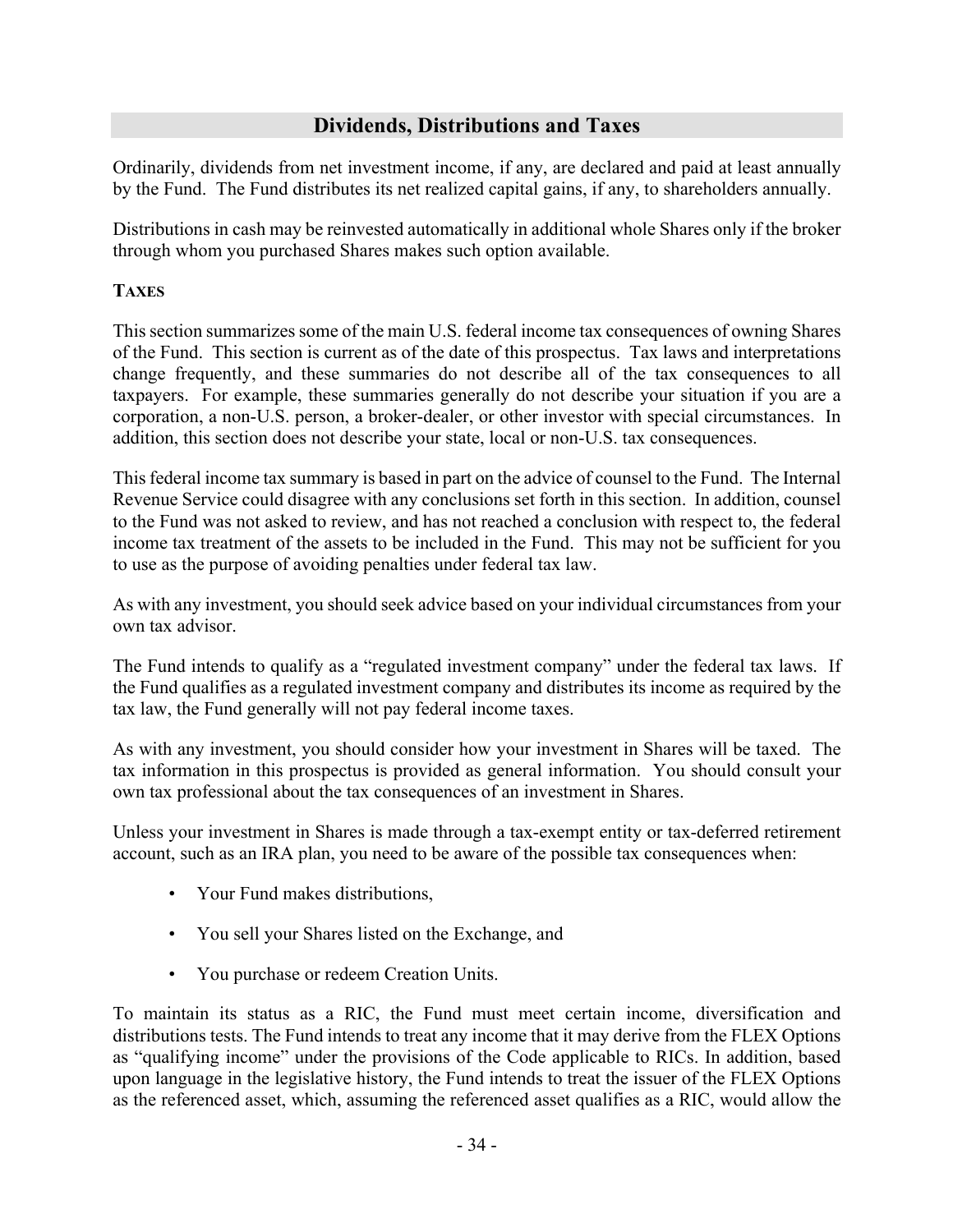Fund to qualify for special rules in the RIC diversification requirements. If the income is not qualifying income or the issuer of the FLEX Options is not appropriately the referenced asset, the Fund could lose its own status as a RIC.

#### **TAXES ON DISTRIBUTIONS**

The Fund's distributions are generally taxable. After the end of each year, you will receive a tax statement that separates the distributions of the Fund into two categories, ordinary income distributions and capital gain dividends. Ordinary income distributions are generally taxed at your ordinary tax rate; however, certain ordinary income distributions received from the Fund may be taxed at the capital gains tax rates. Generally, you will treat all capital gain dividends as long-term capital gains regardless of how long you have owned your Shares. To determine your actual tax liability for your capital gain dividends, you must calculate your total net capital gain or loss for the tax year after considering all of your other taxable transactions, as described below. In addition, the Fund may make distributions that represent a return of capital for tax purposes and thus will generally not be taxable to you; however, such distributions may reduce your tax basis in your Shares, which could result in you having to pay higher taxes in the future when Shares are sold, even if you sell the Shares at a loss from your original investment. The tax status of your distributions from the Fund is not affected by whether you reinvest your distributions in additional Shares or receive them in cash. The income from the Fund that you must take into account for federal income tax purposes is not reduced by amounts used to pay a deferred sales fee, if any. The tax laws may require you to treat distributions made to you in January as if you had received them on December 31 of the previous year.

Income from the Fund may also be subject to a 3.8% "Medicare tax." This tax generally applies to your net investment income if your adjusted gross income exceeds certain threshold amounts, which are \$250,000 in the case of married couples filing joint returns and \$200,000 in the case of single individuals.

A corporation that owns Shares generally will not be entitled to the dividends received deduction with respect to many dividends received from the Fund because the dividends received deduction is generally not available for distributions from regulated investment companies.

If you are an individual, the maximum marginal stated federal tax rate for net capital gain is generally 20% (15% or 0%) for taxpayers with taxable incomes below certain thresholds). Capital gains may also be subject to the Medicare tax described above.

Net capital gain equals net long-term capital gain minus net short-term capital loss for the taxable year. Capital gain or loss is long-term if the holding period for the asset is more than one year and is short-term if the holding period for the asset is one year or less. You must exclude the date you purchase your Shares to determine your holding period. However, if you receive a capital gain dividend from the Fund and sell your Shares at a loss after holding it for six months or less, the loss will be recharacterized as long-term capital loss to the extent of the capital gain dividend received. The tax rates for capital gains realized from assets held for one year or less are generally the same as for ordinary income. The Code treats certain capital gains as ordinary income in special situations.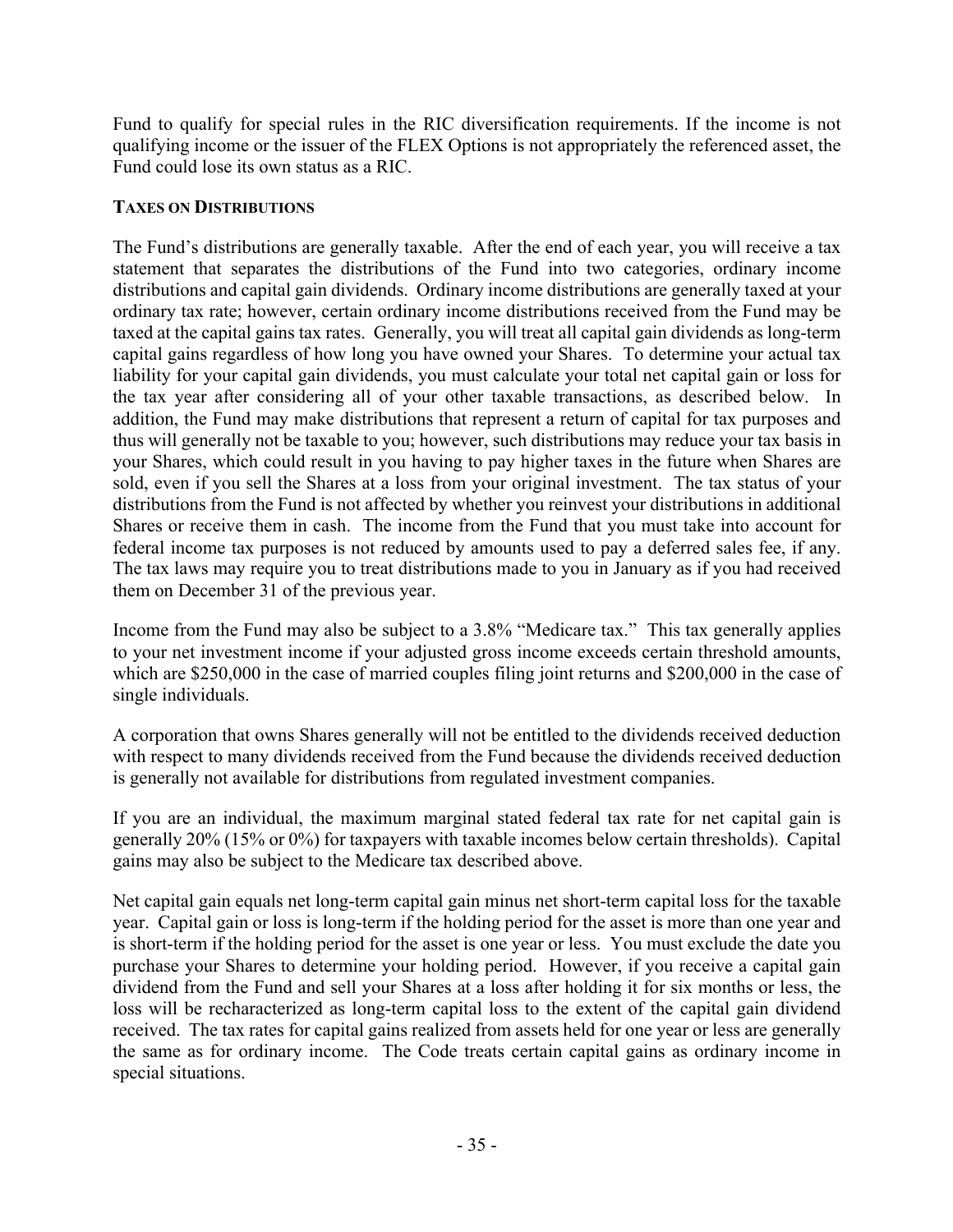An election may be available to Shareholders to defer recognition of the gain attributable to a capital gain dividend if they make certain qualifying investments within a limited time. Shareholders should talk to their tax advisor about the availability of this deferral election and its requirements.

#### **TAXES ON EXCHANGE LISTED SHARES**

If you sell or redeem your Shares, you will generally recognize a taxable gain or loss. To determine the amount of this gain or loss, you must subtract your tax basis in your Shares from the amount you receive in the transaction. Your tax basis in your Shares is generally equal to the cost of your Shares, generally including sales charges. In some cases, however, you may have to adjust your tax basis after you purchase your Shares.

#### **TAXES AND PURCHASES AND REDEMPTIONS OF CREATION UNITS**

If you exchange securities for Creation Units you will generally recognize a gain or a loss. The gain or loss will be equal to the difference between the market value of the Creation Units at the time and your aggregate basis in the securities surrendered and the cash component paid. If you exchange Creation Units for securities, you will generally recognize a gain or loss equal to the difference between your basis in the Creation Units and the aggregate market value of the securities received and any cash redemption amount. The Internal Revenue Service, however, may assert that a loss realized upon an exchange of securities for Creation Units or Creation Units for securities cannot be deducted currently under the rules governing "wash sales," or on the basis that there has been no significant change in economic position.

# **TREATMENT OF THE FLEX OPTIONS**

The Fund's investments in offsetting positions with respect to the Underlying ETF may be "straddles" for U.S. federal income tax purposes. The straddle rules may affect the character of gains (or losses) realized by the Fund, and losses realized by the Fund on positions that are part of a straddle may be deferred under the straddle rules, rather than being taken into account in calculating taxable income for the taxable year in which the losses are realized. In addition, certain carrying charges (including interest expense) associated with positions in a straddle may be required to be capitalized rather than deducted currently. Certain elections that the Fund may make with respect to its straddle positions may also affect the amount, character and timing of the recognition of gains or losses from the affected positions.

The tax consequences of straddle transactions to the Fund are not entirely clear in all situations under currently available authority. The straddle rules may increase the amount of short-term capital gain realized by the Fund, which is taxed as ordinary income when distributed to U.S. shareholders in a non-liquidating distribution. Because application of the straddle rules may affect the character of gains or losses, defer losses and/or accelerate the recognition of gains or losses from the affected straddle positions, if the Fund makes a non-liquidating distribution of its shortterm capital gain, the amount which must be distributed to U.S. shareholders as ordinary income may be increased or decreased substantially as compared to a fund that did not engage in such transactions.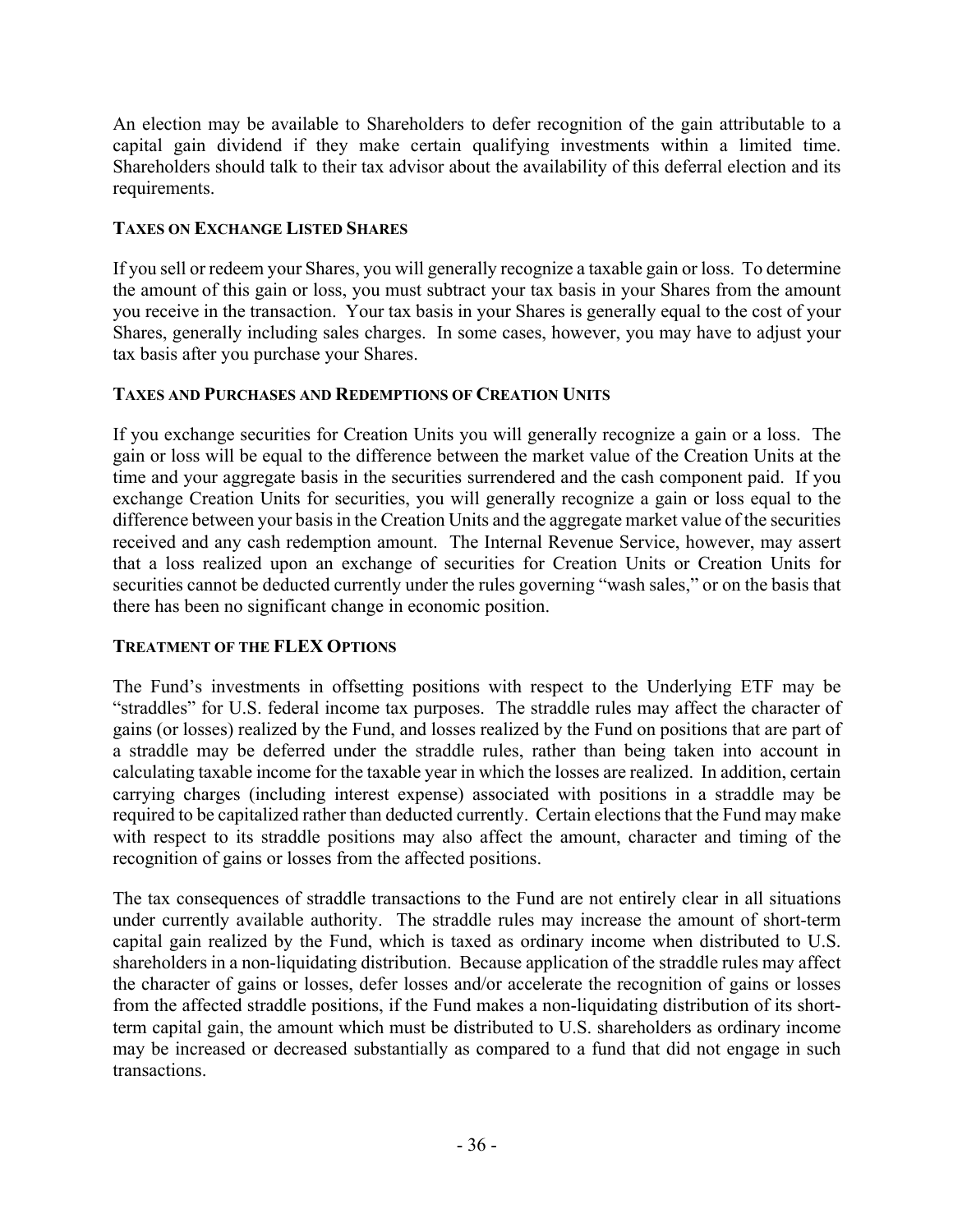The FLEX Options included in the Fund's portfolio are exchange-traded options. Under Section 1256 of the Code, certain types of exchange-traded options are treated as if they were sold (i.e., "marked to market") at the end of each year. The Fund does not believe that the positions held by the Fund will be subject to Section 1256, which means that the positions will not be marked to market, but the positions will be subject to the straddle rules.

#### **TREATMENT OF FUND EXPENSES**

Expenses incurred and deducted by the Fund will generally not be treated as income taxable to you. In some cases, however, you may be required to treat your portion of these Fund expenses as income. You may not be able to take a deduction for some or all of these expenses, even if the cash you receive is reduced by such expenses.

#### **BACKUP WITHHOLDING**

The Fund may be required to withhold U.S. federal income tax (*"backup withholding"*) from dividends and capital gains distributions paid to Shareholders. Federal tax will be withheld if (1) the Shareholder fails to furnish the Fund with the Shareholder's correct taxpayer identification number or social security number, (2) the IRS notifies the Shareholder or the Fund that the shareholder has failed to report properly certain interest and dividend income to the IRS and to respond to notices to that effect, or (3) when required to do so, the Shareholder fails to certify to the Fund that he or she is not subject to backup withholding. The current backup withholding rate is 24%. Any amounts withheld under the backup withholding rules may be credited against the Shareholder's U.S. federal income tax liability.

#### **NON-U.S. INVESTORS**

If you are a non-U.S. investor (*i.e.*, an investor other than a U.S. citizen or resident or a U.S. corporation, partnership, estate or trust), you should be aware that, generally, subject to applicable tax treaties, distributions from the Fund will generally be characterized as dividends for U.S. federal income tax purposes (other than dividends which the Fund properly reports as capital gain dividends) and will be subject to U.S. federal income taxes, including withholding taxes, subject to certain exceptions described below.

However, distributions received by a non-U.S. investor from the Fund that are properly reported by the Fund as capital gain dividends may not be subject to U.S. federal income taxes, including withholding taxes, provided that the Fund makes certain elections and certain other conditions are met. Distributions from the Fund that are properly reported by the Fund as an interest-related dividend attributable to certain interest income received by the Fund or as a short-term capital gain dividend attributable to certain net short-term capital gain income received by the Fund may not be subject to U.S. federal income taxes, including withholding taxes when received by certain non-U.S. investors, provided that the Fund makes certain elections and certain other conditions are met.

Distributions to, and gross proceeds from dispositions of Shares by, (i) certain non-U.S. financial institutions that have not entered into an agreement with the U.S. Treasury to collect and disclose certain information and are not resident in a jurisdiction that has entered into such an agreement with the U.S. Treasury and (ii) certain other non-U.S. entities that do not provide certain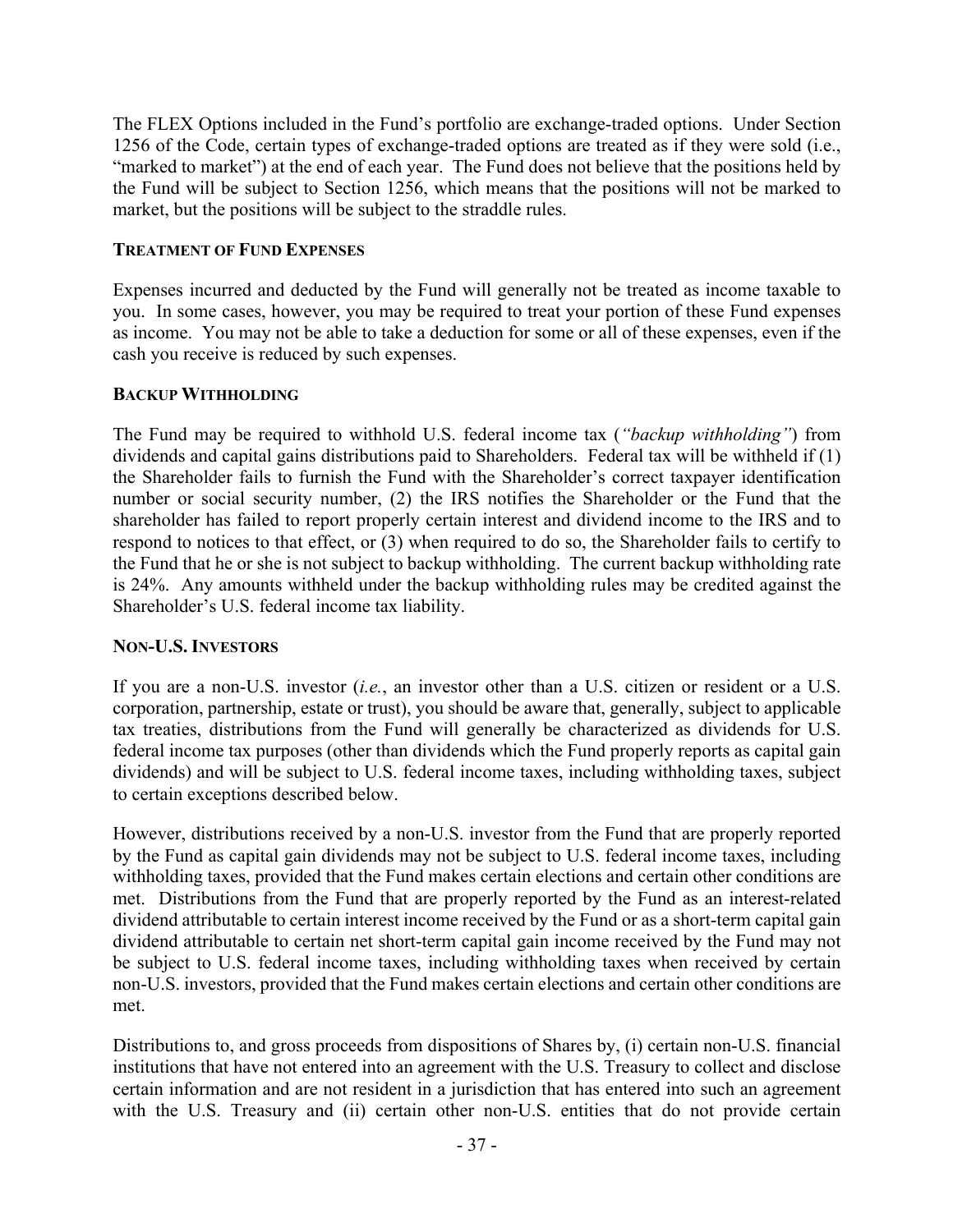certifications and information about the entity's U.S. owners may be subject to a U.S. withholding tax of 30%. However, proposed regulations may eliminate the requirement to withhold on payments of gross proceeds from dispositions.

The foregoing discussion summarizes some of the possible consequences under current federal tax law of an investment in the Fund. It is not a substitute for personal tax advice. You also may be subject to state and local taxes on Fund distributions and sales of Shares.

Consult your personal tax advisor about the potential tax consequences of an investment in Shares under all applicable tax laws. See "Distributions and Taxes" in the statement of additional information for more information.

# **Distributor**

Foreside Fund Services, LLC (the *"Distributor*") serves as the distributor of Creation Units for the Fund on an agency basis. The Distributor does not maintain a secondary market in Shares.

# **Net Asset Value**

US Bancorp Fund Services LLC (*"USBFS"*), the Fund's administrator and fund accounting agent, calculates the Fund's NAV at the close of regular trading (ordinarily 4:00 p.m. E.S.T.) every day the New York Stock Exchange is open. The NAV for one Share is the value of that Share's portion of all of the net assets of the Fund. In calculating NAV, the Fund generally values its investment portfolio at market price.

FLEX Options listed on an exchange (*e.g.*, Cboe) will typically be valued at a model-based price provided by the exchange at the official close of that exchange's trading day. However, when the Fund's option has a same-day market trading price, this same-day market trading price will be used for FLEX Option values instead of the exchange's model-based price. If the exchange on which the option is traded is unable to provide a model price, model-based FLEX Options prices will additionally be provided by a backup third-party pricing provider. In selecting the model prices, the Sub-Adviser may provide a review of the calculation of model prices provided by each vendor, and may note to such vendors of any data errors observed, or where an underlying component value of the model pricing package may be missing or incorrect, prior to publication by the vendor of the model pricing to the Fund Accounting Agent for purposes of that day's NAV. If either pricing vendor is not available to provide a model price for that day, the value of a FLEX option will be determined by the Pricing Committee (as defined below) in accordance with the Valuation Procedures (as defined below). In instances where in the same trading day, a particular FLEX Option is represented in an all-cash basket (either a creation unit or redemption unit), as well as in an in-kind basket (either a creation unit or a redemption unit), for valuation purposes that trading day the Fund will default to use the trade price for both instances, rather than the model price otherwise available for the in-kind transaction.

Common stocks, preferred stocks and other equity securities listed on any national or foreign exchange (excluding the NASDAQ National Market (*"NASDAQ"*) and the London Stock Exchange Alternative Investment Market (*"AIM"*)) will be valued at the last sale price on the exchange on which they are principally traded or, for NASDAQ and AIM securities, the official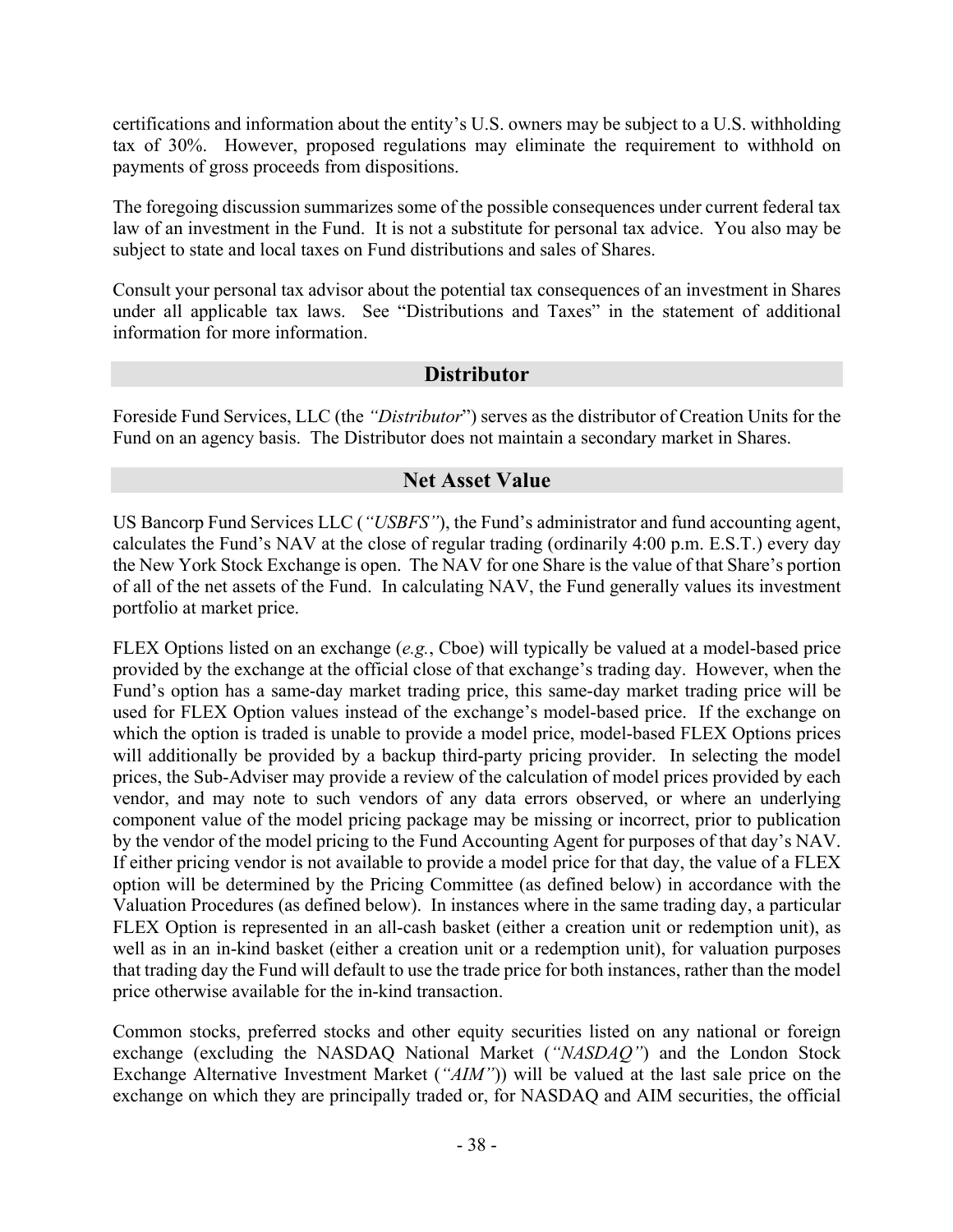closing price. Securities traded on more than one securities exchange are valued at the last sale price or official closing price, as applicable, at the close of the exchange representing the principal market for such securities. Securities traded in the over-the-counter market are valued at the mean of the bid and the asked price, if available, and otherwise at their closing bid price.

Exchange-traded options (other than FLEX Options) and futures contracts will be valued at the closing price in the market where such contracts are principally traded. If no closing price is available, they will be fair valued at the mean of their most recent bid and asked price, if available, and otherwise at their closing bid price. OTC options and futures contracts are fair valued at the mean of the most recent bid and asked price, if available, and otherwise at their closing bid price.

USBFS may obtain all market quotations used in valuing securities from a third-party pricing service vendor (a *"Pricing Service"*). If no quotation can be obtained from a Pricing Service, then USBFS will contact the Trust's pricing committee (the *"Pricing Committee"*). The Pricing Committee is responsible for establishing the valuation of portfolio securities and other instruments held by the Fund in accordance with the pricing and valuation procedures adopted by the Board (the *"Valuation Procedures"*). The Pricing Committee will then attempt to obtain one or more broker quotes for the security daily and will value the security accordingly.

If no quotation is available from either a Pricing Service, or one or more brokers, or if the Pricing Committee has reason to question the reliability or accuracy of a quotation supplied or the use of amortized cost, the value of any portfolio security held by the Fund for which reliable market quotations are not readily available will be determined by the Pricing Committee in a manner that most appropriately reflects fair market value of the security on the valuation date. The use of a fair valuation method may be appropriate if, for example: (i) market quotations do not accurately reflect fair value of an investment; (ii) an investment's value has been materially affected by events occurring after the close of the exchange or market on which the investment is principally traded (for example, a foreign exchange or market); (iii) a trading halt closes an exchange or market early; or (iv) other events result in an exchange or market delaying its normal close.

Fair valuation of an equity security will be based on the consideration of all available information, including, but not limited to, the following: (a) the type of security; (b) the size of the holding; (c) the initial cost of the security; (d) transactions in comparable securities; (e) price quotes from dealers and/or pricing services; (f) relationships among various securities; (g) information obtained by contacting the issuer, analysts, or the appropriate stock exchange; (h) an analysis of the issuer's financial statements; and (i) the existence of merger proposals or tender offers that might affect the value of the security.

With respect to any non-U.S. securities held by the Fund, the Fund may take factors influencing specific markets or issuers into consideration in determining the fair value of a non-U.S. security. International securities markets may be open on days when the U.S. markets are closed. In such cases, the value of any international securities owned by the Fund may be significantly affected on days when investors cannot buy or sell Shares. In addition, due to the difference in times between the close of the international markets and the time the Fund prices its Shares, the value the Fund assigns to securities generally will not be the same as the quoted or published prices of those securities on their primary markets or exchanges. In determining fair value prices, the Fund may consider the performance of securities on their primary exchanges, foreign currency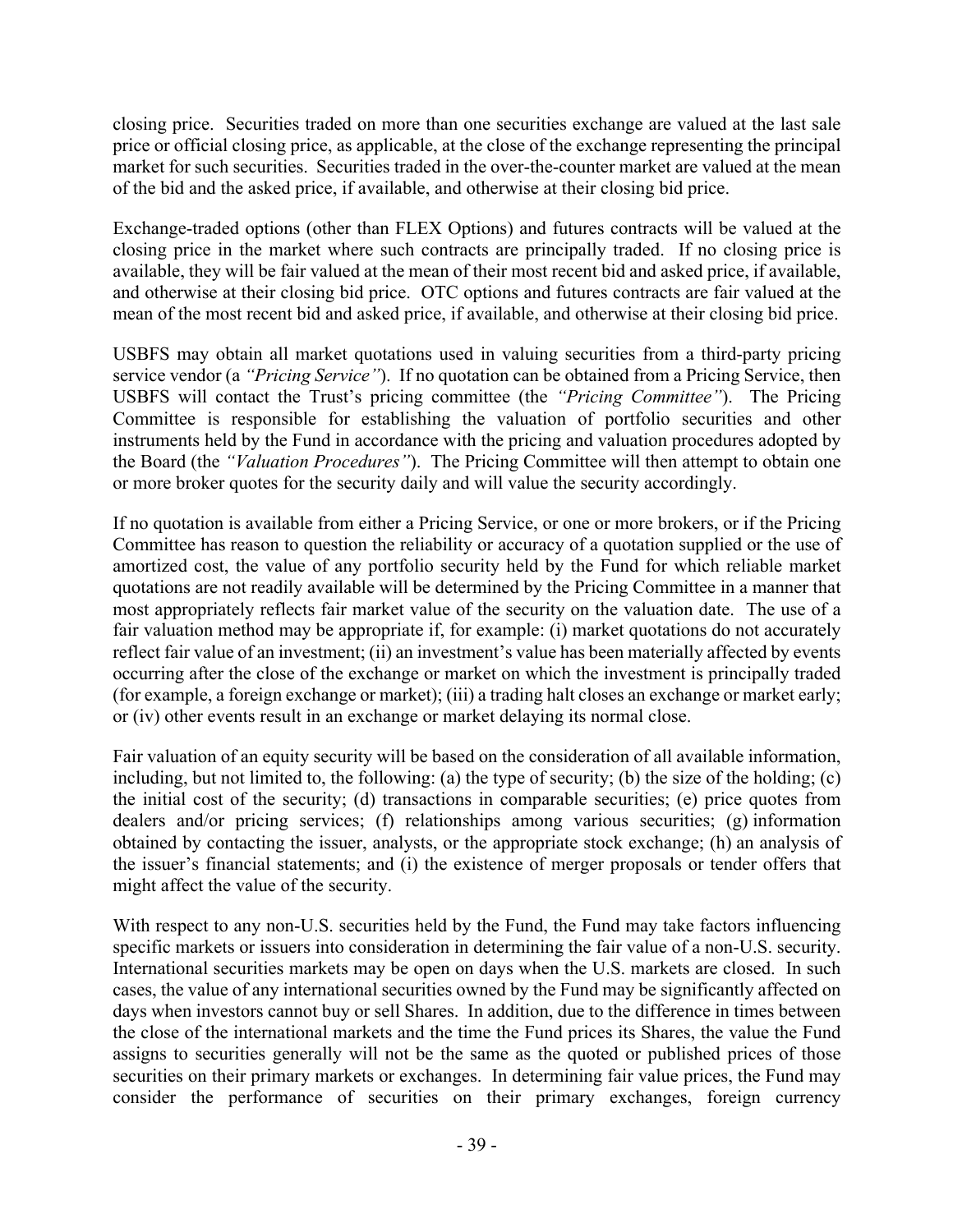appreciation/depreciation, securities market movements in the U.S., or other relevant information as related to the securities.

For more information about how the Fund's NAV is determined, please see the section in the statement of information entitled "Determination of Net Asset Value."

#### **Fund Service Providers**

US Bancorp Fund Services LLC is the administrator and transfer agent for the Trust. U.S. Bank, N.A. serves as the custodian for the Trust.

Chapman and Cutler LLP, 111 West Monroe Street, Chicago, Illinois 60603, serves as legal counsel to the Trust.

Cohen & Company, Ltd., 1350 Euclid Avenue, Suite 800, Cleveland, Ohio 44115, serves as the Fund's independent registered public accounting firm and is responsible for auditing the annual financial statements of the Fund.

#### **Premium/Discount Information**

Information showing the number of days the market price of the Fund's Shares was greater (at a premium) and less (at a discount) than the Fund's NAV for the most recently completed calendar year, and the most recently completed calendar quarters since that year (or the life of the Fund, if shorter), is available at www.innovatoretfs.com.

# **Investments by Other Investment Companies**

Section 12(d)(1) of the 1940 Act restricts investments by investment companies in the securities of other investment companies, including Shares. Registered investment companies are permitted to invest in the Fund beyond the limits set forth in Section 12(d)(1) subject to certain terms and conditions set forth in an SEC exemptive order issued to the Trust, including that such investment companies enter into an agreement with the Trust on behalf of the Fund prior to exceeding the limits imposed by Section 12(d)(1). The Securities and Exchange Commission adopted Rule 12d1- 4 under the 1940 Act on November 19, 2020, which became effective January 19, 2021. Rule 12d1-4 allows, subject to certain conditions, the Fund to invest in other registered investment companies and other registered investment companies to invest in the Fund beyond the limits contained in Section 12(d)(1) of the 1940 Act. While the Fund may comply with Rule 12d1-4 prior to January 19, 2022, its exemptive relief is expected to be rescinded effective January 19, 2022. After January 19, 2022, the Fund will be required to comply with the conditions of Rule 12d1-4.

# **Financial Highlights**

The Fund is new and has no performance history as of the date of this prospectus. Financial information therefore is not available.